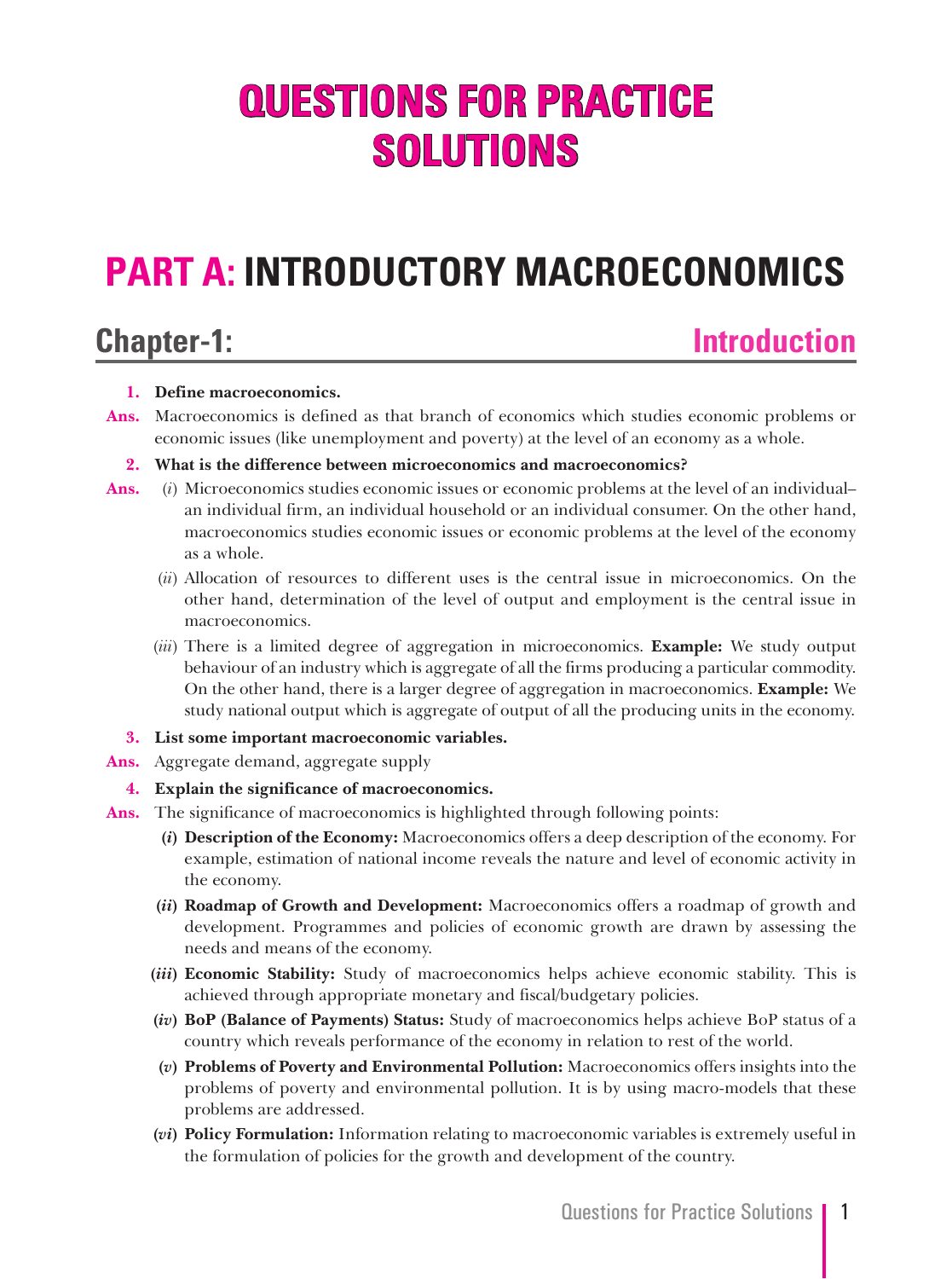#### **5. What is the central issue in macroeconomics?**

**Ans.** Determination of output and employment is the central issue of macroeconomics.

#### **6. Throw light on the scope of macroeconomics.**

- **Ans.** Scope of macroeconomics means the area of study of macroeconomics. Macroeconomics largely deals with the following areas of study:
	- **(***i***) Estimation of National income and Related Aggregates:** Macroeconomics studies the concept of national income, its related aggregates and methods of its measurement.
	- **(***ii***) Theory of Employment:** Macroeconomics studies the theories related to employment and unemployment.
	- **(***iii***) Theory of Money:** Creation of money/credit by the commercial banks is an important component of macroeconomics. The role of Central Bank of a country (RBI in India) in regulating the supply of money in the economy is also studied under macroeconomics.
	- **(***iv***) Theory of General Price Level:** Determination of and changes in general price level are also studied under macroeconomics. Problems concerning inflation or general rise in prices and deflation or general fall in prices are also studied under macroeconomics.
	- **(***v***) Role of the Government (or Government Budget):** Macroeconomics studies how government budget impacts the level of economic activity in the economy.
	- **(***vi***) Exchange Rate and Balance of Payments:** Determination of exchange rate and the way it is managed in the international money market is also studies under the scope of macroeconomics.
	- **7. "What is true at the micro level may not be true at macro level." Defend or refute the statement.**
- **Ans.** This statement is defended as what is true at micro level may not be true at macro level. This is called the micro-macro paradox. For instance, saving is a virtue at micro level but it is not considered good at macro level.

#### **8. Why is saving not considered a virtue at macro level?**

**Ans.** At the micro level, saving is a virtue. But it may be a vice at the macro level. If an individual saves more, he accumulates more wealth. It enhances his ability to earn more. But at the macro level, if everyone starts saving more, demand for goods and services may fall. It will adversely affect the inducement to invest. Consequently, the level of income and employment may shrink, pushing the economy into a state of depression.

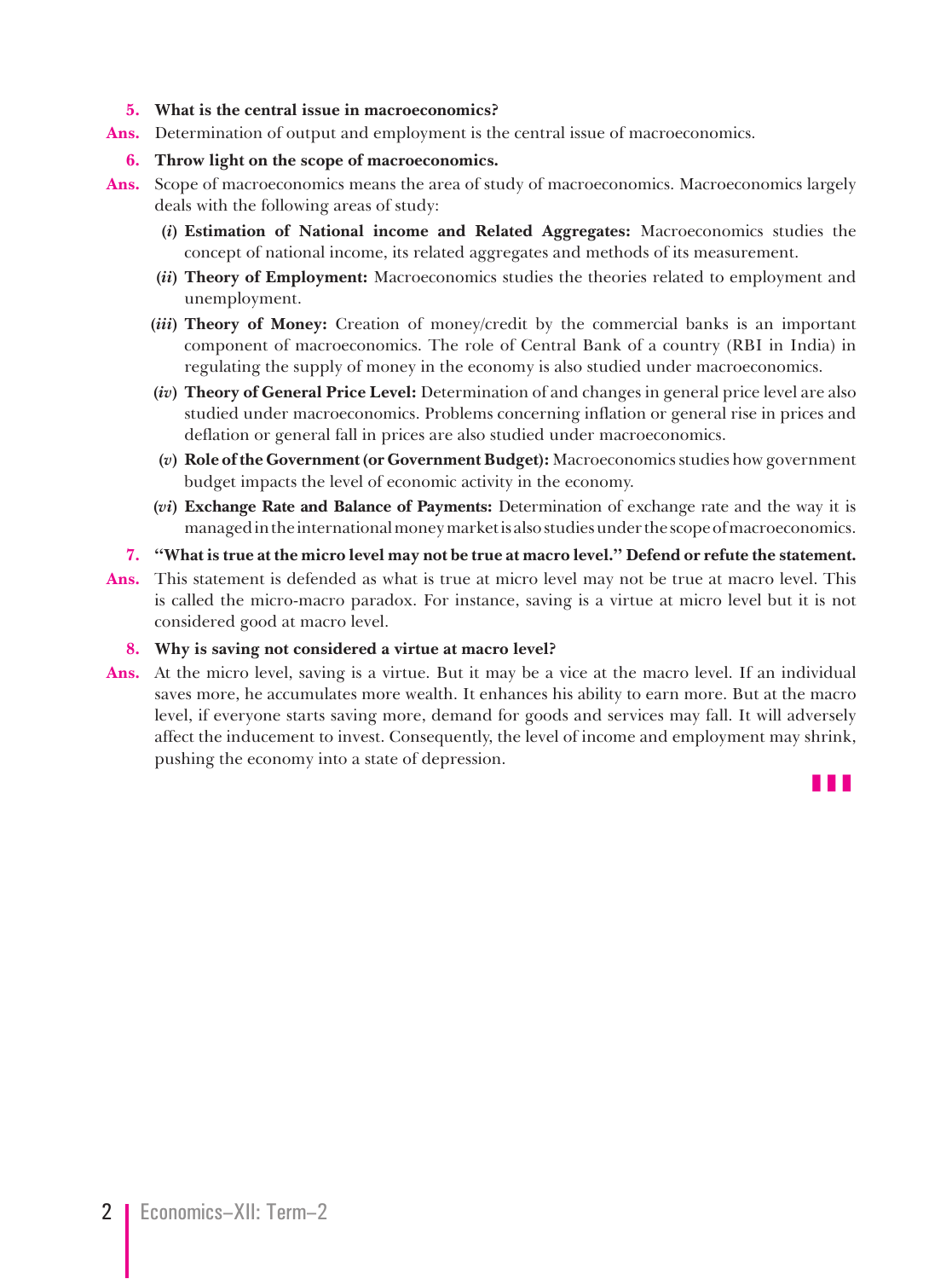### **Chapter-2: Some Basic Concepts of Macroeconomics**

**1. "All capital goods are producer goods, but all producer goods are not capital goods." Defend or refute the statement.**

**Ans.** All capital goods are producer goods but all producer goods are not capital goods as:

- (*i*) Capital goods include only fixed assets of the producers.
- (*ii*) Single-use producer goods or raw material is also used by the producers in the production process.
- **2. What do we mean when we say that final goods have crossed the boundary line of production?**
- **Ans.** Production boundary is an imaginary line which distinguishes between goods on the basis of scope of value addition. The goods which have crossed the production boundary have no scope left for value addition and hence are called final goods.
	- **3. What is meant by the problem of double counting? Discuss with the help of an example.**
- **Ans.** The problem of double counting refers to the problem of counting the value of an item more than once. For instance:

| Producer   | Intermediate cost | Value added | <b>Final good</b> |
|------------|-------------------|-------------|-------------------|
| Farmer     |                   | 500         | 500               |
| Mill owner | 500               | 200         | 700               |
| Baker      | 700               | 100         | 800               |

 In the table given above if we estimate income without subtracting the intermediate cost we would be over estimating our national income to be  $\bar{\ell}$  2000. In order to resolve this problem a value added method or final product method is used.

- **4. "The same good may be final for one consumer but intermediate for the other." Comment.**
- **Ans.** This statement is defended as the nature of a good depends upon its end use, that is whether it can be categorised under final good or intermediate good depends upon its final use. For instance if a bread is purchased by a restaurant to make a sandwich which could be sold to the customers, it is an intermediate good but if the same bread is purchased by a household for direct satisfaction of wants then it is called a final good.

#### **5. Distinguish between consumption goods and capital goods.**

**Ans.**

| <b>Consumption Goods</b>                                             | <b>Capital Goods</b>                                                                                                          |
|----------------------------------------------------------------------|-------------------------------------------------------------------------------------------------------------------------------|
| (i) Consumption goods lead to direct-satisfaction                    | (i) Capital goods do not lead to direct-satisfaction                                                                          |
| of human wants.                                                      | of human wants.                                                                                                               |
| $(ii)$ These goods are consumed by the households<br>when purchased. | $(ii)$ These goods are not consumed by the<br>households. Instead, these are used by the<br>producers for further production. |
| ( <i>iii</i> ) Expenditure on consumption goods is called            | <i>(iii)</i> Expenditure on capital goods is called                                                                           |
| consumption expenditure.                                             | investment expenditure.                                                                                                       |
| $(iv)$ Higher production of consumption goods                        | (iv) Higher production of capital goods leads to                                                                              |
| leads to higher level of welfare of the people.                      | higher production capacity in the economy. It                                                                                 |
| It raises their quality of life.                                     | is the backbone of GDP growth.                                                                                                |

#### **6. What is meant by fixed investment? State the significance of the same.**

**Ans.** Fixed Investment is the increase in the stock of fixed assets (like plant and machinery) of the producers during an accounting year.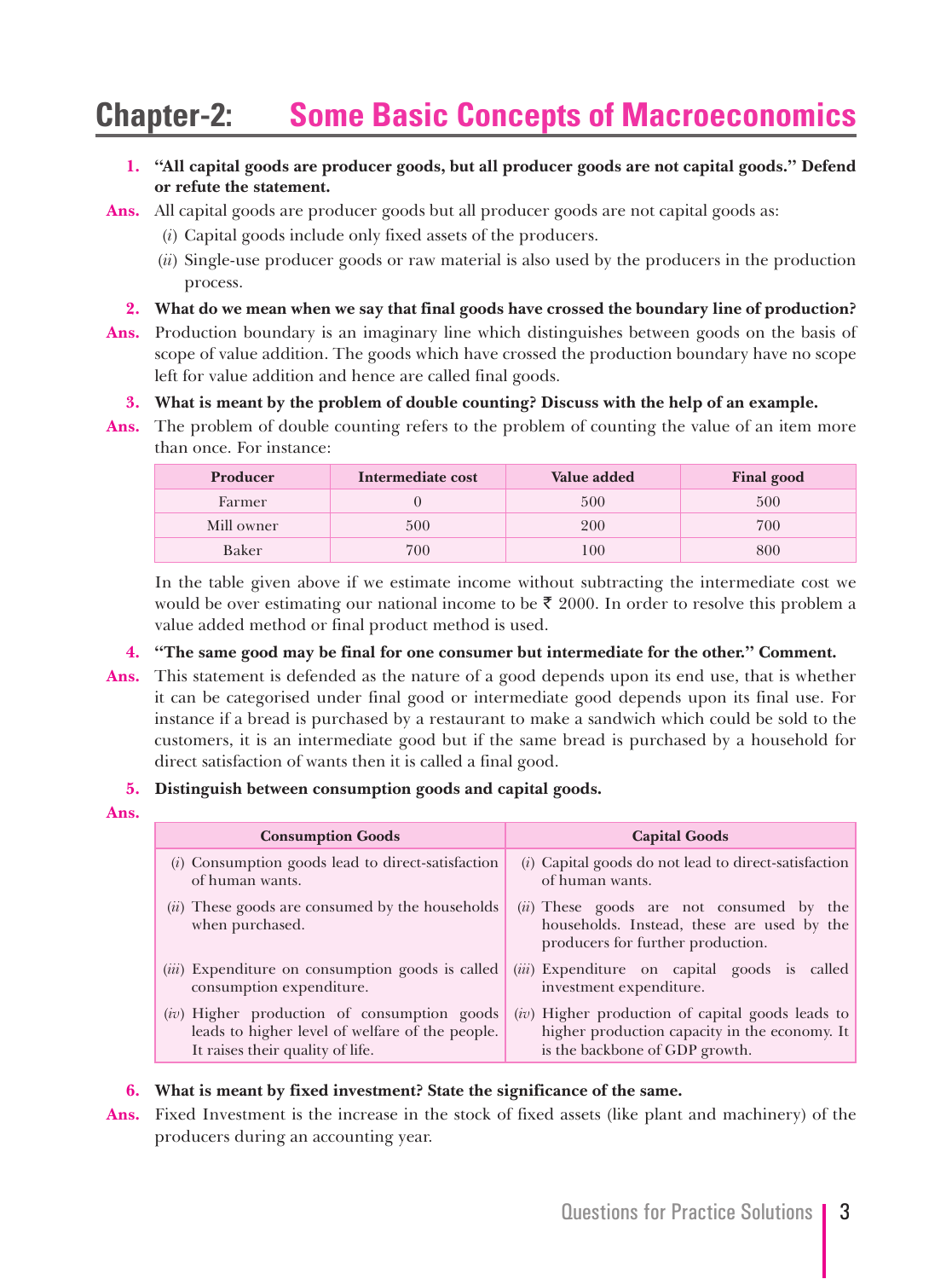Following observations bring out the significance of fixed investment:

- (*i*) It raises the production capacity of the producers.
- (*ii*) It leads to higher level of output in the economy
- (*iii*) It leads to GDP growth in the economy.
- **7. Which type of investment brings an addition to the stock of capital? State the reason for the same.**
- **Ans.** Fixed investment brings an addition to the stock of capital in terms of fixed assets (or capital goods) which are repeatedly used in the process of production for several years. It is also called fixed capital formation

#### **8. Explain the concept of depreciation, its causes, ways of management.**

**Ans.** Depreciation is the loss of value of fixed assets in use on account of: (*i*) normal wear and tear, (*ii*) accidental damages, and (*iii*) expected or foreseen obsolescence.

 On the other hand, depreciation reserve fund is a provision of funds to cope with depreciation losses. These funds are used for the replacement of fixed assets when these are worn-out or when these become obsolete/outdated.

#### **9. Distinguish between capital loss and depreciation.**

| <b>Consumption of Fixed Capital</b>                                                                                                                                                     | <b>Capital Loss</b>                                                                                                                                                                   |
|-----------------------------------------------------------------------------------------------------------------------------------------------------------------------------------------|---------------------------------------------------------------------------------------------------------------------------------------------------------------------------------------|
| $(i)$ Consumption of fixed capital refers to<br>depreciation of fixed assets. It refers to loss<br>of value of fixed assets while these are being<br>used in the process of production. | $(i)$ Capital loss is a loss of value of fixed assets<br>when these are not being used.                                                                                               |
| $(ii)$ It is a loss due to $(a)$ normal wear and tear,<br>$(b)$ accidental damages, and $(c)$ expected<br>obsolescence.                                                                 | $(ii)$ It is a loss due to $(a)$ natural calamities<br>(earthquake, floods, fire, etc.), and $(b)$ fall in<br>the market value of the assets during periods<br>of economic recession. |
| (iii) It is managed through depreciation reserve<br>fund.                                                                                                                               | ( <i>iii</i> ) It is managed through insurance of the fixed<br>assets.                                                                                                                |

#### **10. How are stock variables different from flow variables?**

#### **Ans.**

| <b>Stocks</b>                                                                                            | <b>Flows</b>                                                                                    |
|----------------------------------------------------------------------------------------------------------|-------------------------------------------------------------------------------------------------|
| $(i)$ Stock is that quantity of an economic variable<br>which is measured at a particular point of time. | $(i)$ Flow is that quantity of an economic variable<br>which is measured over a period of time. |
| $(ii)$ Stock has no time dimension.                                                                      | $(ii)$ Flow has time dimension as per hour, per day,<br>per month.                              |
| ( <i>iii</i> ) Stock is a static concept.                                                                | (iii) Flow is a dynamic concept.                                                                |
| $(iv)$ <b>Examples:</b> Quantity of money, wealth.                                                       | $(iv)$ Examples: Consumption, investment.                                                       |

#### **11. From a macro point of view the economy is divided into which four sectors? Explain each sector briefly.**

**Ans.** From the macro point of view, economy is often divided into four sectors, *viz*.,

- **(1) Household Sector:** It includes consumers of goods and services. Households are also the owners of the factors of production.
- **(2) Producer Sector:** It includes all producing units (firms) in the economy. For the production of goods and services, the firms hire/purchase factors of production (land, labour, capital and entrepreneurial skill) from the households.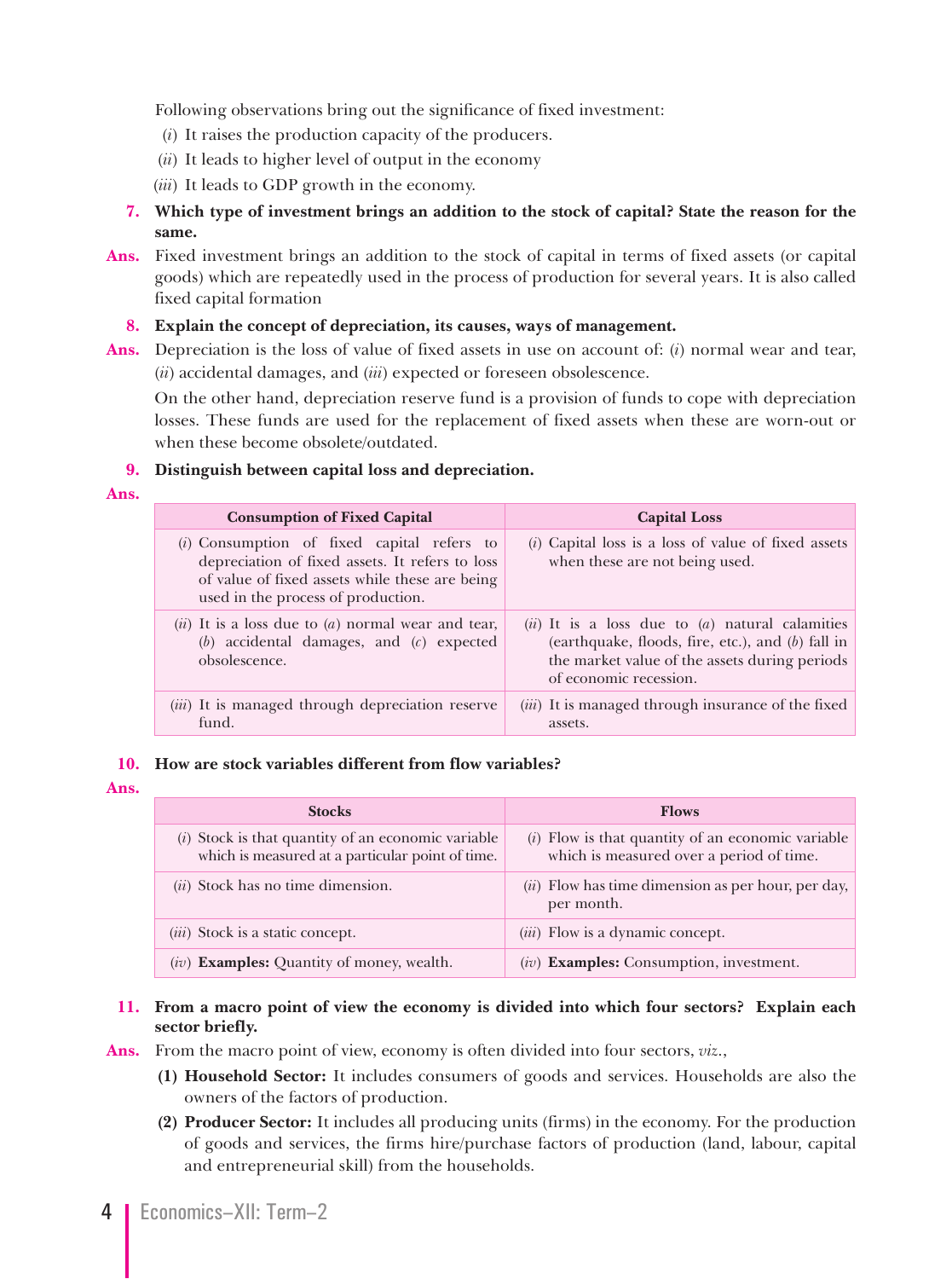- **(3) Government Sector:** It includes: (*i*) Government as a welfare agency, and (*ii*) Government as a producer. Government as a welfare agency performs such welfare functions as of law & order and defence.
- **(4) The External Sector (also called Rest of the World Sector):** It includes all such activities which are related to export and import of goods, and the flow of capital between the domestic economy and rest of the world.
- **12. Explain the statement—"For every real flow there is a money flow."**
- **Ans.** The above listed statement is defended as:
	- (*i*) Corresponding to each real flow in one direction, there is a money/income flow from the opposite direction. **Example:** Corresponding to the flow of factor services (which is a real flow) from household to the producer sector, there is a flow of factor payments (which is a money flow) from producer to the household sector.
	- (*ii*) In a two sector economy, receipts of one sector are equal to payments made by other sector. In case receipts are less than the payments (or payments are less than the receipts), circularity is bound to stop at one point or the other.

#### **13. Define circular flow of income and explain it with the help of a diagram.**

**Ans.** Circular flow of income refers to the flow of goods and services across the four sectors of an economy. In a two sector economy, there are only two sectors of economic activity, namely households and firms. Households supply factor services to firms and firms hire factor services from households. Households spend their entire income on consumption. Firms sell what is produced to the households.

There are two types of markets:

**Product market—**market for goods and services.

 **Factor market—**market for factors of production.

In this type of economy, circular flow can be explained with the help of following figure:



As seen from the above diagram:

(*i*) Total production of goods and services by firms = Total consumption of goods and services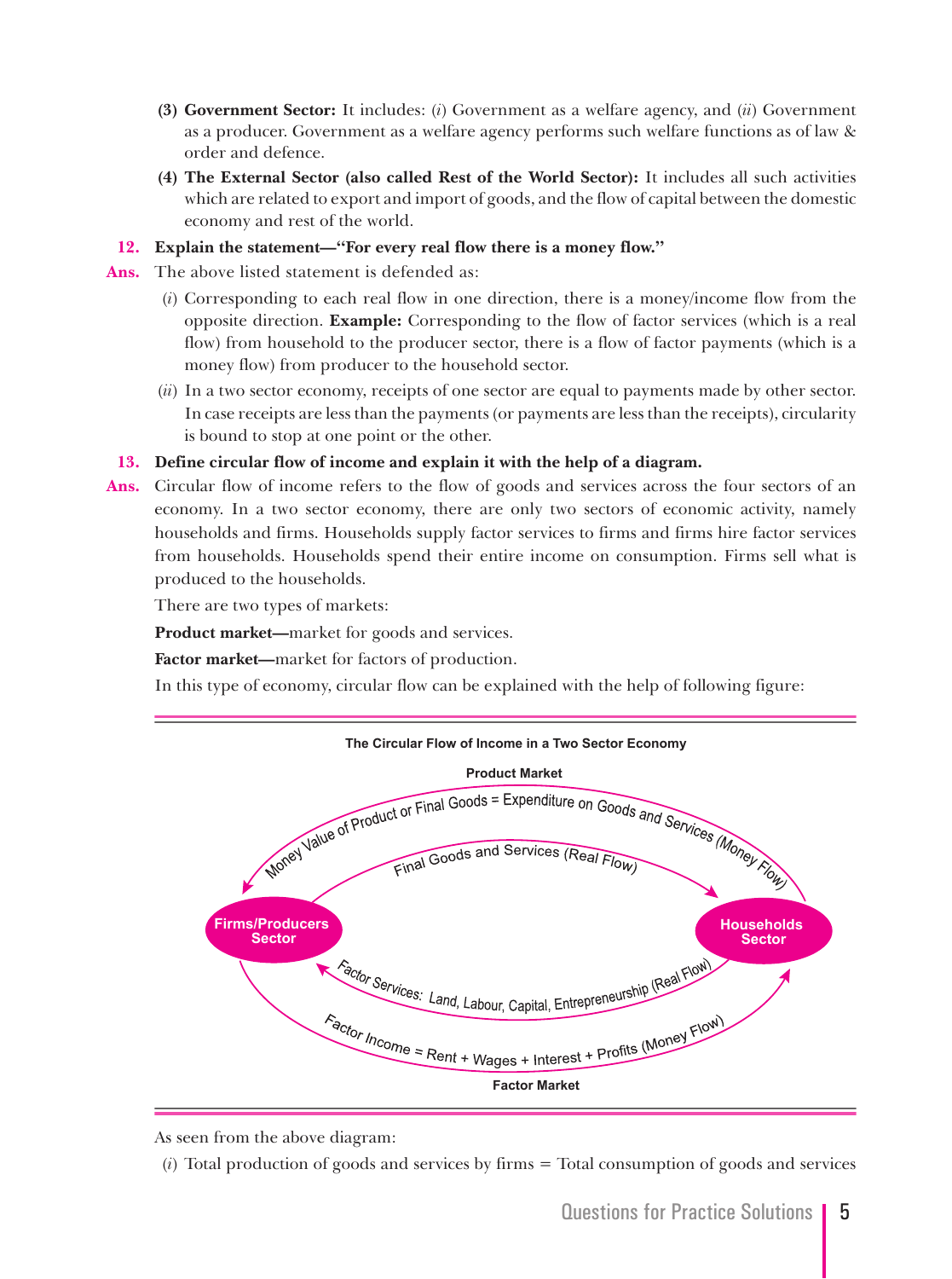by household sector.

- (*ii*) Factor payments by firms = Factor incomes of household sector.
- (*iii*) Consumption expenditure of household sector = Income of household sector.
- (*iv*) Thus, Real flows of production and consumption of firms and households = Money flows of income and expenditure of firms and households.

**14. Enlist the three phases of circular flow of income.**

**Ans.** The three phases of circular flow of income are as follows:

- (*i*) **Phase of Production:** Production refers to 'value addition'. When wood worth  $\bar{\tau}$  5,000 is converted into chairs worth  $\bar{\xi}$  10,000, there is value addition worth  $\bar{\xi}$  5,000 (=  $\bar{\xi}$  10,000 –  $\bar{\xi}$ 5,000). This is what production means. Phase of production in the circular flow means the process of value addition by the producing sector.
- (*ii*) **Phase of Income Generation (also called the Phase of Distribution):** For rendering their factor services to the producers, the households get factor payments: rent for land, interest for capital, wages/salaries for labour and profit for entrepreneurship
- (*iii*) **Phase of Disposition/Expenditure:** Where does income go? It is spent or disposed of on the purchase of final goods and services. When households buy the final goods, there is consumption expenditure. When producers buy the final goods, there is investment expenditure. Thus, in phase-3, there is disposition (or expenditure) of income as a consequence of the generation of income in phase-2.



The figure below shows the three phases of circular flow in an economy.

#### **15. What is the significance of the circular flow model?**

**Ans.** The below listed points suggest the significance of the circular flow model:

 (*i*) **Estimation of National Income:** Circular flow model facilitates the estimation of national income. National income is the sum total of factor incomes (rent + profit + wages + interest) flowing from producers to households of a country. It may also be defined as the market value of the goods and services flowing from producers to other sectors of the economy. Further, it may be defined as the sum total of expenditure on the goods and services produced by the producer sector.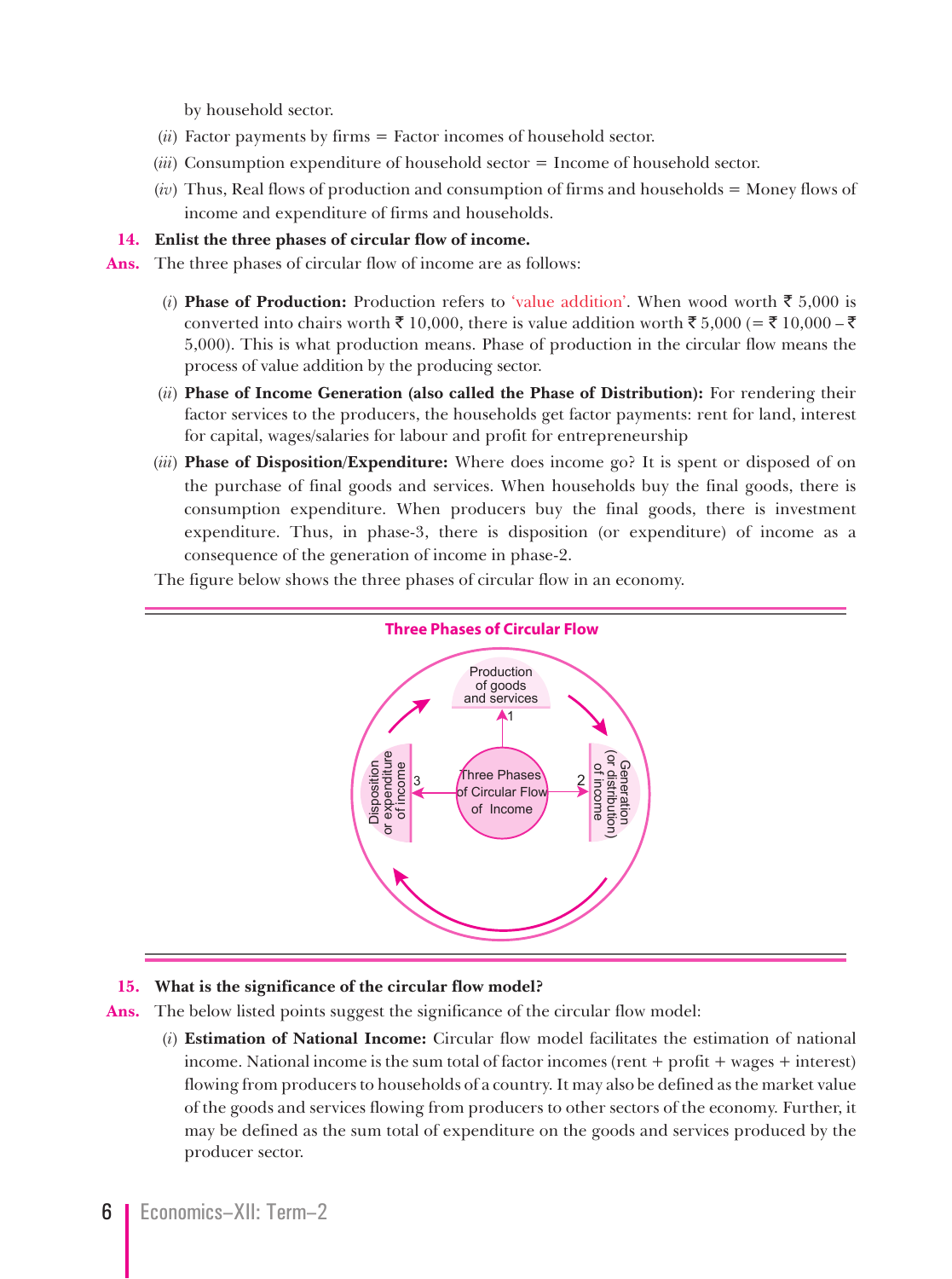(*ii*) **Knowledge of Intersectoral Interdependence:** A circular flow model helps understand interdependence among different sectors of the economy. We learn how consumers are dependent on producers and vice versa.

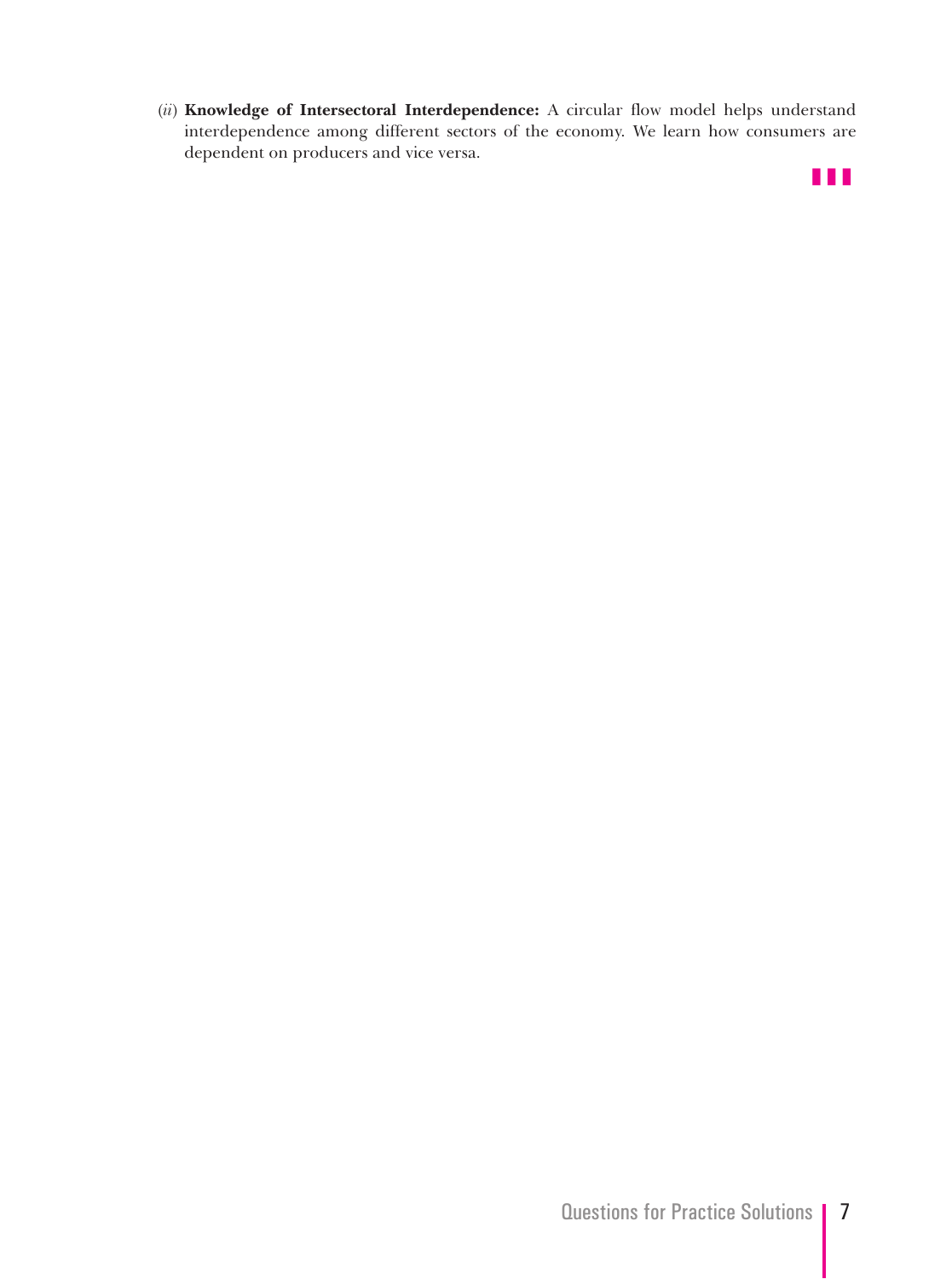## **Chapter-3: National Income and Related Aggregates**

#### **1. How are factor incomes different from transfer incomes?**

**Ans.** Transfer incomes are those incomes which are received by a person as help, donation or charity, etc., whereas factor incomes are those incomes which are received by the factors of production by rendering their factor services.

#### **2. Who is said to be the normal resident of a country?**

**Ans.** Normal residents are those residents who ordinarily reside in the country concerned for atleast one year and whose centre of economic interest lies in that country.

#### **3. What all is included in the domestic territory of a country?**

**Ans.** Domestic territory of a country is the economic territory of a country in which economic activities of the country generate its domestic income.

#### **4. How can we say that domestic product and domestic income are identical to each other?**

**Ans.** The concepts of domestic product and domestic income are identical to each other because all production is ultimately converted into factor incomes.

#### **5. Distinguish between domestic income and national income.**

**Ans.**

| Domestic Product ( $NDP_{FC}$ )                                                                                              | National Product ( $NNPFC$ )                                                                                                                                                                                               |  |
|------------------------------------------------------------------------------------------------------------------------------|----------------------------------------------------------------------------------------------------------------------------------------------------------------------------------------------------------------------------|--|
| $(i)$ Domestic product/income is the sum total of<br>factor incomes generated within the domestic<br>territory of a country. | $(i)$ National product/income is the sum total<br>of factor incomes generated by normal<br>residents of a country, no matter where this<br>income is generated (within the domestic<br>territory or in rest of the world). |  |
| (ii) It includes income generated both by the<br>residents as well as non-residents of a country.                            | ( <i>ii</i> ) It includes income generated only by the<br>normal residents of a country.                                                                                                                                   |  |
| ( <i>iii</i> ) It does not include net factor income from<br>abroad.                                                         | ( <i>iii</i> ) It includes net factor income from abroad.                                                                                                                                                                  |  |
| National Product = Domestic product + Net factor income from abroad                                                          |                                                                                                                                                                                                                            |  |

#### **6. State the difference between GDP at current prices and GDP at constant prices. Suggest which of the two measures is a better indicator of economic development.**

**Ans.**

| <b>GDP</b> at Current Prices                                                                                                                                                              | <b>GDP</b> at Constant Prices                                                                                                                                                          |
|-------------------------------------------------------------------------------------------------------------------------------------------------------------------------------------------|----------------------------------------------------------------------------------------------------------------------------------------------------------------------------------------|
| $(i)$ It is the market value of the final goods<br>and services produced within the domestic<br>territory of a country during an accounting<br>year, as estimated at current year prices. | $(i)$ It is the market value of the final goods<br>and services produced within the domestic<br>territory of a country during an accounting<br>year, as estimated at base year prices. |
| $(ii)$ It can increase if price level rises even when<br>there is no increase in the flow of goods and<br>services in the economy.                                                        | $(ii)$ It can increase only when the flow of goods<br>and services increase in the economy.                                                                                            |
| $(iii)$ It is known as nominal GDP.                                                                                                                                                       | ( <i>iii</i> ) It is known as real GDP.                                                                                                                                                |
| $(iv)$ It is not a good measure of welfare of people.                                                                                                                                     | $(iv)$ It is a good measure of welfare of people.                                                                                                                                      |

 As GDP at constant prices is adjusted for inflation hence we can say that it is a better indicator of economic development.

#### **7. What is meant by GDP deflator? How is it calculated?**

**Ans.** GDP Deflator is a measure of the level of prices of all new, domestically produced, final goods and services in an economy in a year.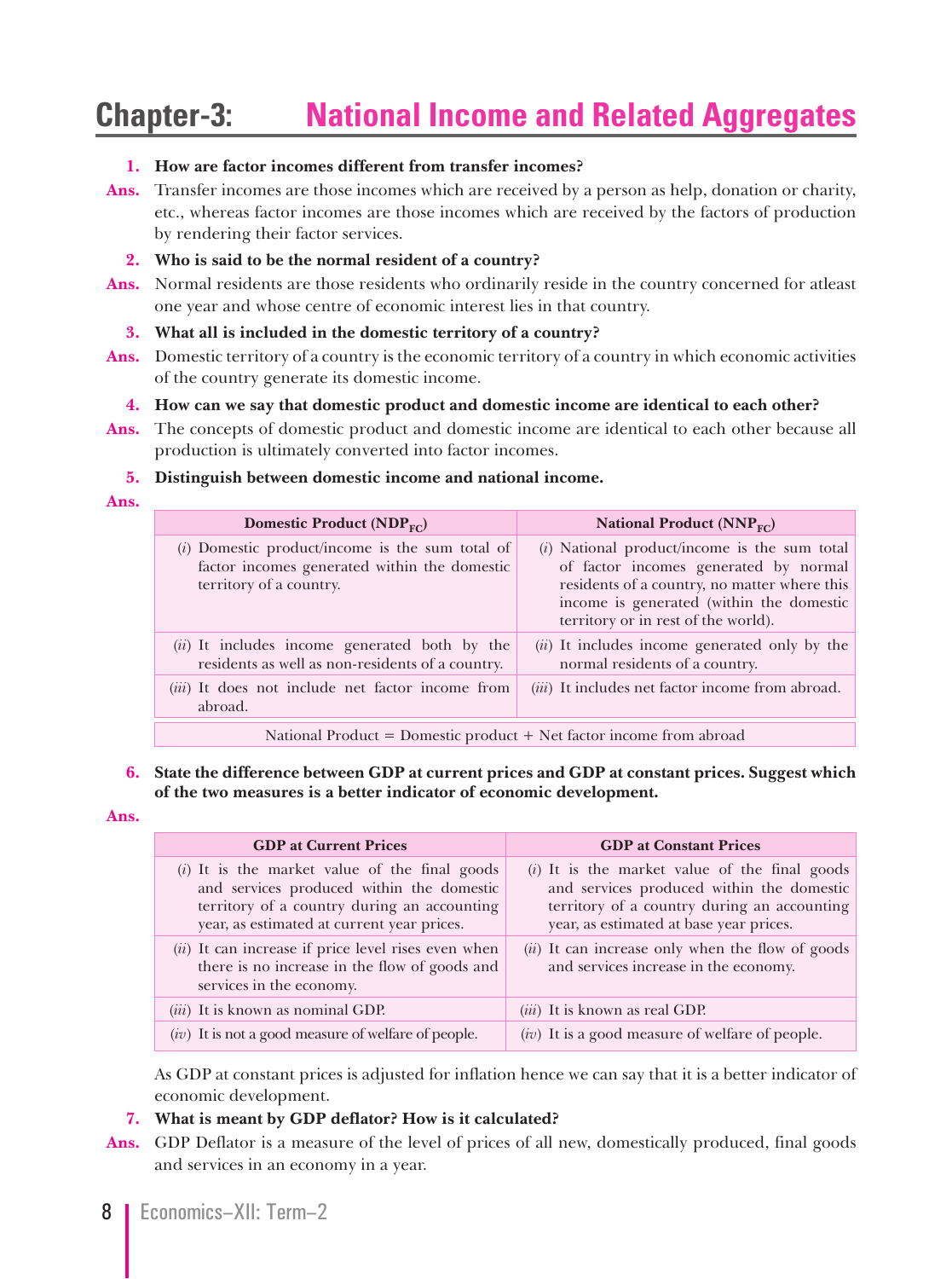GDP Deflator = 
$$
\frac{\text{Nominal GDP}}{\text{Real GDP}} \times 100
$$

#### **8. What lowers the significance of GDP as an index of welfare?**

- **Ans.** When real GDP rises, flow of goods and services tends to rise. Other things remaining constant, this implies greater availability of goods per person, leading to higher level of welfare. But there are strong exceptions to this generalisation. Following observations/limitations may be noted in this context:
	- **(***i***) Distribution of GDP:** If with every increase in the level of GDP, distribution of GDP gets more unequal, welfare level of the society may not rise. In this situation, the bulk of the population may have even lesser goods than before (even when the overall level of GDP tends to rise).
	- **(***ii***) Composition of GDP:** Composition of GDP may not be welfare-oriented even when the level of GDP tends to rise. There is no direct increase in the welfare of the masses if GDP has risen owing largely to the increase in the production of defence goods.
	- **(***iii***) Non-monetary Exchanges:** In economies like of India, non-monetary transactions are quite evident in rural areas where payments for farm-labour are often made in kind rather than cash. Such transactions remain unrecorded. To that extent, GDP remains underestimated and is, therefore, not a proper index of welfare.
	- **(***iv***) Externalities:** Externalities refer to good or bad impact of an activity without paying the price or penalty for that. **Example:** Negative externalities occur when smoke omitted by factories causes air pollution. Environmental pollution causes a loss of social welfare. Impact of externalities is omitted in the estimation of GDP. To that extent, GDP is not an appropriate index of welfare.
	- **9. State the method of converting nominal GDP to real GDP.**
- **Ans.** Given nominal GDP we can apply the below listed formula and estimate Real GDP.

$$
Real GDP = \frac{Nominal GDP}{Price Index} \times 100
$$

#### **10. What is meant by the term externalities? Explain the same with the help of suitable examples.**

- **Ans.** Externalities refer to the good or bad impact of an activity without paying the price or penalty for that. **Example:** Positive externalities occur when a beautiful garden maintained by Mr. X raises welfare of Mr. Y even when Mr. Y is not paying for it. There is no valuation of it in the estimation of GDP. Negative externalities occur when smoke omitted by factories causes air pollution, or the industrial waste is driven into rivers causing water pollution. Environmental pollution causes a loss of social welfare. But nobody is penalised for it and there is no valuation of it in the estimation of GDP. Impact of externalities (positive or negative) is not accounted in the index of social welfare in terms of GDP. To that extent, GDP as an index of welfare is not an appropriate index. It either underestimates or overestimates the level of welfare.
- **11.** If the price index for the current year is 150 and GDP at current price is  $\bar{\tau}$  1,50,000 crore. **Estimate the value of GDP at constant price.**
- **Ans.** National income at constant price  $=$   $\frac{\text{National Income and Current Price}}{\text{Current Price Index}} \times 100$ **Current Price Index**

 If price index for the current year is 150 and national income at current price is ₹ 1,50,000 crore, then the national income at constant price will be:

$$
= \frac{1,50,000}{150} \times 100
$$
  
= ₹ 1,00,000 crore.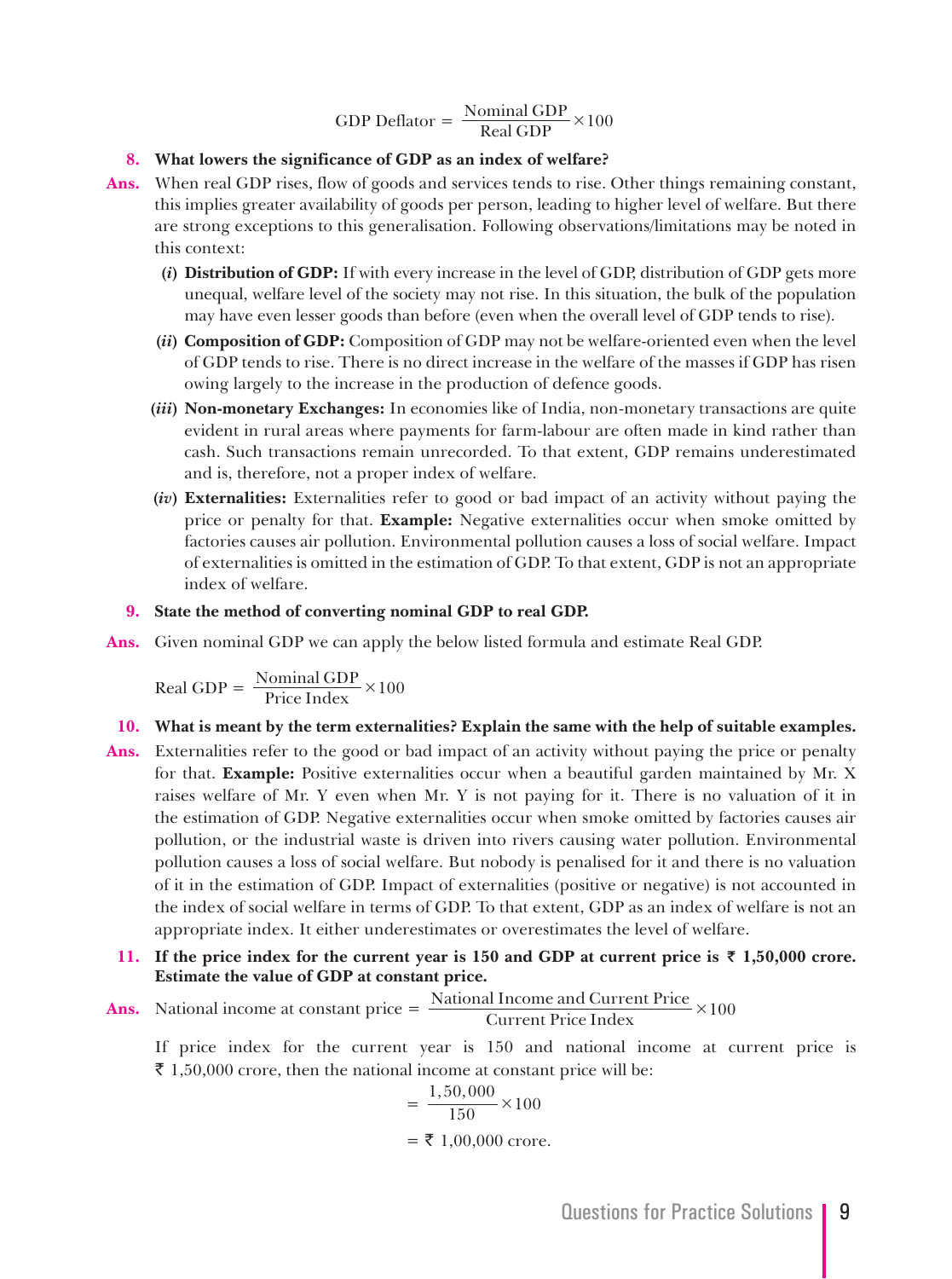#### **12. Estimate the value of GDP at constant prices for the year 2020, from the data given below:**

|           | 2010  |          | 2020  |          |
|-----------|-------|----------|-------|----------|
| Commodity | Price | Quantity | Price | Quantity |
| Wheat     | 10    | 1,000    | 12    | 1,000    |
| Cloth     | 10    | 350      | 10    | 500      |
| Milk      | 10    | 200      | 12    | 250      |

**Ans.**

| 2010      |                       | 2020                       |                |                   |                           |
|-----------|-----------------------|----------------------------|----------------|-------------------|---------------------------|
| Commodity | <b>Price</b><br>$P_0$ | Quantity<br>$\mathbf{Q}_0$ | Price<br>$P_1$ | Quantity<br>$Q_1$ | $P_0 Q_1$                 |
| Wheat     | 10                    | 1,000                      | 12             | 1,000             | 10,000                    |
| Cloth     | 10                    | 350                        | 10             | 500               | 5,000                     |
| Milk      | 10                    | 200                        | 12             | 250               | 2,500                     |
|           |                       |                            |                |                   | $\Sigma P_0 Q_1 = 17,500$ |

National income at constant prices =  $P_0 \times Q_1$  $=$  ₹ 17,500

#### 13. If Real GDP =  $\bar{\tau}$  400 and Price Index (with base = 100) is 110. Calculate Nominal GDP.

**Ans.** Real GDP =  $\frac{\text{Nominal GDP}}{\text{Price Index}} \times 100$ or Nominal GDP =  $\frac{\text{Real GDP} \times \text{Price Index}}{100}$  $=\frac{400\times110}{100}$  $= 7440$ 

#### **14.** If nominal GDP is  $\bar{\tau}$  15,000 and real GDP is  $\bar{\tau}$  12,000, find the value of GDP Deflator.

**Ans.** Real GDP = 
$$
\frac{\text{Nominal GDP}}{\text{Real GDP}} \times 100
$$

For example, if nominal GDP is ₹ 15,000 crore and real GDP is ₹ 12,000 crore, then

GDP Deflator = 
$$
\frac{15,000}{12,000} \times 100
$$
  
= ₹ 125

z z z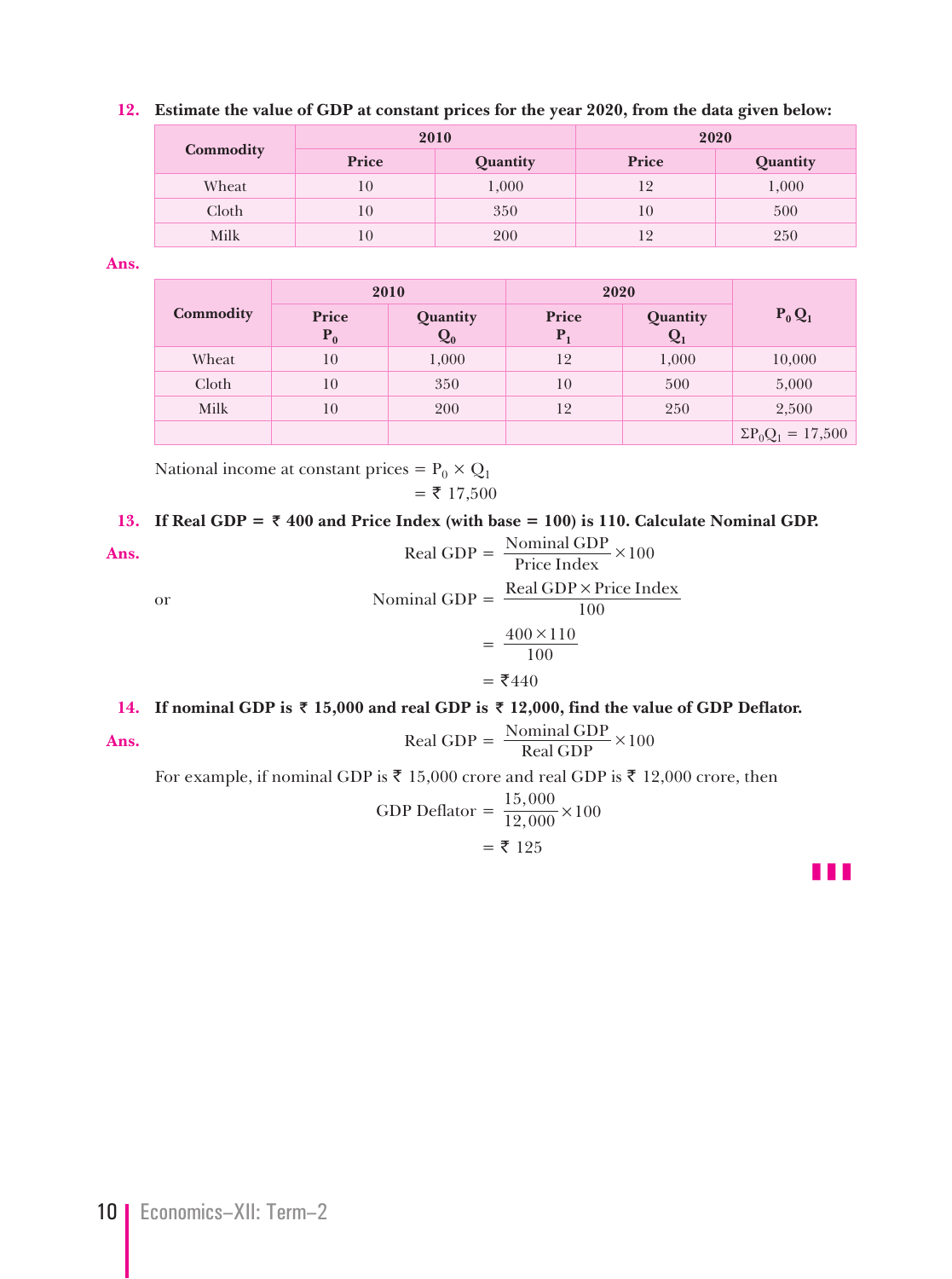## **Chapter-4: Methods of Calculating National Income**

#### **1. State the steps for calculating national income through value added method.**

**Ans.** Value added method is that method which measures national income in terms of value addition by each producing enterprise in the economy during an accounting year.

 **Steps involved in Value Added Method:** The following steps are taken while measuring national income with the help of value added method:

- **(***i***) First Step:** It involves classification of productive enterprises into three categories, *viz.*, (*a*) Primary sector, (*b*) Secondary sector, and (*c*) Tertiary sector.
- **(***ii***) Second Step:** Value of output (of a producing unit) is determined by multiplying the quantity of the product by its market price. Gross value added is estimated by deducting the intermediate consumption from the value of output. Depreciation is deducted from gross value added to get net value added.
- **(***iii***) Third Step:** Net indirect taxes are deducted from net value added at market price to get net value added at factor cost which is equal to net domestic income. Net factor income from abroad is added to net domestic income to get national income.

**2. Enlist a standard precaution related to the use of the value added method.**

- **Ans.** Following are some important precautions regarding value added method:
	- (*i*) Value of the sale and purchase of second-hand goods is not included in the estimation of 'value added' or GDP. Because, value of second-hand goods is already accounted for during the year they were produced.
	- (*ii*) Commission earned on account of the sale and purchase of second-hand goods is included in the estimation of value added. Because, commission is a reward for the services rendered.
	- (*iii*) Own account production of goods of the producing units is taken into account while estimating value added. Because, these goods are like those produced for the market. They are simply not sold owing to their need by the producers themselves. Example: Cars used by the car producers for transporting their employees.
	- (*iv*) Imputed value of production for self-consumption is taken into account. Again because, these goods are like those produced for the market. Example: Wheat produced and consumed by the farming families themselves.
	- (*v*) Value of intermediate goods is not included in the estimation of value added. Because, value of intermediate goods is reflected in the value of final goods.
	- (*vi*) Imputed rent on the owner occupied house is to be taken into account. Because, all houses have rental value, no matter these are self-occupied or rented out.
	- (*vii*) Services for self-consumption are not considered while estimating value added. Simply because, it is difficult to estimate their market value, like, for example, services of housewives.

#### **3. What is meant by the problem of double counting? Suggest ways of avoiding the same.**

**Ans.** The counting of the value of a commodity more than once is called the problem of double counting. This leads to overestimation of the value of goods and services produced. Thus, the importance of avoiding double counting lies in avoiding overestimating the value of domestic product.

For example, a farmer produces one ton of wheat and sells it for  $\bar{\tau}$  400 in the market to a flour mill. The flour mill sells it for  $\bar{\tau}$  600 to the baker. The baker sells the bread to the shopkeeper for ₹ 800. The shopkeeper sells the entire bread to the final consumers for ₹ 900. Thus,

Value of Output = ₹ 400 + ₹ 600 + ₹ 800 + ₹ 900 = ₹ 2,700

 Under this approach, the value of the wheat is counted four times, the value of services of the miller thrice, and the value of services by the baker twice. In other words, the value of wheat and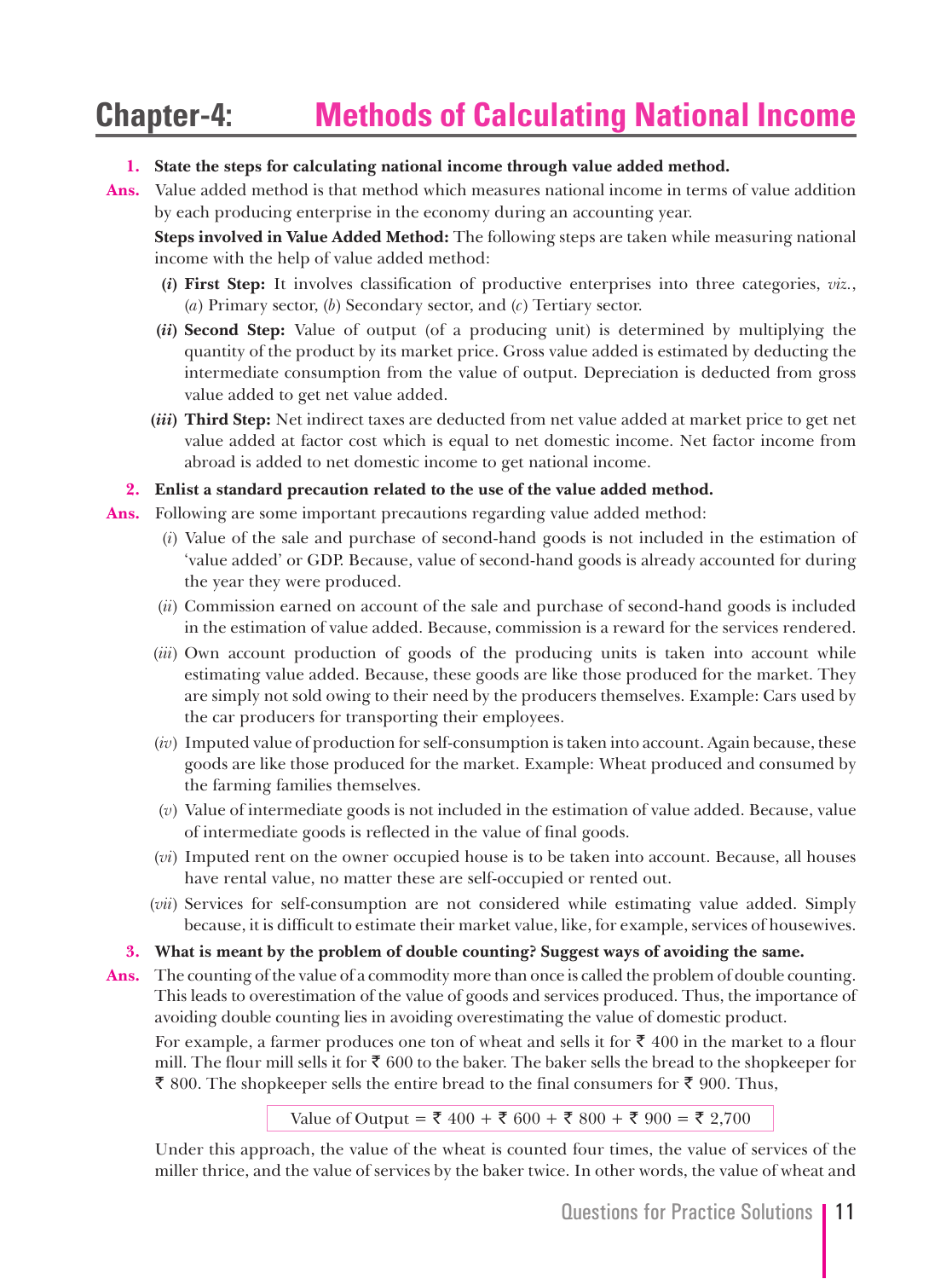value of services of the miller and of the baker have been counted more than once. The counting of the value of commodity more than once is called double counting.

 To avoid the problem of double counting two methods are used: (*i*) Final Output Method, and (*ii*) Value Added Method.

- **(***i***) Final Output Method:** According to this method, the value of intermediate goods is not considered. Only the value of final goods and services is considered. In the above example, the value of final goods, *i.e.*, bread is ₹ 900.
- **(***ii***) Value Added Method:** Another method to avoid the problem of double counting is to estimate the total value added at each stage of production. In the above example, the value added at each stage of production is  $\bar{x}$  400 +  $\bar{x}$  200 +  $\bar{x}$  200 +  $\bar{x}$  100 =  $\bar{x}$  900.

#### **4. Enlist the components of compensation of employees.**

- **Ans.** It includes the following components:
	- **(***i***) Wages and Salaries in Cash:** It refers to cash paid or transferred to the salary account of the employees by the employers as a reward for the work done during the period of an accounting year.
	- **(***ii***) Payments in Kind:** It refers to benefits in kind (like rent-free accommodation) given to the employees by the employers.
	- **(***iii***) Employers' Contribution to Social Security:** It refers to such payments as provident fund contributions by the employers on behalf of the employees.
	- **(***iv***) Pension on Retirement:** To be specific, it does not refer to old-age pensions. It only refers to pension payments as a part of the 'Service-Contract' between the employer and the employees.

#### **5. Suggest the major categories included in the final expenditure.**

- Ans. Expenditure method measures GDP<sub>MP</sub> in terms of expenditure on the purchase of final goods and services produced in the economy during an accounting year. It includes the following components:
	- (*i*) **Private Final Consumption Expenditure**  $(C_h)$ **:** It refers to expenditure on final goods and services by the individuals, households and non-profit private institutions serving society.
	- (*ii*) Government Final Consumption Expenditure  $(C_{\alpha})$ : It refers to expenditure on final goods and services by the government, like expenditure on the purchase of goods for consumption by the defence personnel.
	- **(***iii***) Investment Expenditure (I):** It refers to expenditure on the purchase of final goods by the producers. These goods are to be further used in the process of production. This includes:
		- (*a*) expenditure on fixed assets, called fixed investment, and
		- (*b*) change in stocks called inventory investment.
	- **(***iv***) Net Exports (NE):** It is the difference between exports and imports during an accounting year.

$$
C_h + C_g + I + NE = GDP_{MP}
$$

 $GDP<sub>MP</sub>$  is adjusted as under to find national income (NNP<sub>FC</sub>):

 $GDP<sub>MP</sub>$  – Depreciation – Net indirect taxes + Net factor income from abroad

 $= NNP<sub>FC</sub>$  (National Income)

#### **6. Why are export receipts not considered a part of net factor income from abroad?**

- **Ans.** (*i*) Export receipts refer to revenue of the firms from the sale of its output and hence are not a part of factor incomes (rent, interest, profits or wages).
	- (*ii*) These are to be included in GDP as these involve purchase of domestically produced goods by the rest of the world.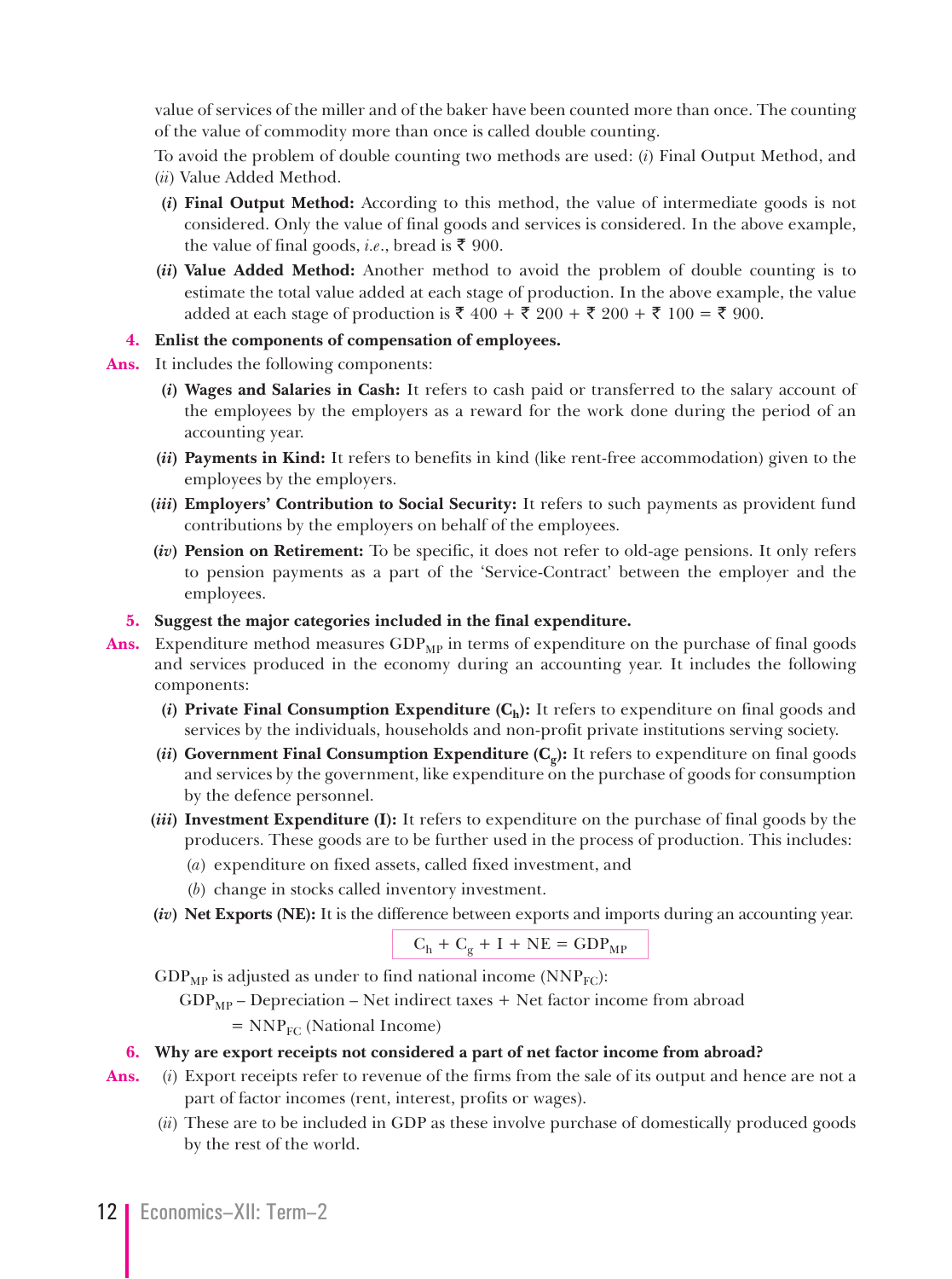#### **7. State some items which are a part of national income accounting under income method.**

**Ans.** Examples of items which are a part of national income accounting under income method are:

- (*i*) Commissions paid on the sale and purchase of second-hand goods are to be included in national income as these are a reward for rendering factor services.
- (*iv*) Brokerage on the sale/purchase of shares and bonds is to be included in national income. Because this is a reward for factor services.
- (*vi*) Imputed rent of owner occupied houses is to be treated along with rent as a component of factor incomes.
- (*vii*) Corresponding to production for self-consumption, there should be generation of income in the economy. It should be taken account of.

#### **8. Calculate GNP at MP from the following data:**

| Items                                  | $(\bar{z}$ in crore) |
|----------------------------------------|----------------------|
| ( <i>i</i> ) Compensation of employees | 1,200                |
| $(ii)$ Consumption of fixed capital    | 100                  |
| <i>(iii)</i> Mixed income              | 500                  |
| $(iv)$ Undistributed profits           | 30                   |
| $(v)$ Corporation tax                  | 150                  |
| $(vi)$ Operating surplus               | 300                  |
| $(vii)$ Net indirect tax               | 250                  |
| (viii) Net factor income to abroad     | 10                   |
|                                        |                      |

**Ans.** NDP<sub>FC</sub> = Compensation of employees + Operating surplus + Mixed income

 $=$  ₹ 1,200 crore + ₹ 300 crore + ₹ 500 crore

 $=$  ₹ 2,000 crore

 $GNP<sub>MP</sub> = NDP<sub>FC</sub> + Depreciation + Net factor income to abroad + Net indirect tax$ 

 $=$  ₹ 2,000 crore + ₹ 100 crore + (–) ₹ 10 crore + ₹ 250 crore

 $=$  ₹ 2,000 crore + ₹ 100 crore – ₹ 10 crore + ₹ 250 crore

 $= 52.340$  crore

**9. Given below is the data of a hypothetical economy, calculate National Income by Expenditure, Income, and Value Added Methods.**

| <b>Items</b>                                             | $(\bar{z}$ in crore) |
|----------------------------------------------------------|----------------------|
| $(i)$ Interest                                           | 40                   |
| ( <i>ii</i> ) Value of output:                           |                      |
| $(a)$ Primary sector                                     | 1,000                |
| $(b)$ Secondary sector                                   | 500                  |
| $(c)$ Tertiary sector                                    | 450                  |
| (iii) Compensation of employees                          | 245                  |
| $(iv)$ Net factor income from abroad                     | $(-)5$               |
| $(v)$ Private final consumption expenditure              | 515                  |
| $(vi)$ Intermediate cost:                                |                      |
| $(a)$ Primary sector                                     | 630                  |
| (b) Secondary sector                                     | 310                  |
| $(c)$ Tertiary sector                                    | 265                  |
| ( <i>vii</i> ) Rent and Royalty                          | 25                   |
| ( <i>viii</i> ) Government final consumption expenditure | 75                   |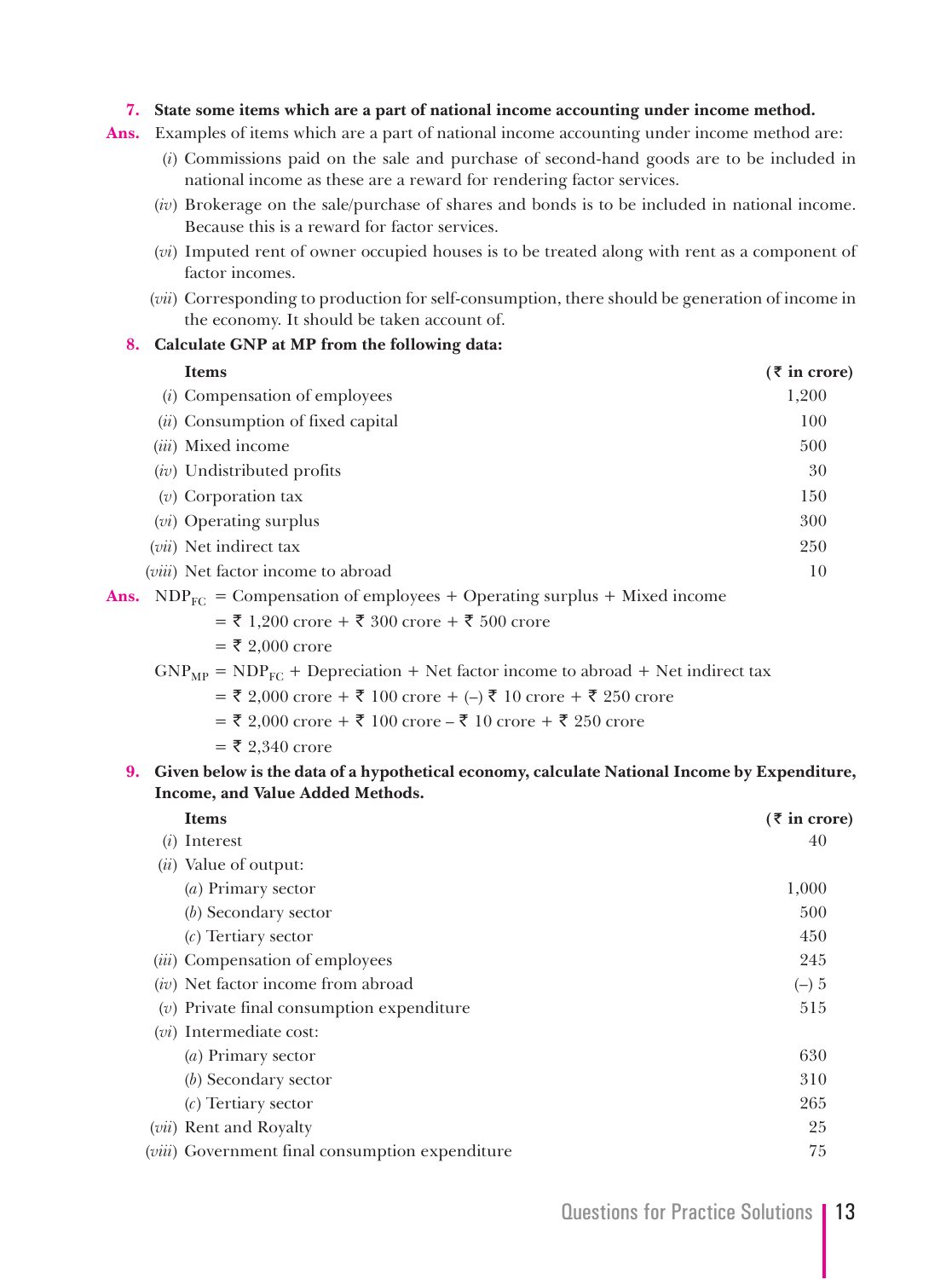| (ix) Gross domestic fixed capital formation | 130    |
|---------------------------------------------|--------|
| $(x)$ Opening stock                         | 40     |
| $(x_i)$ Profit                              | 30     |
| $(xii)$ Closing stock                       | 70     |
| (xiii) Net exports                          | $(-)5$ |
| $(xiv)$ Net indirect taxes                  | 80     |
| $(xv)$ Consumption of fixed capital         | 40     |
| (xvi) Mixed income of self-employed         | 285    |
|                                             |        |

#### **Ans. (***a***) Value Added Method:**

Gross Value of Output

- $=$  Sales  $+$   $\Delta$  in stock
- $=$  Value of output of primary sector  $+$  Value of output of secondary sector  $+$  Value of output of tertiary sector
- $= ₹ 1,000$  crore + ₹ 500 crore + ₹ 450 crore
- $= 71,950$  crore

Gross Domestic Product at Market Price

- = Gross value of output Intermediate cost
- $=$  ₹ 1,950 crore (₹ 630 crore + ₹ 310 crore + ₹ 265 crore)
- $= ₹ 1,950$  crore  $₹ 1,250$  crore
- $=$  ₹ 745 crore

Net National Product at Factor Cost

- = Gross domestic product at market price Depreciation + Net factor income from abroad – Net indirect taxes
- $= 3745$  crore ₹ 40 crore + (–) ₹ 5 crore ₹ 80 crore
- $= 3745$  crore ₹ 40 crore ₹ 5 crore ₹ 80 crore
- $= 5620$  crore

#### **(***b***) Income Method:**

Net Domestic Product at Factor Cost

- = Compensation of employees + OS + Mixed income of self-employed
- $=$  ₹ 245 crore + (₹ 25 crore + ₹ 40 crore + ₹ 30 crore) + ₹ 285 crore
- $= 3.245$  crore + ₹ 95 crore + ₹ 285 crore
- $=$  ₹ 625 crore
- Net National Product at Factor Cost
- = Net domestic product at factor cost + Net factor income from abroad
- $= ₹ 625$  crore + (–) ₹ 5 crore
- $=$  ₹ 620 crore

#### **(***c***) Expenditure Method:**

Gross Domestic Product at Market Price

- $=$  Government final consumption expenditure  $+$  Private final consumption expenditure + Gross domestic consumption formation + Net exports
- $= \xi$  75 crore +  $\xi$  515 crore + [ $\xi$  130 crore + ( $\xi$  70 crore  $\xi$  40 crore)] + (–)  $\xi$  5 crore
- $= 375$  crore + ₹ 515 crore + ₹ 160 crore ₹ 5 crore
- $= 745$  crore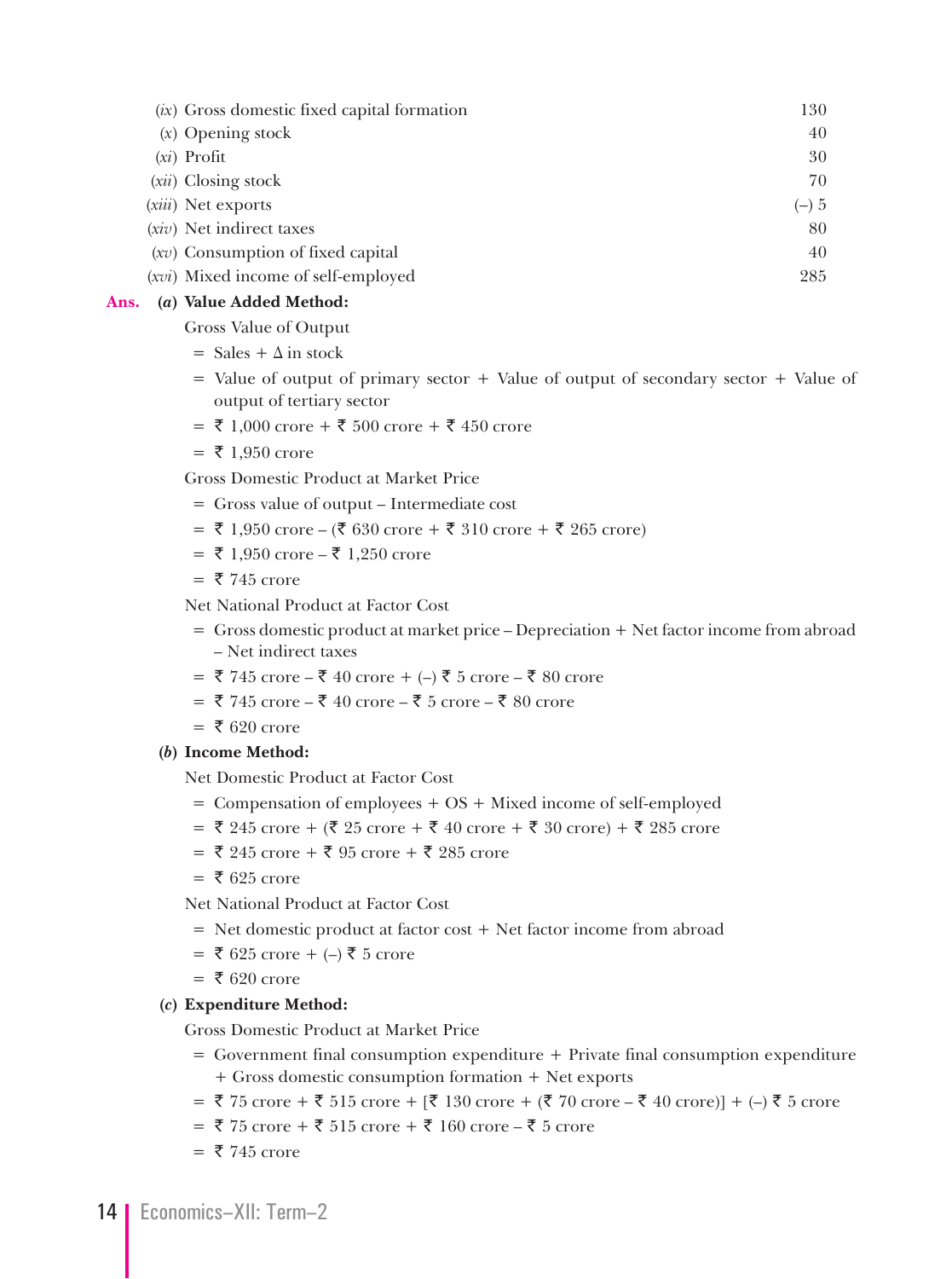Net National Product at Factor Cost

- = Gross domestic product at market price Depreciation + Net factor income from abroad – Net indirect taxes
- $=$  ₹ 745 crore ₹ 40 crore + (–) ₹ 5 crore ₹ 80 crore
- $= 3745$  crore ₹ 40 crore ₹ 5 crore ₹ 80 crore
- $= 5620$  crore
- **10. Find out National Income from the following data:**

| <b>Items</b>                                    | $(5 \text{ in } \text{core})$ |
|-------------------------------------------------|-------------------------------|
| $(i)$ Factor income from abroad                 | 15                            |
| (ii) Private final consumption expenditure      | 600                           |
| ( <i>iii</i> ) Consumption of fixed capital     | 50                            |
| $(iv)$ Government final consumption expenditure | <b>200</b>                    |
| $(v)$ Change in stock                           | $(-) 10$                      |
| $(vi)$ Net domestic fixed capital formation     | 110                           |
| $(vii)$ Net factor income to abroad             | 10                            |
| ( <i>viii</i> ) Net imports                     | $(-) 20$                      |
| $(ix)$ Net indirect tax                         | 70                            |
|                                                 |                               |

**Ans.**  $GDP_{MP} = Government final consumption expenditure + Private final consumption expenditure$ + GDCG + Net exports

- $= 5,200$  crore +  $\bar{5},600$  crore +  $[\bar{5},110]$  crore +  $(-,\bar{5},10]$  crore) +  $\bar{5},50$  crore] +  $(-),\bar{5},20$ crore
- $=$  ₹ 200 crore + ₹ 600 crore + ₹ 150 crore ₹ 20 crore
- $=$  ₹ 970 crore

 $NNP_{MP} = GDP_{MP} - Depreciation + Net factor income to abroad - Net indirect tax$ 

 $=$  ₹ 970 crore – ₹ 50 crore + (– ₹ 10 crore) – ₹ 70 crore

 $=$  ₹ 840 crore

z z z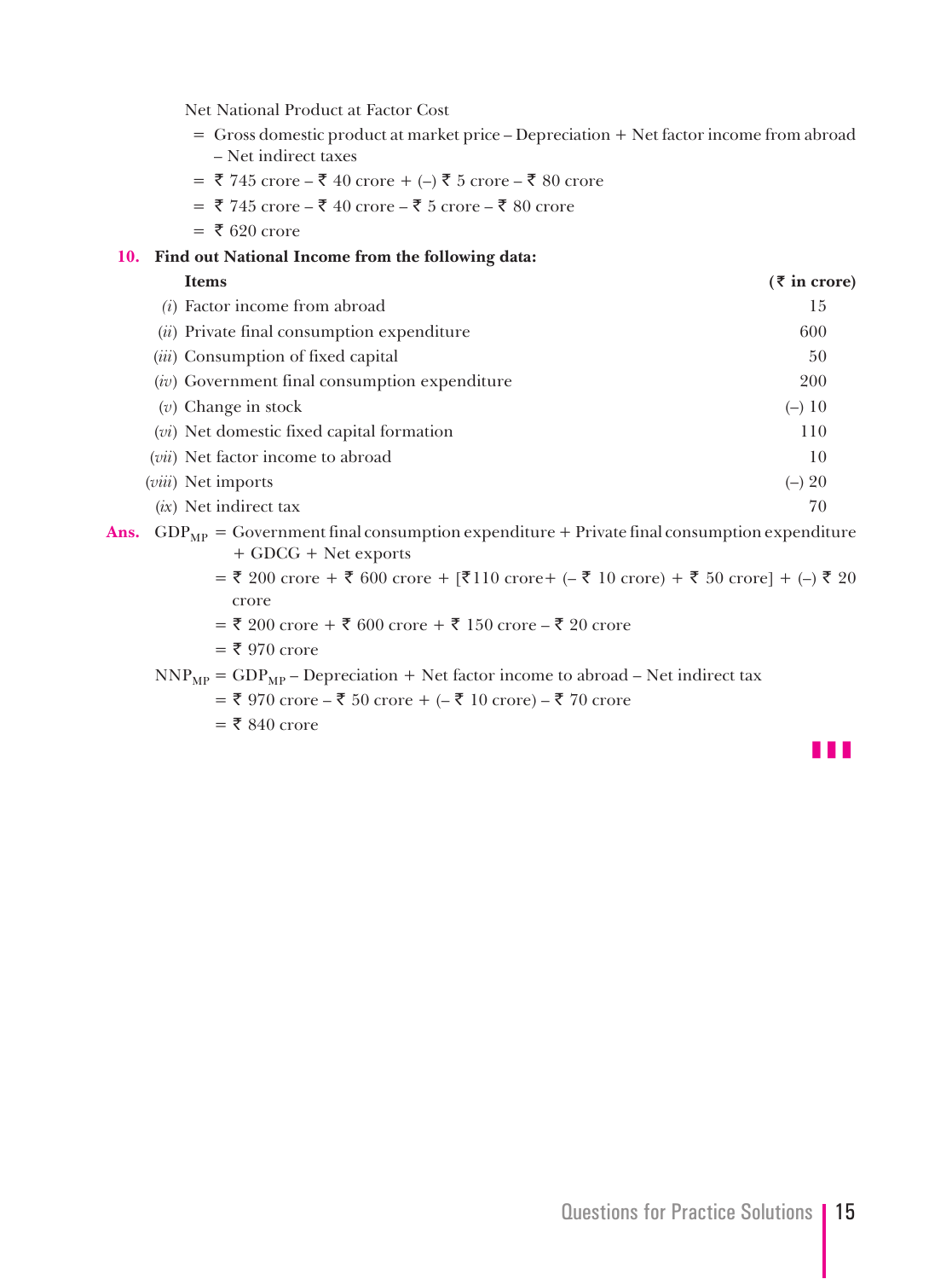### **Chapter-5: Aggregate Demand, Aggregate Supply and Related Concepts**

#### **1. Explain the concept of aggregate demand with the help of a suitable table and diagram.**

**Ans.** Aggregate demand is the sum total of expenditure that the people plan to incur on the purchase of goods and services produced in the economy (during the period of an accounting year) corresponding to different levels of income.

| Y              | AD<br>(= AE or Planned Expenditure) |
|----------------|-------------------------------------|
| $\overline{0}$ | 30                                  |
| 20             | 35                                  |
| 40             | 40                                  |
| 60             | 45                                  |
| 80             | 50                                  |
| 100            | 55                                  |
| 120            | 60                                  |

#### **Table: AD Schedule showing relationship between AD and Y**



#### **2. Enlist the components of aggregate demand.**

**Ans.** Aggregate demand refers to the total expenditure on the goods and services in an economy during the period of one year.

Components of aggregate demand in a two sector economy are as these:

- **(***i***) Consumption Expenditure (C):** It is also called household consumption expenditure. It comprises demand for all goods and services by the households of a country during an accounting year. Generally, it depends on the level of personal disposable income. Higher the level of personal disposable income, higher is private consumption expenditure, and *vice versa*.
- **(***ii***) Private Investment Expenditure:** It refers to expenditure by private investors on the purchase of such goods which add to their stock of capital. Investment, implying increase in the stock of capital, is also called capital formation. Rate of interest is the principal determinant of private investment. Higher rate of interest generally implies lower investment expenditure.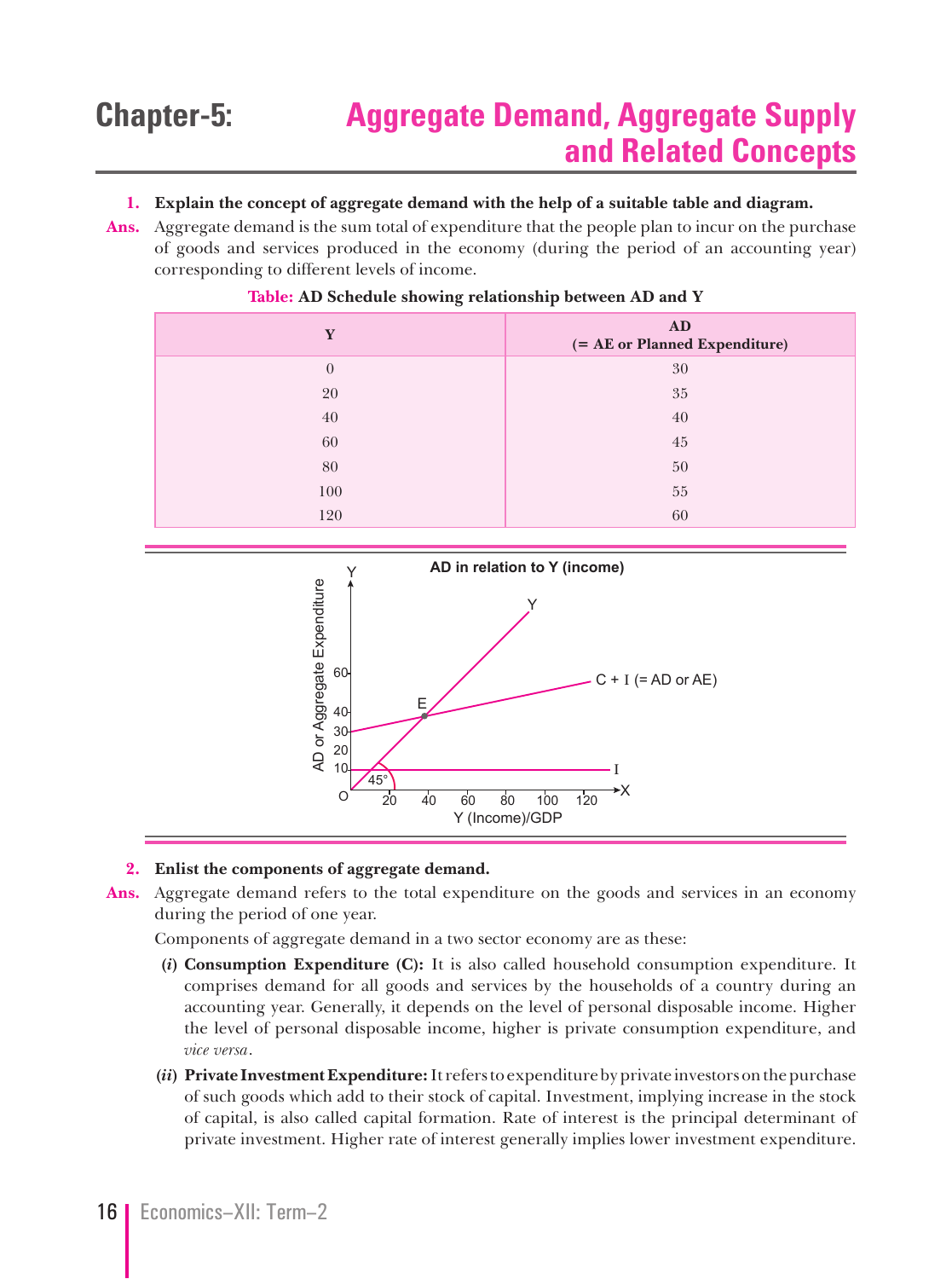#### **3. Why is there a proportionate rise in AS as and when there is any rise in AD?**

- **Ans.** According to the macroeconomic model as propounded by Keynes, price has no role to play as a determinant of AS. Owing to excess capacity in the economy, there is a proportionate rise in AS as and when there is any rise in AD which leads to a constant price level in the economy.
	- **4. What is a consumption function? Explain the same with the help of a numerical example.**
- **Ans.** Consumption function refers to the functional relationship between consumption (C) and income (Y).

$$
C = \overline{C} + bY
$$

#### **Table: Consumption Function: A Tabular Presentation**

| $Y(\overline{\tau})$ | $C(\bar{z})$ |
|----------------------|--------------|
| $\overline{0}$       | 20           |
| 50                   | 60           |
| 100                  | 100          |
| 150                  | 140          |

For instance; Given that  $\overline{C} = 20$ , MPC = 0.8 and Y = 50 we can estimate the value of C *i.e.*, consumption by putting these values in the above mentioned consumption function *i.e*.,

$$
C = C + bY
$$
  
\n
$$
C = 20 + 0.8(50)
$$
  
\n
$$
C = 20 + 40
$$
  
\n
$$
C = 60
$$

#### **5. State the relationship between MPC and MPS.**

**Ans.** MPC is the ratio between additional consumption  $(AC)$  and additional income  $(AY)$ . Likewise, MPS is the ratio between additional saving  $( \Delta S )$  and additional income  $( \Delta Y )$ .

 $\Delta$ 

$$
MPC + MPS = 1
$$

$$
MPC = \frac{\Delta C}{\Delta Y} \text{ and } MPS = \frac{\Delta S}{\Delta Y}
$$

we know that,  $\Delta C + \Delta S = \Delta Y$ 

*i.e.*,  
\n
$$
MPC + MPS = \frac{\Delta C}{\Delta Y} + \frac{\Delta S}{\Delta Y}
$$
\n
$$
= \frac{\Delta C + \Delta S}{\Delta Y} = \frac{\Delta Y}{\Delta Y} = 1
$$

Hence,  $MPC + MPS = 1$ , always higher the MPC, lower is MPS and vice versa, this shows an inverse relationship between these variables.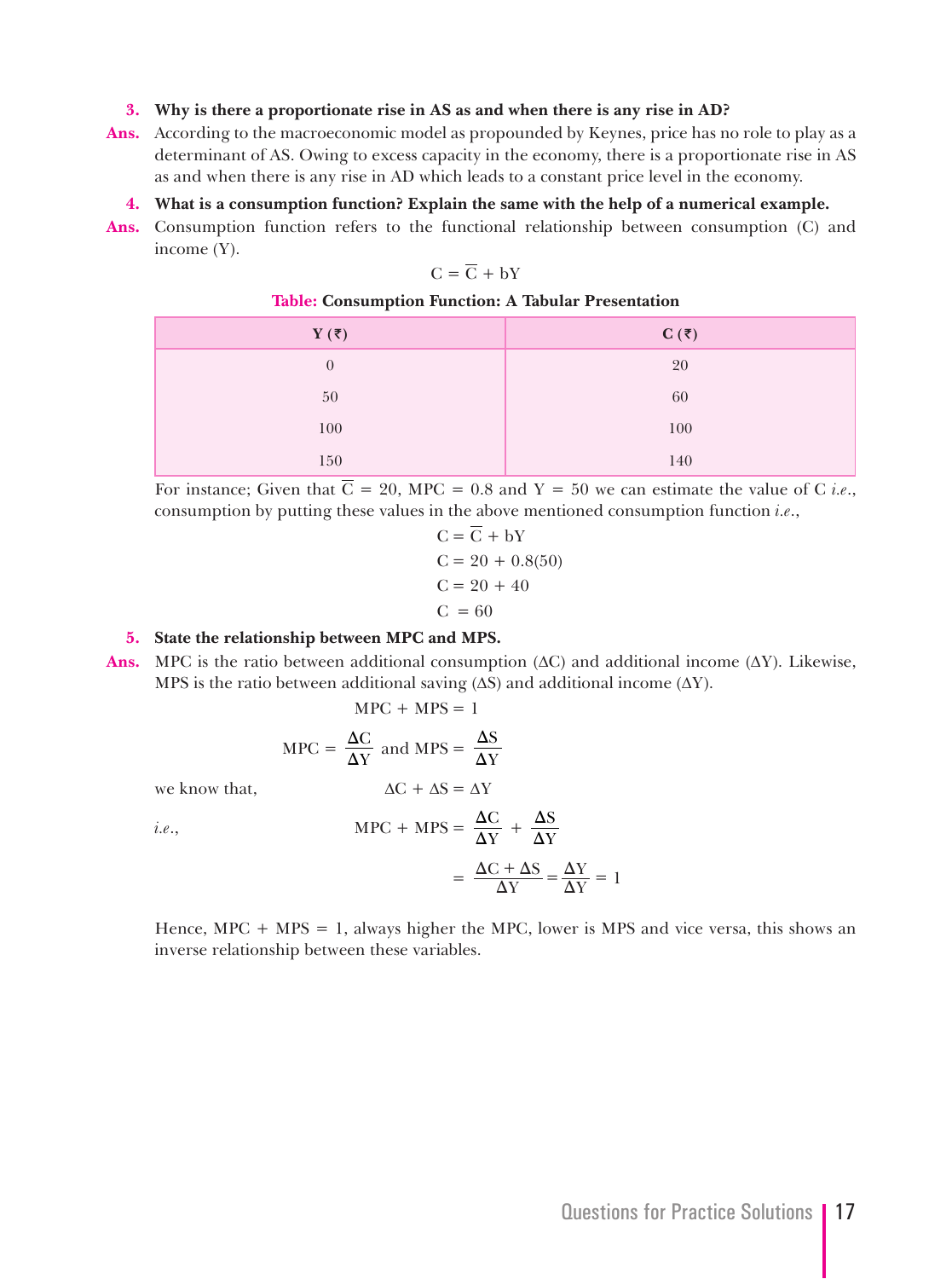**6. Explain the curvature of the aggregate supply curve with the help of a suitable diagram. Ans.**



 Aggregate supply curve shows the total supply in an economy at different price levels. Generally, the aggregate supply curve slopes upwards- that is a higher price level encourages firms to supply more. It is a 45° line shooting from the origen.

### **7. Can MPS or MPC ever be negative? Give reasons in support of your answer.**

**Ans.** Neither MPC nor MPS can ever be negative. This is because MPC is the ratio between additional consumption ( $\Delta C$ ) and additional income ( $\Delta Y$ ). Likewise, MPS is the ratio between additional saving  $(\Delta S)$  and additional income  $(\Delta Y)$ .

The ratio  $\frac{\Delta C}{\Delta Y}$  $\frac{\Delta C}{\Delta Y}$  refers to slope of C-function which is always positive (because of positive relationship between C and Y). Likewise, the ratio  $\frac{\Delta S}{\Delta Y}$  $\frac{\Delta S}{\Delta Y}$  refers to slope of S-function which is always positive (because of positive relationship between S and Y).

| Income<br>(₹) | Saving<br>$(\bar{\bar{\mathbf{z}}})$ | <b>Average Propensity to</b><br><b>Consume</b> | <b>Marginal Propensity to</b><br>Consume |
|---------------|--------------------------------------|------------------------------------------------|------------------------------------------|
| $\theta$      | $-40$                                |                                                |                                          |
| 50            | $-20$                                |                                                |                                          |
| 100           | $\theta$                             |                                                | 0.6                                      |
| 150           | 30                                   | 0.8                                            |                                          |
| 200           | 50                                   |                                                |                                          |

#### **8. Complete the following table:**

**Ans.**

| Income   | <b>Saving</b><br>(₹) | <b>Average Propensity to</b><br>Consume | <b>Marginal Propensity to</b><br>Consume |
|----------|----------------------|-----------------------------------------|------------------------------------------|
| $\theta$ | $-40$                |                                         |                                          |
| 50       | $-20$                | 1.4                                     | 0.6                                      |
| 100      | $\theta$             |                                         | 0.6                                      |
| 150      | 30                   | 0.8                                     | 0.4                                      |
| 200      | 50                   | 0.75                                    | 06                                       |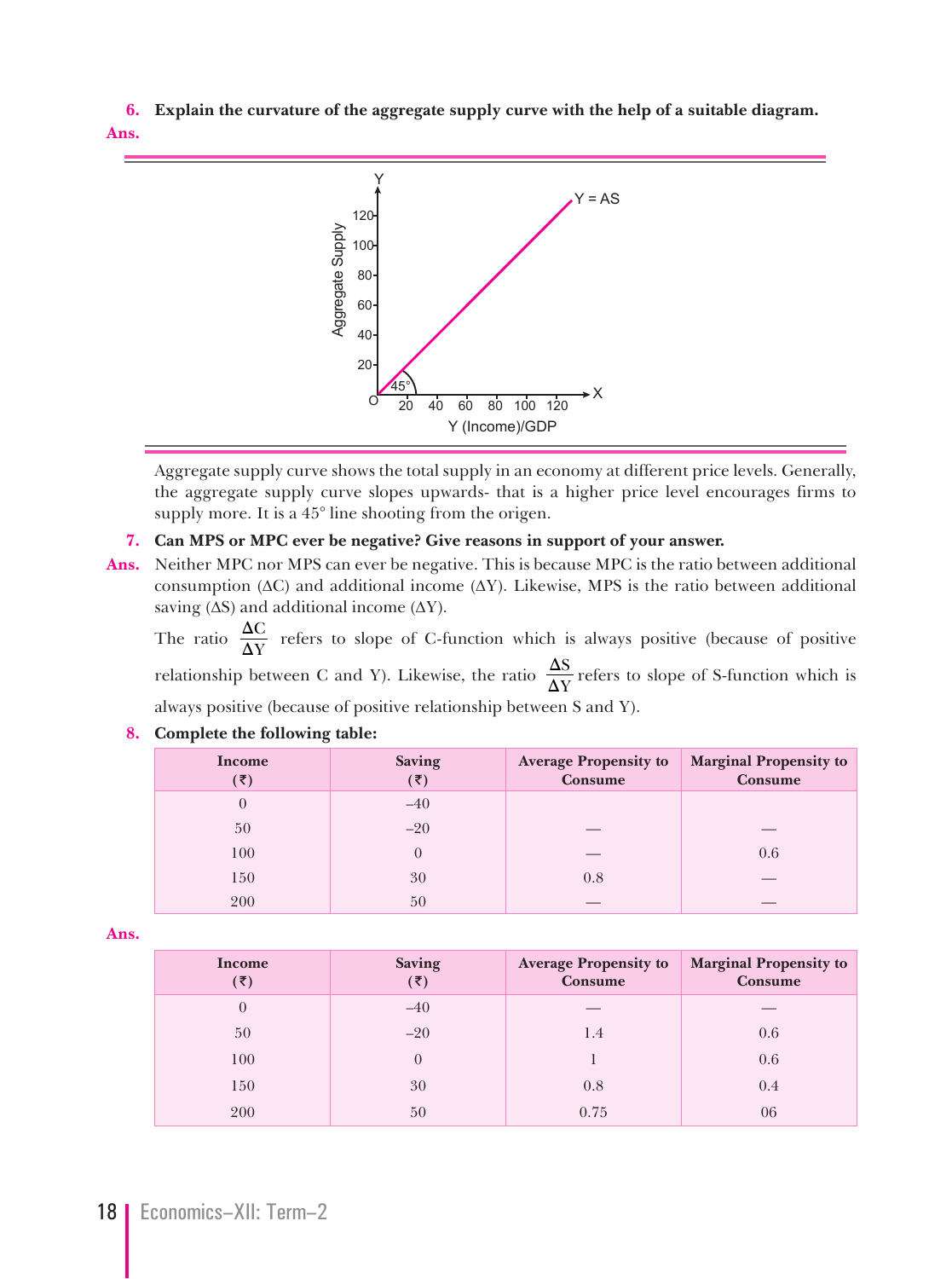**9.** If national income is  $\bar{x}$  50 and saving  $\bar{x}$  5 crore, find out average propensity to consume. When income rises to  $\bar{\tau}$  60 crore and saving to  $\bar{\tau}$  9 crore, what will be the average propensity **to consume and the marginal propensity to save?**

**Ans.**

| Income $(Y)$<br>$(\overline{\mathbf{z}})$ | Saving (S)<br>$(\bar{\mathbf{z}})$                                                            | <b>Average Propensity</b><br>to Consume (APC) |
|-------------------------------------------|-----------------------------------------------------------------------------------------------|-----------------------------------------------|
| 50                                        | 5                                                                                             | 0.90                                          |
| 60                                        | 9                                                                                             | 0.85                                          |
|                                           | $MPS = \frac{\Delta S}{\Delta Y}$<br>MPS = $\frac{9-5}{60-50}$<br>MPS = $\frac{4}{10}$ = 0.40 |                                               |
|                                           |                                                                                               |                                               |

- **10.** Using the consumption function:  $C = \overline{C} + bY$ , calculate saving at income of  $\overline{\tau}$  2,000 crore, if autonomous consumption is  $\bar{x}$  150 crore and 40% of additional income is consumed.
- Ans. Given,
- $\frac{Y}{C} = 2,000$ <br> $\overline{C} = 150$  $MPC = 0.4$  $C = \overline{C} + b(Y)$  $C = 150 + 0.4(2,000)$  $= 950$  $Y = C + S$  $2,000 = 950 + S$  $S = \bar{z} 1,050$ 
	- **11.** If MPC is four times MPS and consumption at zero level of income is  $\overline{\tau}$  70 crore, derive the **consumption function.**

Ans.

\n
$$
MPC = 4(MPS)
$$
\n
$$
MPC + MPS = 1
$$
\n
$$
0.8 + 0.2 = 1
$$

 0.8 is 4 times 0.2. Given,  $\overline{C} = 70$ 

> $C = \overline{C} + bY$  $C = 70 + 0.80(Y)$

**12.** The consumption curve makes an intercept of  $\bar{\tau}$  60 crore on the Y-axis. If MPC : MPS can be **expressed as 1 : 3, then derive the saving and consumption function. Also determine the level of income, when saving becomes zero.**

.

**Ans.** MPC : MPS

1 : 3

 $\frac{32}{0}$ . Given,  $\overline{C} = 60$ 

$$
\frac{0.25}{0.75} = \frac{1}{3}
$$
  
Given,  $\overline{C} = 60$   

$$
C = \overline{C} + bY
$$

$$
= 60 + 0.25(Y)
$$

$$
S = -\overline{C} + (1 - b)Y
$$

$$
= -60 + 0.75(Y)
$$

z z z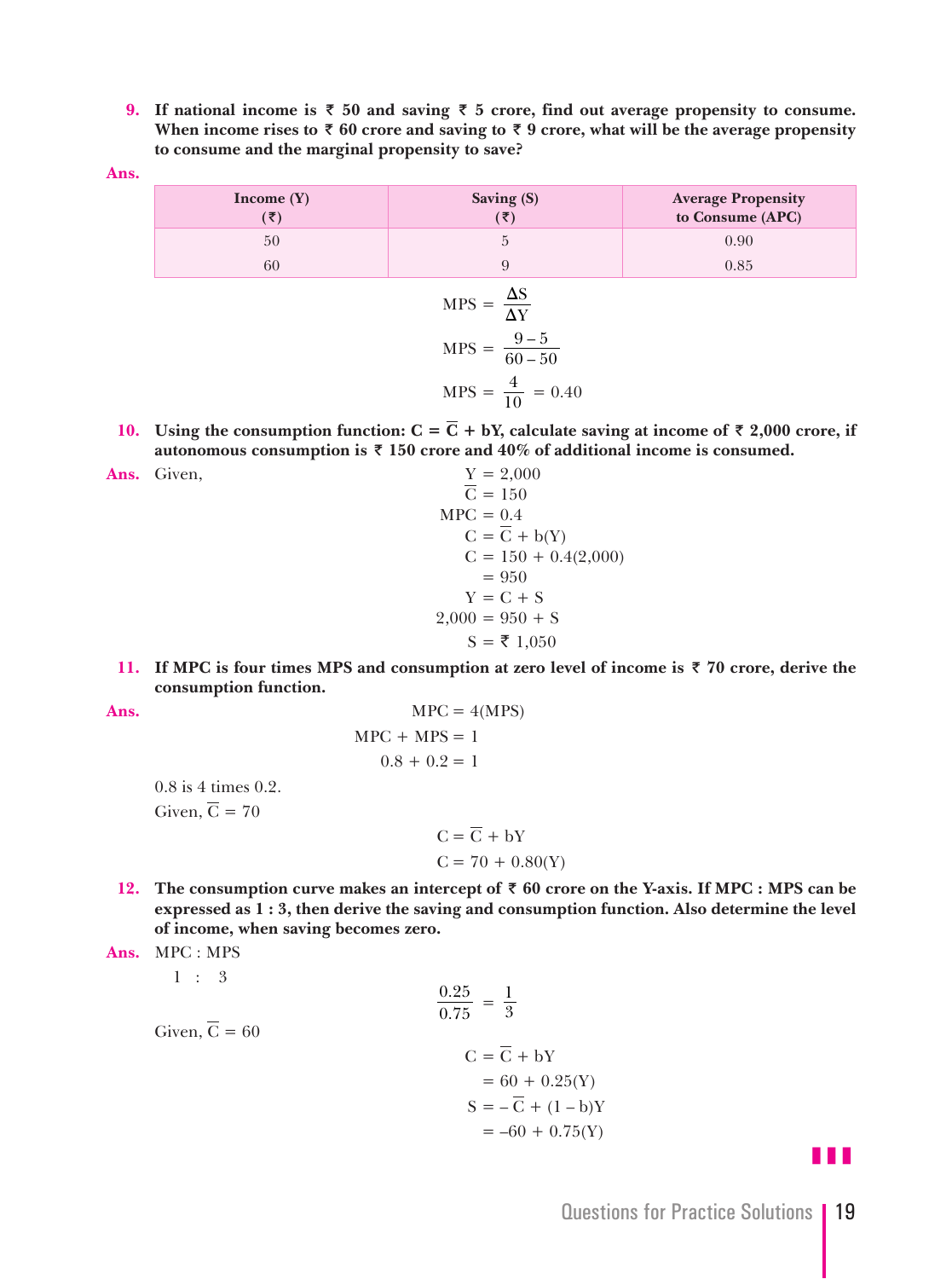## **Chapter-6: Short Run Equilibrium Output**

#### **1. Why is there an equilibrium in the economy when AD = AS?**

**Ans.** There exists an equilibrium in the economy when AD=AS because it is at this point where all that the producers wish to produce (or plan to produce) during the year is exactly equal to what the buyers wish to spend on the purchase of goods and services during the year.

#### **2. Discuss short run equilibrium using AD = AS approach.**

**Ans.** In an economy, equilibrium level of income and employment is determined when AD (aggregate demand) is equal to AS (aggregate supply).

 According to Keynes, AS may be assumed to be perfectly elastic in an economy where full employment (of resources) is yet to be achieved. Accordingly, AD becomes the principal determinant of equilibrium level of income.

 In the figure below AD represents aggregate demand curve and 45° line is the line of reference where  $AS = AD$ . Equilibrium level of income Y is determined at point E, where  $AD = AS$ .



 The equality between AS and AD implies that the desired level of output in the economy (as indicated by AS) is exactly equal to the desired level of expenditure (as indicated by AD) in the economy. So that, the entire output as planned by the producers (during an accounting year) is purchased by the buyers. There are no undesired or unwanted inventories (stock of goods) with the producers.

When the economy is not in equilibrium:

- (*i*) AD > AS, and (*ii*) AD < AS.
- (*i*) If aggregate demand is greater than aggregate supply, *i.e.,* AD > AS, flow of goods and services in the economy tends to be less than their demand. The existing stocks of the producers would be sold out and the producers would suffer the loss of unfulfilled demand. To rebuild the desired stocks and avoid the loss of unfulfilled demand, the producers would plan greater production. AS would increase to become equal to AD. This is how AS converges with AD.
- (*ii*) If aggregate demand is less than aggregate supply, *i.e.*, AD < AS, flow of goods and services in the economy tends to exceed their demand. As a result, some of the goods would remain unsold. To clear unwanted stocks, the producers would plan a cut in production. Consequently, AS would reduce to become equal to AD. This is how AS adapts itself to AD.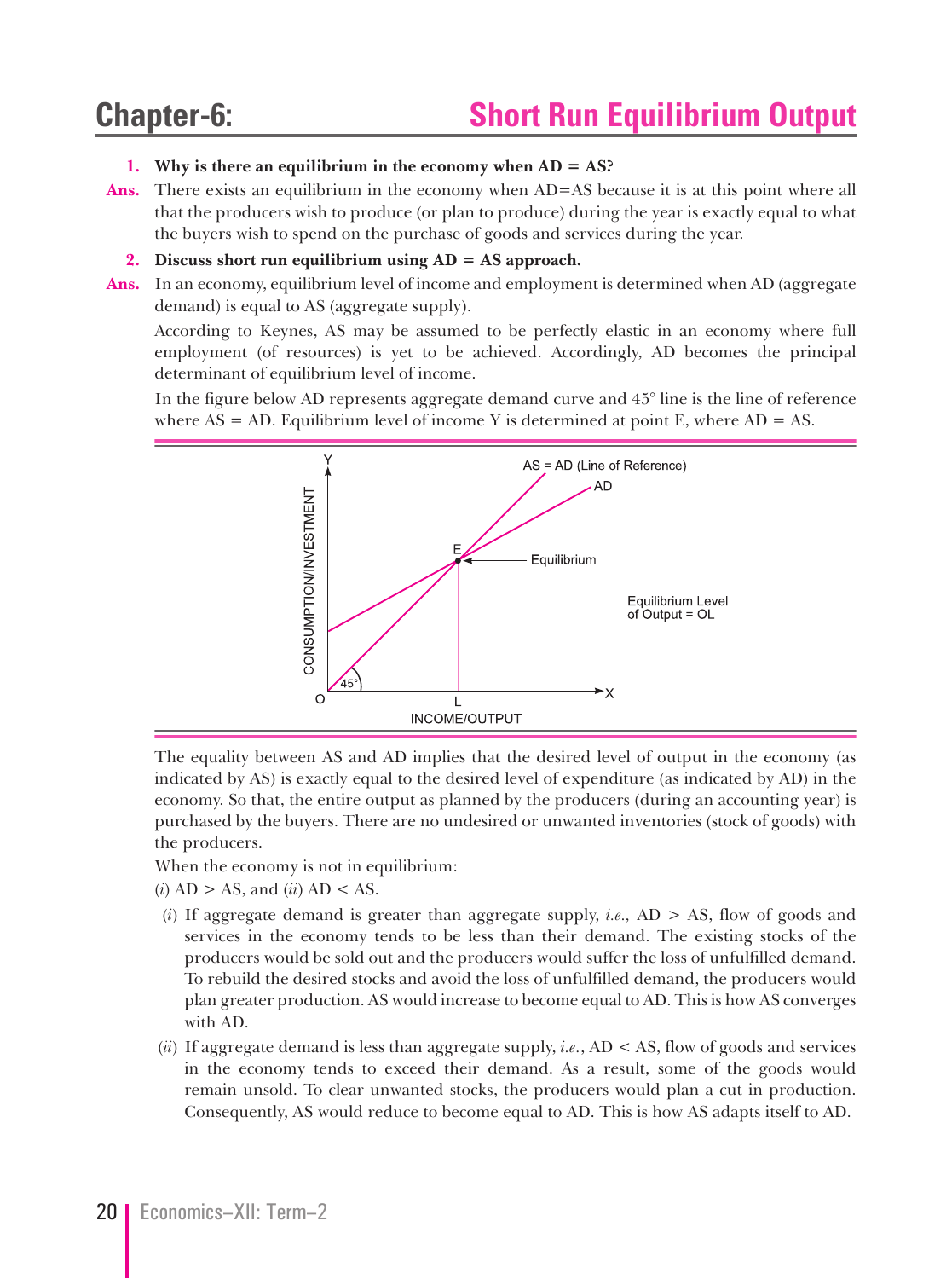#### **3. Explain the working of investment multiplier with the help of a suitable table and diagram.**

**Ans.** Investment multiplier is the ratio of change in income to a given change in investment. Multiplier can be calculated as follows:

$$
K = \frac{\Delta Y}{\Delta I} = \frac{1}{1 - MPC} = \frac{1}{MPS}
$$

(Here, K = Multiplier;  $\Delta Y$  = Change in income;  $\Delta I$  = Change in investment; MPC = Marginal propensity to consume; MPS = Marginal propensity to save.)

Thus, if  $Y = \overline{\xi}$  40;  $Y_1 = \overline{\xi}$  100; I =  $\overline{\xi}$  10; I<sub>1</sub> =  $\overline{\xi}$  40,

$$
K = \frac{\Delta Y}{\Delta I} = \frac{100 - 40}{40 - 10} = \frac{60}{30} = 2.
$$



#### **4. If in an economy there is disequilibrium between planned investment and planned savings, how will this equality be achieved?**

**Ans.** An economy is in equilibrium at a point where ex-ante or planned saving is equal to planned investment. This is because in equilibrium:

$$
AS = AD
$$
  
Or,  

$$
C + S = C + I
$$
  
Or,  

$$
S = I
$$

In the figure below the situation of equilibrium is experienced when  $S = I$ .

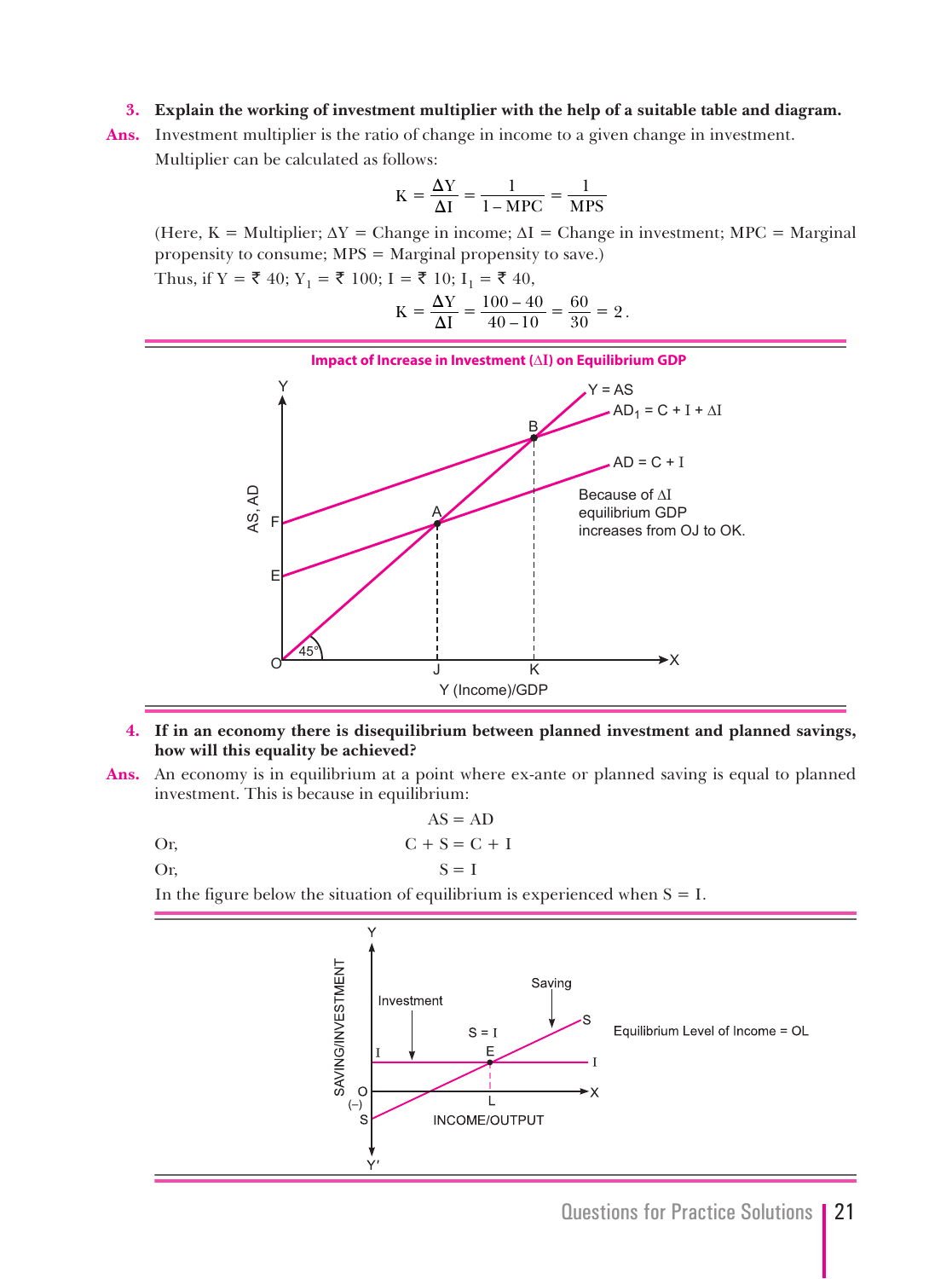Equilibrium is struck at point E where S and I lines intersect each other. OL is the equilibrium level of income.

When the economy is not in equilibrium, two possibilities exist:

- $(i)$  S > I
	- In such a situation, the following changes will occur:
	- (*a*) Stocks of the producers would be in excess of the desired limit.
	- (*b*) Profits will start shrinking.
	- (*c*) Planned output for the subsequent year will fall.
	- (*d*) Level of income and employment will tend to shrink to the point where S = I. This corresponds to point E in the diagram.

Thus, the economy will come back to the state of equilibrium.

 $(ii) S < I$ 

In such a situation, the following changes will occur:

- (*a*) Existing stocks of the producers will not be enough to cope with the level of AD.
- (*b*) Profits will not be maximum because the desired level of stock is not available.
- (*c*) Producers will plan higher level of output for the subsequent years.
- (*d*) Level of output and employment will rise to drive the economy to the point of equilibrium at point E.

#### **5. Distinguish between ex-ante and ex-post investment.**

#### **Ans.**

| <b>Ex-ante investment</b>                                                                                 | <b>Ex-post investment</b>                                                                                                                                    |
|-----------------------------------------------------------------------------------------------------------|--------------------------------------------------------------------------------------------------------------------------------------------------------------|
| Planned (or ex-ante) investment refers to<br>$\left( \iota \right)$<br>the desired level of investment.   | $(i)$ Actual (or ex-post) investment refers to the<br>realised level of investment.                                                                          |
| $(ii)$ In an accounting year, planned investment<br>may or may not be equal to planned saving.            | $(ii)$ In an accounting year, actual investment is<br>always equal to actual savings. (This is according<br>to the principle of national income accounting.) |
| ( <i>iii</i> ) Equilibrium level of income is determined<br>where planned investment = planned<br>saving. | ( <i>iii</i> ) Actual investment has no relevance in the<br>determination of equilibrium level of income.                                                    |

#### **6. Derive a straight line saving curve with the help of the consumption curve.**

**Ans.** In the figure below C is the consumption curve and S is the saving curve. OA is the minimum consumption when income is zero and OA′ is negative saving when income is zero. At point E, consumption is equal to income and saving is equal to zero. This is called the break-even point.

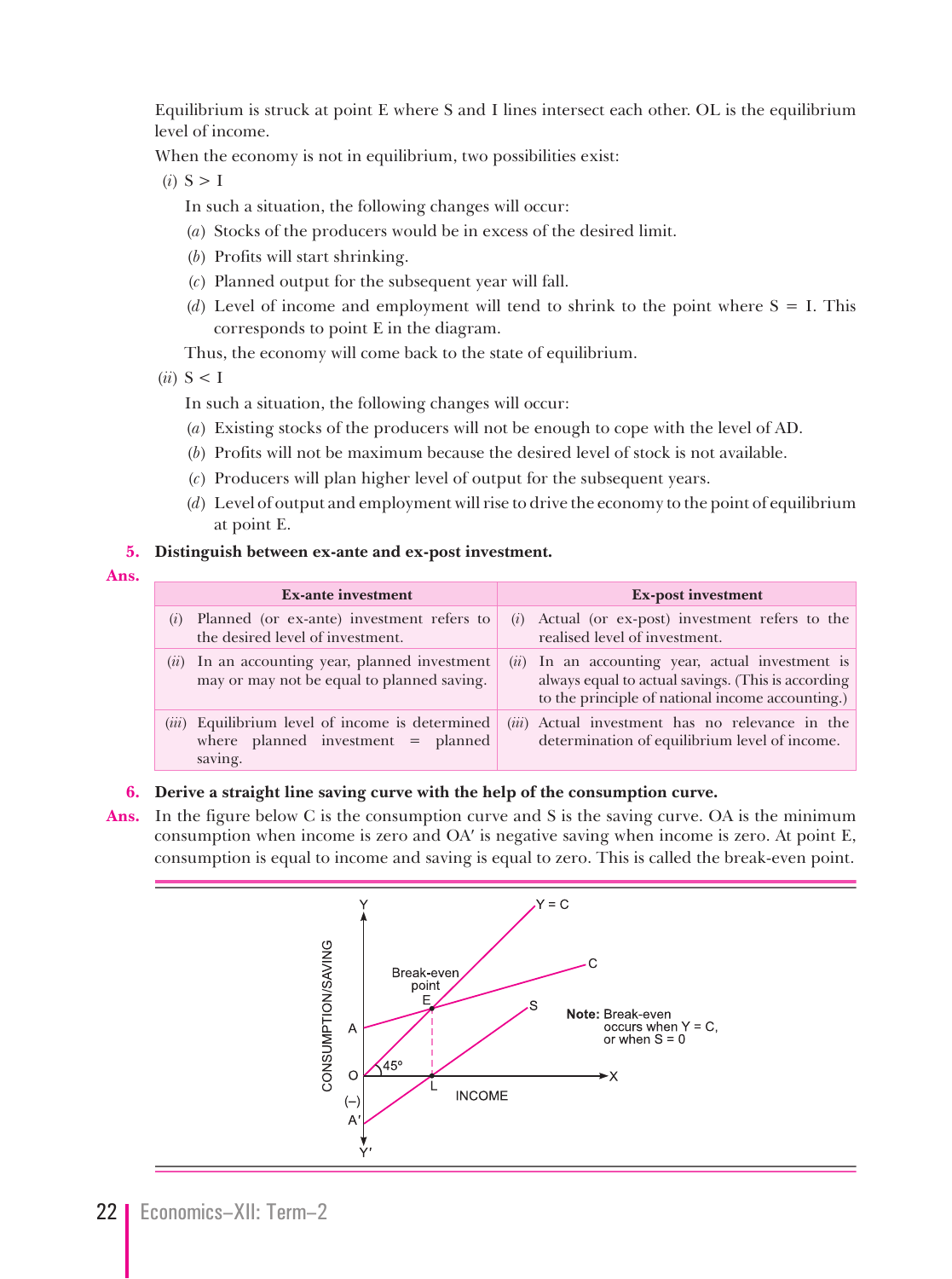- **7.** An increase of ₹ 250 crore in investment in an economy resulted in a total increase in income **of ™ 1,000 crore. Calculate the following:** 
	- **(***a***) Marginal propensity to consume (MPC).**
	- **(***b***) Change in savings.**
	- **(***c***) Change in consumption expenditure.**
	- **(***d***) Value of multiplier.**

Ans.

\nMultiplier (k) = 
$$
\frac{\text{Change in income (}\Delta Y)}{\text{Change in investment (}\Delta I)}
$$

\n=  $\frac{1,000}{250} = 4$ 

\nWe know,

\nMultiplier (k) =  $\frac{1}{1 - \text{MPC}}$ 

\n $4 = \frac{1}{1 - \text{MPC}}$ 

\n $1 - \text{MPC} = \frac{1}{4}$ 

\nHence,

\n $\text{MPC} = 1 - 0.25 = 0.75$ 

\n $\text{MPC} = \frac{\text{Change in consumption (}\Delta C)}{\text{Change in income (}\Delta Y)}$ 

\n $0.75 = \frac{\text{Change in consumption (}\Delta C)}{1,000}$ 

So, change in consumption expenditure ( $\Delta C$ ) = ₹ 750 crore.

 Change in Saving = Change in income – Change in consumption expenditure

So, Change in Saving = ₹ 1,000 crore – ₹ 750 crore

$$
= ₹ 250
$$

- (*a*) Marginal propensity to consume (MPC) =  $0.75$
- (*b*) Change in savings = ₹ 250 crore
- (*c*) Change in consumption expenditure =  $\bar{\mathbf{\xi}}$  750 crore
- (*d*) Value of multiplier  $= 4$
- **8.** An additional investment of ₹500 crore increases the income by ₹500 crore in the first round of the multiplier process, by  $\bar{x}$  450 crore in the second round, by  $\bar{x}$  405 crore in the third **round and so on. Determine the total increase in income.**
- **Ans.** Increase of ₹450 crore in the second round and of ₹405 crore in the third round indicates that 90% of additional income is spent on consumption, *i.e*., MPC = 0.90.

Multiplier (k) = 
$$
\frac{1}{1 - \text{MPC}}
$$

\n
$$
= \frac{1}{1 - 0.90} = \frac{1}{0.10} = 10
$$
\nWe also know,

\n
$$
k = \frac{\text{Change in income }(\Delta Y)}{\text{Change in investment }(\Delta I)}
$$
\n
$$
10 = \frac{\text{Change in income }(\Delta Y)}{500}
$$

Change in income ( $\Delta Y$ ) = ₹ 5,000 crore

Total increase in income = ₹ 5,000 crore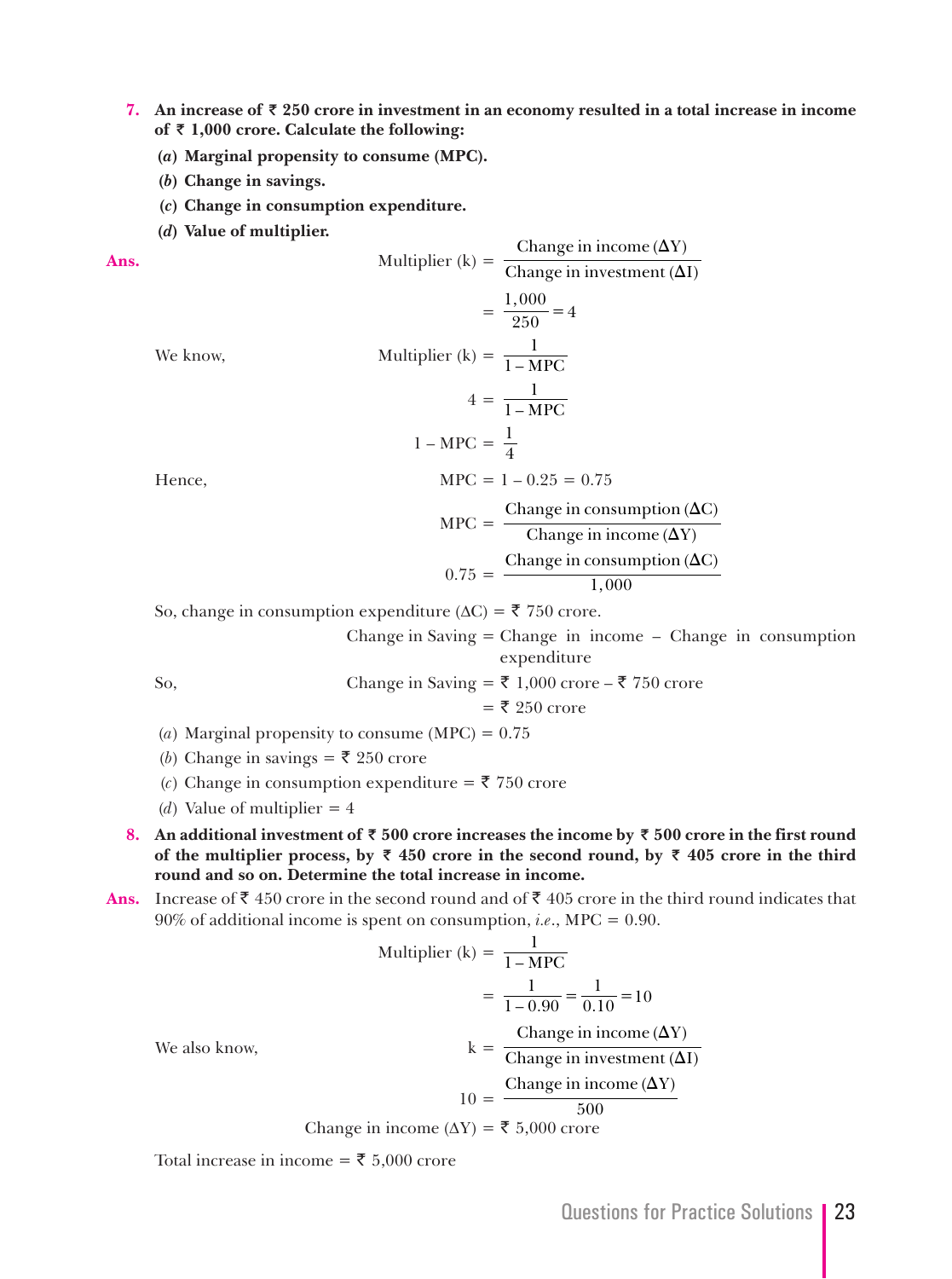- **9. Given consumption function: C = 100 + 0.75Y (where C = consumption expenditure and Y** = national income) and investment expenditure ₹ 1,000, calculate:
	- **(***a***) Equilibrium level of national income.**
	- **(***b***) Consumption expenditure at equilibrium level of national income.**
- **Ans.** (*a*) Equilibrium level of national income  $(\Delta Y)$ At equilibrium,  $Y = C + I$ or,  $Y = 100 + 0.75Y + 1{,}000$  $0.25Y = 1.100$  $Y = ₹ 4,400$ 
	- (*b*) Consumption expenditure at equilibrium level of national income.

Putting value of national income of 4,400 in consumption function, we get

$$
C = 100 + 0.75 \times 4,400
$$

$$
C = \overline{\xi} 3,400
$$

- (*a*) Equilibrium level of national income = ₹ 4,400
- (b) Consumption expenditure at equilibrium level of national income =  $\bar{\xi}$  3,400
- **10.** The saving function of an economy is  $S = -200 + 0.25Y$ . The economy is in equilibrium when **income is equal to 2,000. Calculate:**
	- **(***a***) Investment expenditure at equilibrium level of income.**
	- **(***b***) Autonomous consumption.**
	- **(***c***) Investment multiplier.**
- **Ans.** (*a*) Investment expenditure at equilibrium level of income

Given, equilibrium level of income  $(Y) = 2,000$ 

Putting value of Y in saving function, we get

$$
S = -200 + 0.25 \times 2{,}000
$$

$$
= 300
$$

At equilibrium, Planned Saving  $(S)$  = Planned Investment  $(I)$ . It means:

Investment expenditure  $(I)$  at equilibrium level of income  $= 300$ 

(*b*) Autonomous consumption

We know, Consumption  $(C)$  + Saving  $(S)$ = Income  $(Y)$ 

 Autonomous consumption means the level of consumption expenditure when income is zero.

When  $Y = 0$ ; Saving  $= -200$ ;

So, autonomous consumption = 200

 (Alternately, autonomous consumption can also be calculated from the saving function. We know, Saving function is expressed as:  $S = -C + Y(1 - b)$ . It means,  $- 200$  indicates that autonomous consumption  $(C) = 200$ .

(*c*) Investment multiplier.

From the saving function, we know that  $MPS = 0.25$ 

Investment Multiplier (k) = 
$$
\frac{1}{\text{MPS}}
$$
 =  $\frac{1}{0.25}$  = 4

- (*a*) Investment expenditure at equilibrium level of income = 300
- (*b*) Autonomous consumption = 200
- (*c*) Investment multiplier = 4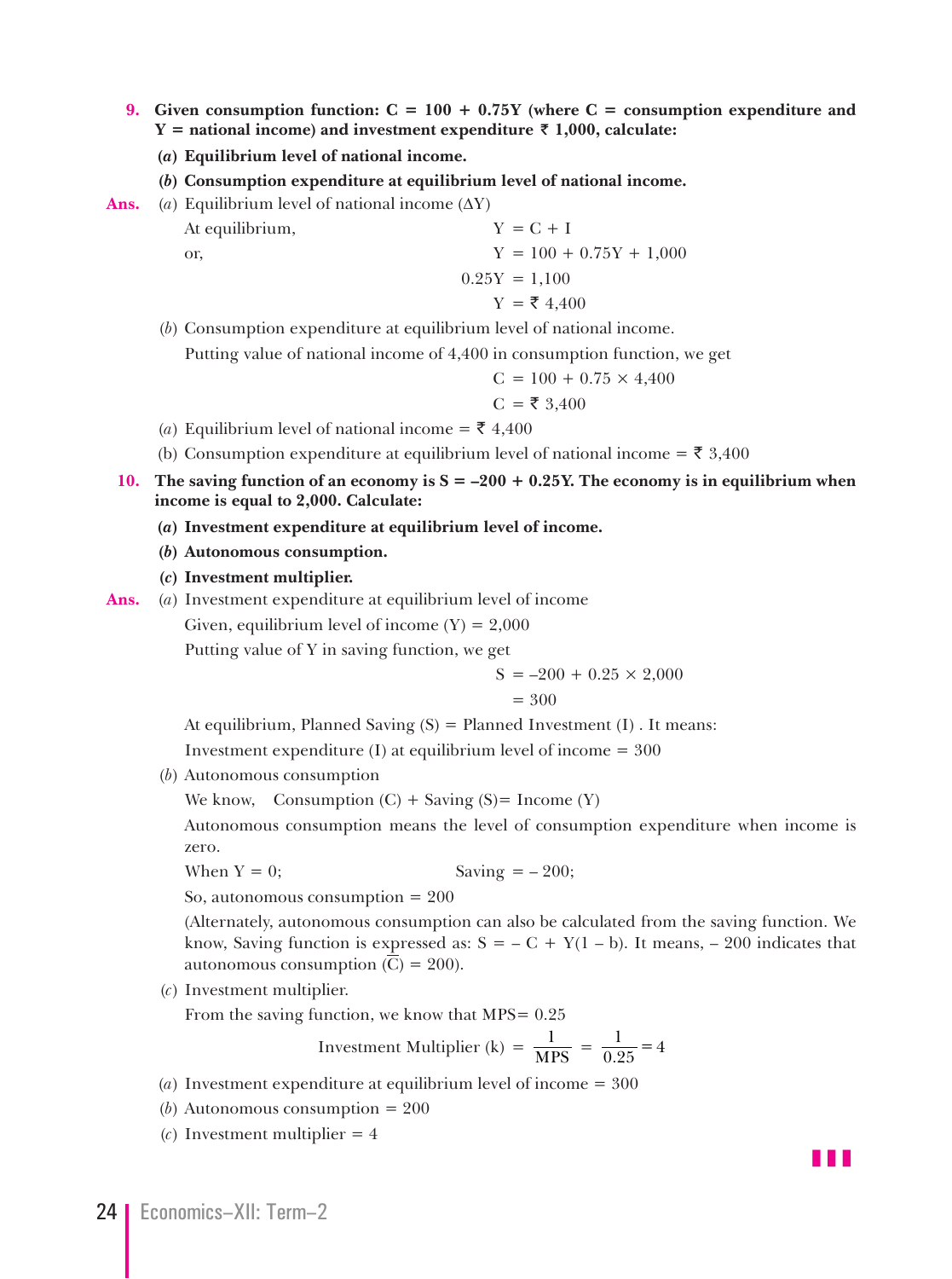#### **1. What is meant by full employment equilibrium?**

- **Ans.** (*i*) Full employment equilibrium refers to a situation where AD = AS and all those who are able to work and willing to work (at the existing wage rate) get work.
	- (*ii*) Full employment equilibrium corresponds to the highest possible level of output in the economy under the given circumstances.
	- (*iii*) Attempt to increase production beyond full employment equilibrium causes inflationary gap.

#### **2. Distinguish between voluntary and involuntary unemployment.**

**Ans.**

| <b>Voluntary Unemployment</b>                                                                                                                                  | <b>Involuntary Unemployment</b>                                                                                                             |
|----------------------------------------------------------------------------------------------------------------------------------------------------------------|---------------------------------------------------------------------------------------------------------------------------------------------|
| $(i)$ Voluntary unemployment is a situation in<br>which a worker is not willing to work at all,<br>or are not willing to work at the current<br>rate of wages. | $(i)$ Involuntary unemployment is a<br>situation in which a worker is willing to<br>work at current rate of wages but does<br>not get work. |
| unemployment is<br>( <i>ii</i> ) Voluntary<br>not<br>considered in the estimation of total<br>unemployment in a country.                                       | ( <i>ii</i> ) Involuntary unemployment<br>1S<br>considered in the estimation of total<br>unemployment in the economy                        |

#### **3. What is meant by the natural rate of unemployment?**

**Ans.** Natural rate of unemployment is the minimum unemployment rate resulting from real or voluntary economic forces. It reflects the number of people that are unemployed due to the structure of the labour force, such as those replaced by technology or those who lack certain skills to gain employment.

#### **4. Explain the concept of excess demand with the help of a suitable diagram.**

Ans. Deficient demand refers to a situation when AD < AS (corresponding to full employment level in the economy).

Accordingly, there is deflationary gap in the economy.

The figure below illustrates this situation.

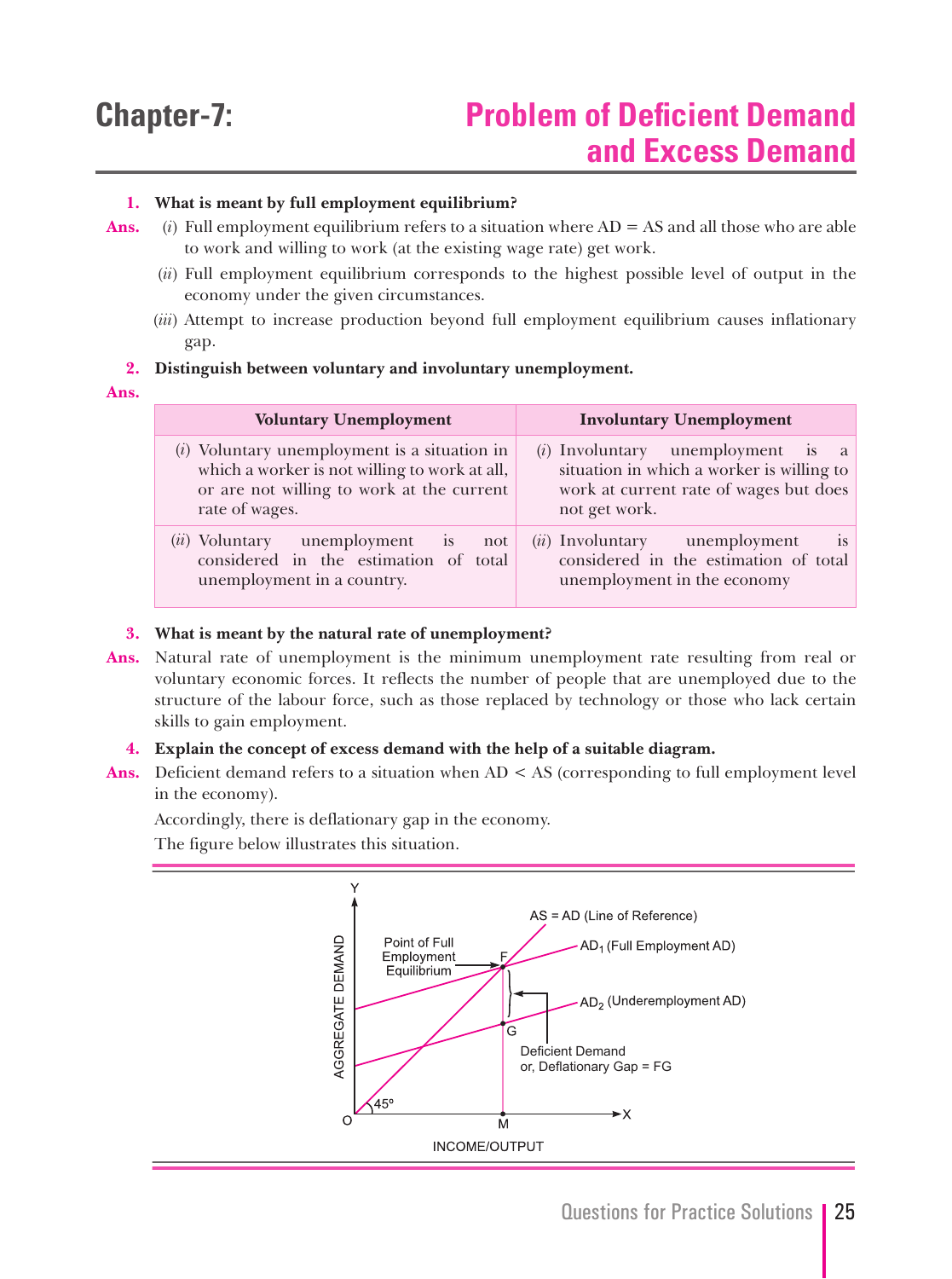Full employment level of demand is indicated by  $AD_1$  (intersecting the 45 $\degree$  line at point F, the point of full employment equilibrium).

If demand level happens to be  $AD_2$ , the gap between  $AD_1$  and  $AD_2$  is equal to FG which is a situation of deficient demand.

#### **5. Enlist the causes of deficient demand.**

- **Ans.** Causes of deficient demand:
	- (*i*) Reduction in private consumption expenditure.
	- (*ii*) Reduction in investment expenditure.
	- (*iii*) Reduction in government expenditure.
	- (*iv*) Decline in exports.
	- (*v*) Rise in imports.
	- (*vi*) Increase in tax burden.

#### **6. What is meant by excess demand? How can it be corrected?**

- Ans. The problem of excess demand refers to a situation when AD > AS corresponding to full employment in the economy. The problem of excess demand can be corrected through the following measures:
	- (*i*) Public expenditure on public works, public welfare and public investment should be reduced. Reduction in public expenditure will lead to a fall in aggregate demand.
	- (*ii*) The direct and indirect taxes should be increased. It will lead to decrease in disposable income of the people and thereby bring a decrease in demand.
	- (*iii*) The repo rate should be increased. It will induce an increase in the market rate of interest. Consequently, demand for the funds for the purpose of consumption expenditure and investment expenditure will reduce. Implying a fall in aggregate demand.

#### **7. Distinguish between inflationary gap and deflationary gap.**

**Ans.**

| <b>Inflationary Gap</b>                                                                                                                                                                           | <b>Deflationary Gap</b>                                                                                                                                                                                 |
|---------------------------------------------------------------------------------------------------------------------------------------------------------------------------------------------------|---------------------------------------------------------------------------------------------------------------------------------------------------------------------------------------------------------|
| $(i)$ Inflationary gap is the excess of AD over<br>and above its level required to maintain<br>full employment equilibrium in the<br>economy.                                                     | $(i)$ Deflationary gap is the deficiency of AD<br>required to maintain full employment<br>equilibrium in the economy.                                                                                   |
| ( <i>ii</i> ) Inflationary gap occurs when $AD > AS$<br>(corresponding to full employment level).                                                                                                 | ( <i>ii</i> ) Deflationary gap occurs when $AD < AS$<br>(corresponding to full employment<br>level).                                                                                                    |
| ( <i>iii</i> ) Inflationary gap points to a situation<br>of rise in the general price level (owing<br>to excess demand), without any rise in<br>the level of output/employment in the<br>economy. | (iii) Deflationary gap points to a situation<br>of excess capacity in the economy. This<br>implies that the factors of production<br>are not fully utilised, leading to<br>unemployment in the economy. |

#### **8. State the differences between monetary policy and fiscal policy.**

**Ans.** Monetary policy refers to the activity of the central bank which is directed towards influencing the quantity of money and credit in the economy whereas fiscal policy refers to the government's decision about taxation and spending *i.e*., budgetary policy of the government.

#### **9. Enlist three consequences of excess AD.**

**Ans.** The effect of excess demand on output, employment and prices is as follows:

 **(***i***) Effect on Output:** In the situation of excess demand, output does not increase. The economy is already in the state of full capacity production.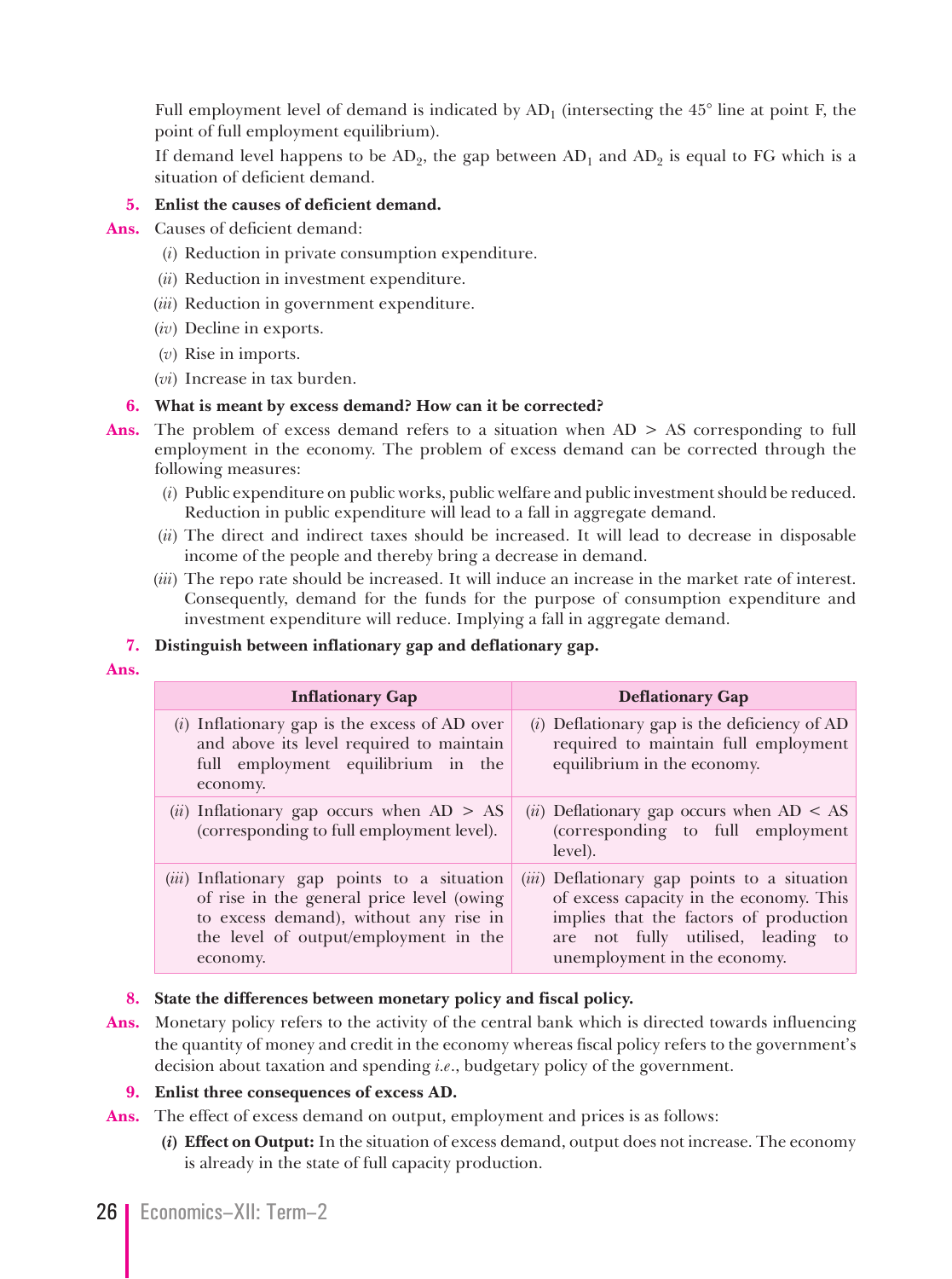- **(***ii***) Effect on Employment:** Employment will not increase because there is no involuntary unemployment in the economy. The economy has already achieved full employment.
- **(***iii***) Effect on Prices:** Excess demand only generates pressure of demand on the existing flow of goods and services in the economy. Accordingly, prices tend to rise.
- **10. Show the measurement of the deflationary gap with the help of a diagram.**
- **Ans.** Deflationary gap is the deficiency of AD required to maintain full employment equilibrium in the economy.

 The figure below shows that, full employment equilibrium is struck at point F. However, if the level of demand happens to be AD, it is short of its full employment level. Accordingly, deflationary gap occurs to the tune of  $AD_1 - AD = FG$ .



z z z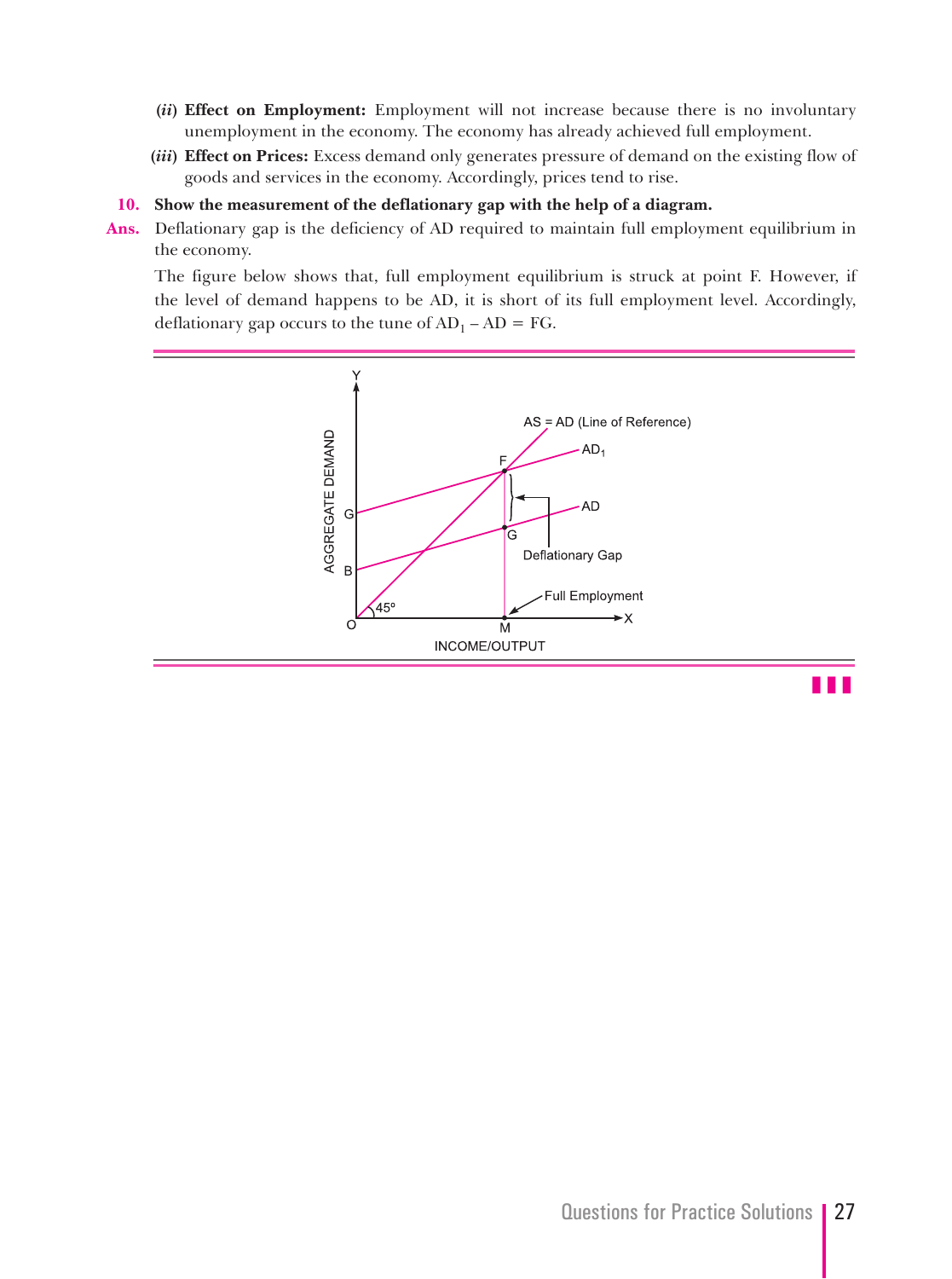# **PART B: INDIAN ECONOMIC DEVELOPMENT**

### **Chapter-1: Employment**

- **1. What is meant by the term unemployment? Discuss the two main features of employment.**
- **Ans.** Unemployment refers to a situation when people are willing to work at the existing wage rate, and are able to work, but are not getting work.

Features of employment are as follows:

- (*a*) Those in employment may be classified as (*i*) Self-employed (engaged in their own business or profession), (*ii*) Hired workers (work for others or render their services for others)
- (*b*) Hired workers are further divided into two categories *i.e*., (*i*) casual workers (*ii*) regular workers
- **2. Explain the major causes of unemployment in India.**
- **Ans.** The major causes of massive unemployment in India are as these:
	- **(***i***) Slow Economic Growth:** Indian economy is underdeveloped and its rate of growth is very slow. Slow growth rate fails to generate enough employment opportunities for the rising labour force.
	- **(***ii***) Rapid Growth of Population:** Constantly rising population has been a grave problem in India. It is one of the principal factors contributing to unemployment.
	- **(***iii***) Agriculture–A Seasonal Occupation:** Agriculture is underdeveloped in India and so offers seasonal employment. Its seasonal character does not provide stable jobs to the farmers throughout the year. Farmers often remain idle for three to four months in a year.
	- **(***iv***) Lack of Irrigation Facilities:** Despite decades of planning, irrigation facilities continue to be scant. For want of irrigation, mono-cropping (only one crop a year) becomes a compulsion. In the absence of multi-cropping, opportunities of employment remain limited.
	- **(***v***) Low Savings and Investment:** There is scarcity of capital and even the scarce capital has not been optimally used to eradicate unemployment. Bulk of the capital has been invested in large-scale industries where there is high capital per unit of labour. Employment of labour per unit of capital remains significantly low.
	- **(***vi***) Limited Mobility of Labour:** Mobility of labour in India is very low. Owing to a variety of family as well as social constraints, people are unwilling to move to far-off areas even when jobs are available there. Lesser the mobility, greater the unemployment.
	- **(***vii***) Use of Labour-saving Technology:** GDP growth is increasingly becoming dependent on the use of labour-saving technology, rather than employment of labour. Consequently, GDP growth fails to generate opportunities of employment.
	- **3. Comment upon the distribution of employment in different sectors of the economy.**
- **Ans.** The below listed features highlight the distribution of employment in different sectors of the economy.
	- (*i*) A large segment of workforce continues to depend on primary activities to make a living. This is despite the fact that the level of productivity and therefore the wage rate is significantly lower in primary sector compared to secondary and tertiary sectors. This points to the backwardness of the Indian economy.
	- (*ii*) Greater employment in primary sector (despite its low productivity) reveals that secondary and tertiary sectors have failed to generate ample job opportunities. This is another pointer to the backwardness of the Indian economy.
	- (*iii*) Secondary sector lagging behind the tertiary sector points to the fact that industrialisation has failed to take-off to become the leading sector of growth. We all know that developed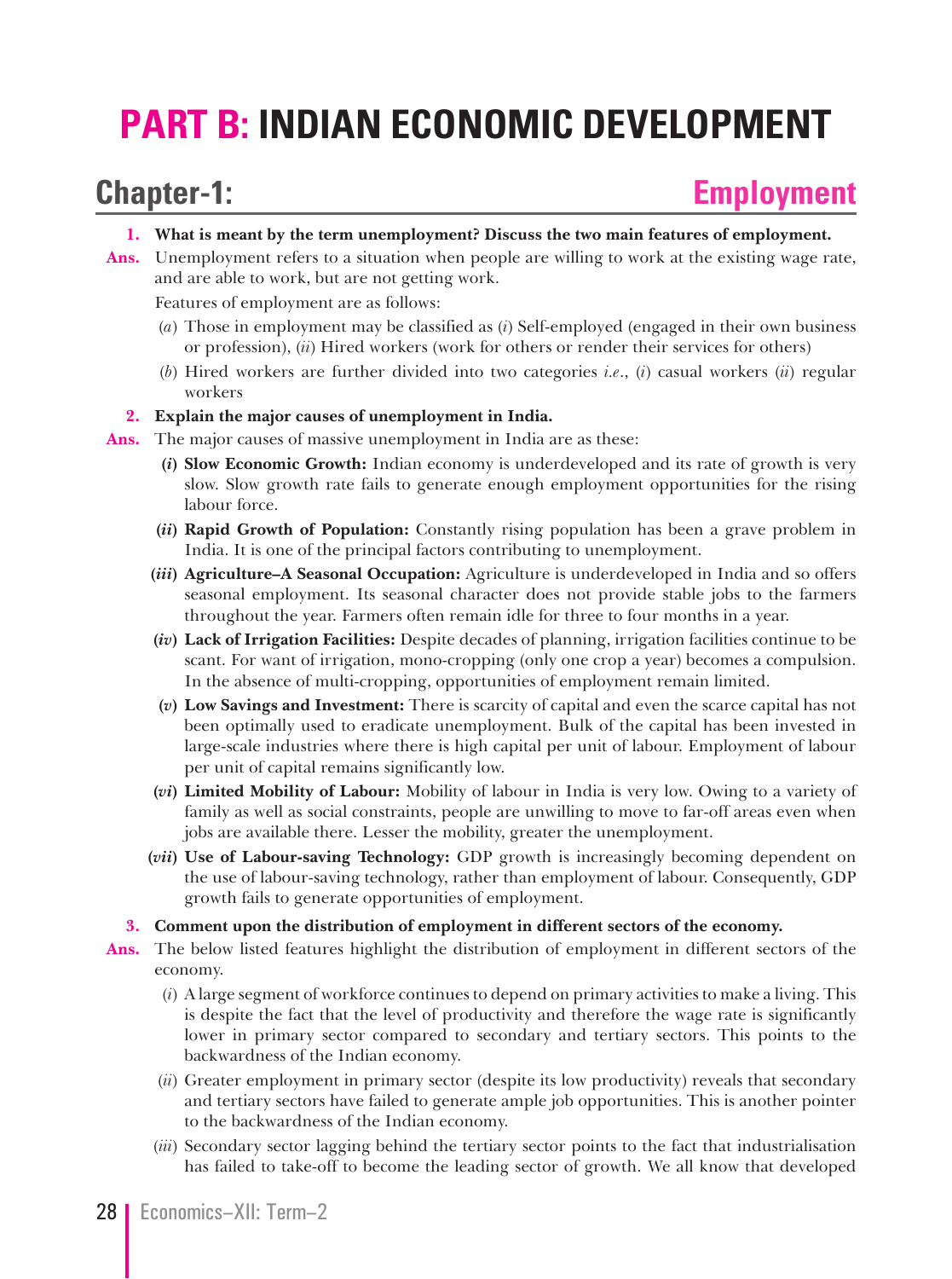economies are industrial economies.

- **4. Discuss the male-female distribution of workforce on the basis of region (in India).**
- **Ans.** The following facts highlight the male-female distribution of workforce on the basis of region (in India)
	- (*i*) A huge percentage of female workforce (57.1 per cent) is engaged in primary sector. This is because:
		- (*a*) Primary activities of production are confined largely to rural areas, and
		- (*b*) Mobility of women in rural areas is extremely low. They would prefer to do jobs close to their homes, even when wage rate is low.
	- (*ii*) Percentage of men finding employment in primary sector (40.7 per cent) is only next to that of women. It is also fairly low. It is explained in terms of the lack of jobs outside agriculture in the rural areas.

The figure below shows male-female workforce across different sectors of employment.

- **5. What is meant by casualisation of the workforce? Comment upon the status of casual workers in India.**
- **Ans.** Casualisation of workforce refers to a situation when the percentage of casually-hired workers in the total workforce tends to rise over time.

The following features highlight the status of casual workers in India:

- (*a*) They are highly vulnerable to market uncertainties.
- (*b*) They are not entitled to any social security benefits. Further, these workers remain unprotected by labour laws, and are therefore, highly vulnerable to uncertainties of the market.

#### **6. Distinguish between urban and rural unemployment.**

**Ans.**

| Sr.no. | <b>Basis</b>  | <b>Urban Unemployment</b>                                                                                     | <b>Rural Unemployment</b>                                   |
|--------|---------------|---------------------------------------------------------------------------------------------------------------|-------------------------------------------------------------|
| -1.    | <b>Define</b> | It refers to that type of unemployment It refers to unemployment which exists<br>which exists in urban areas. | in rural areas.                                             |
|        | <b>Cause</b>  | It is primarily a phenomenon of the It is primarily a phenomenon of the<br>industrial or tertiary sector.     | agricultural sector.                                        |
| 3.     |               | <b>Examples</b> Educated unemployed,<br>unemployment                                                          | frictional Disguised unemployment, seasonal<br>unemployment |

#### **7. Distinguish between formal and informal sectors. How can we improve the conditions of workers in the informal sector?**

#### **Ans.**

| <b>Formal Sector</b>                                                                                                                       | <b>Informal Sector</b>                                                                                                                        |
|--------------------------------------------------------------------------------------------------------------------------------------------|-----------------------------------------------------------------------------------------------------------------------------------------------|
| $(i)$ Formal sector refers to organised sector of the<br>economy.                                                                          | $(i)$ Informal sector refers to unorganised sector of<br>the economy.                                                                         |
| $(ii)$ This sector includes all government<br>departments, public enterprises and private<br>establishments which hire 10 or more workers. | $(ii)$ This sector includes all such private enterprises<br>which hire less than 10 workers, besides farming<br>and self-employment ventures. |
| (iii) Trade unions can be formed in formal sector.                                                                                         | $(iii)$ Trade unions cannot be formed in informal<br>sector.                                                                                  |
| $(iv)$ Workers in the formal sector are entitled to<br>social security benefits such as provident fund,<br>gratuity, pension, etc.         | $(iv)$ Workers in the informal sector are not entitled<br>to social security benefits.                                                        |

Legal regulations, social protection systems, including social insurance, assistance and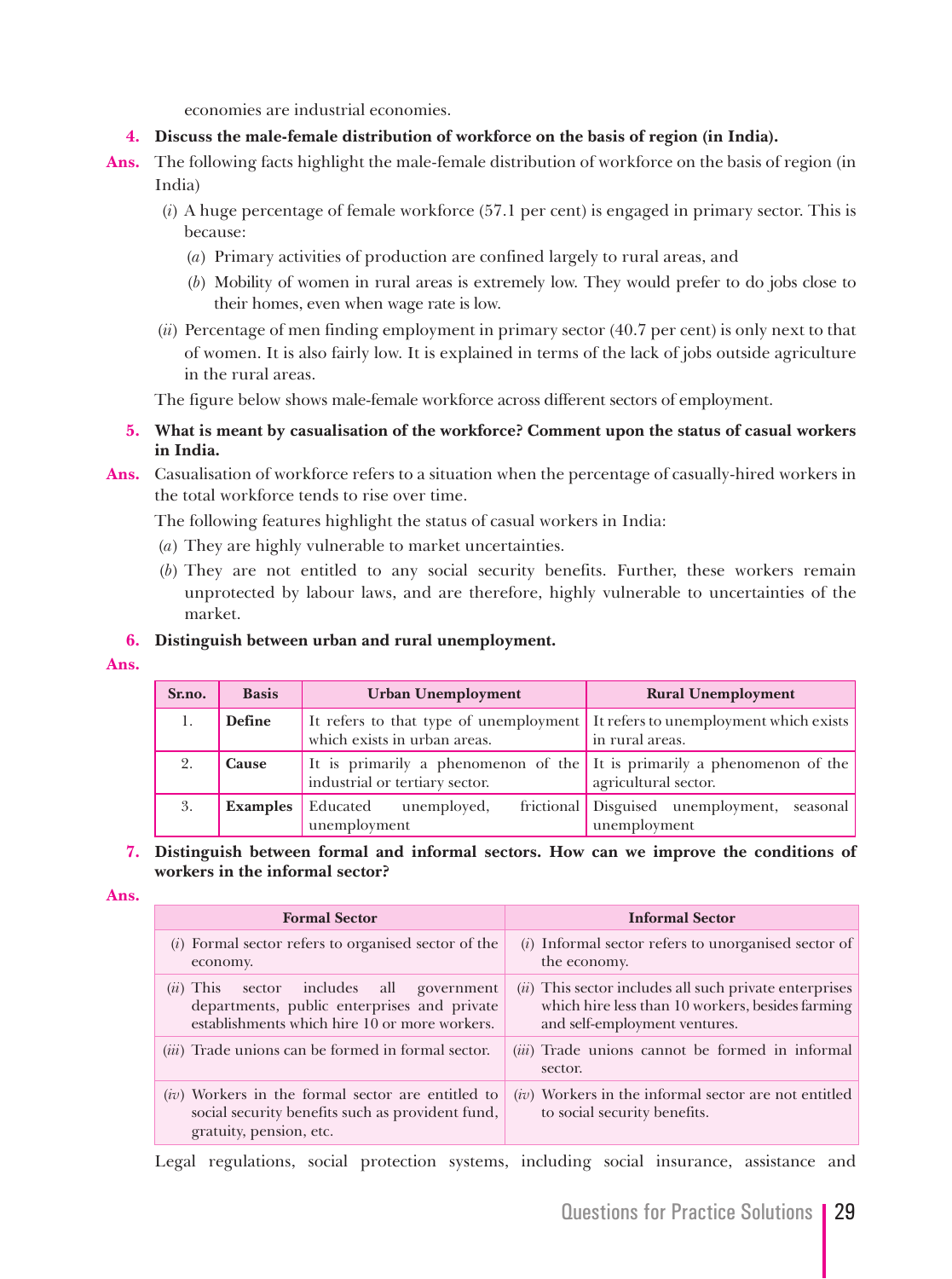employment generation programmes should be initiated by the government on timely basis so as to protect the interest of workers in the informal sector. Minimum wage legislation and stipulated hours of work are examples of such legislations which seem to protect the interest of the masses.

#### **8. What is meant by the term jobless growth? State its features.**

**Ans.** Jobless growth is a situation where the level of output in the economy tends to rise owing to innovative technology, without any perceptional rise in the level of employment. In laboursurplus countries like India where there is a problem of staggering unemployment, economic growth becomes meaningful only when it is associated with greater opportunities of employment. Unfortunately, Indian economy is experiencing GDP growth more through technology than through the employment of labour. It is a situation of jobless growth.

#### **9. Enlist the various steps taken by the government to solve the problem of unemployment in India.**

**Ans.** Governments, both at the Central level as well as State level, play an important role in generating employment opportunities, directly and indirectly. Government creates employment directly by employing people in public sector enterprises, government run hotels, and transport companies. When the output of goods and services from government owned enterprises increase, the output of private enterprises (which receive raw material from government enterprises) also increases and hence it increases the number of employment opportunities in the economy. Thus, the government, in this case, generates employment opportunities indirectly.

 Following are some of the principal measures adopted by the government under Five Year Plans to remove unemployment:

- **(***a***) Jai Prakash Rozgar Guarantee Yojana (JPRGY):** The scheme seeks to provide guaranteed employment in the most backward districts of the country.
- **(***b***) Swarna Jayanti Shahri Rozgar Yojana (SJSRY):** This Yojana was launched on December 1, 1997. The objective of this yojana is to provide self-employment or wage employment to urban unemployed or underemployed persons.
- **(***c***) Prime Minister's Rozgar Yojana (PMRY):** The scheme is for providing employment to educated unemployed. The scheme provides a loan of up to  $\bar{\tau}$  1 lakh for opening his own enterprise and  $\bar{\tau}$  2 lakh for other activities.

#### **10. Distinguish between disguised unemployment and seasonal unemployment. How can disguised unemployment be combated/tackled?**

**Ans.**

| Sr.no. | <b>Basis</b>                                   | Disguised unemployment                                                                 | Seasonal unemployment                                                                                                                                                             |
|--------|------------------------------------------------|----------------------------------------------------------------------------------------|-----------------------------------------------------------------------------------------------------------------------------------------------------------------------------------|
| 1.     | Define                                         | It refers to a situation when people It refers to a situation where<br>output is zero. | appear to be employed but actually employment is largely seasonal in<br>they are not, as their contribution to nature as during saving and harvesting<br>seasons in agricultures. |
| 2.     | Area                                           | It is mostly found in agriculture.                                                     | It is mostly found both in agriculture<br>and in agro-based industries.                                                                                                           |
| 3.     | Marginal<br>productivity<br>of labour<br>(MPI) | $MPL = 0$ , as the labour adds no value to<br>the production process.                  | It adds value to the production process<br>when required.                                                                                                                         |

z z z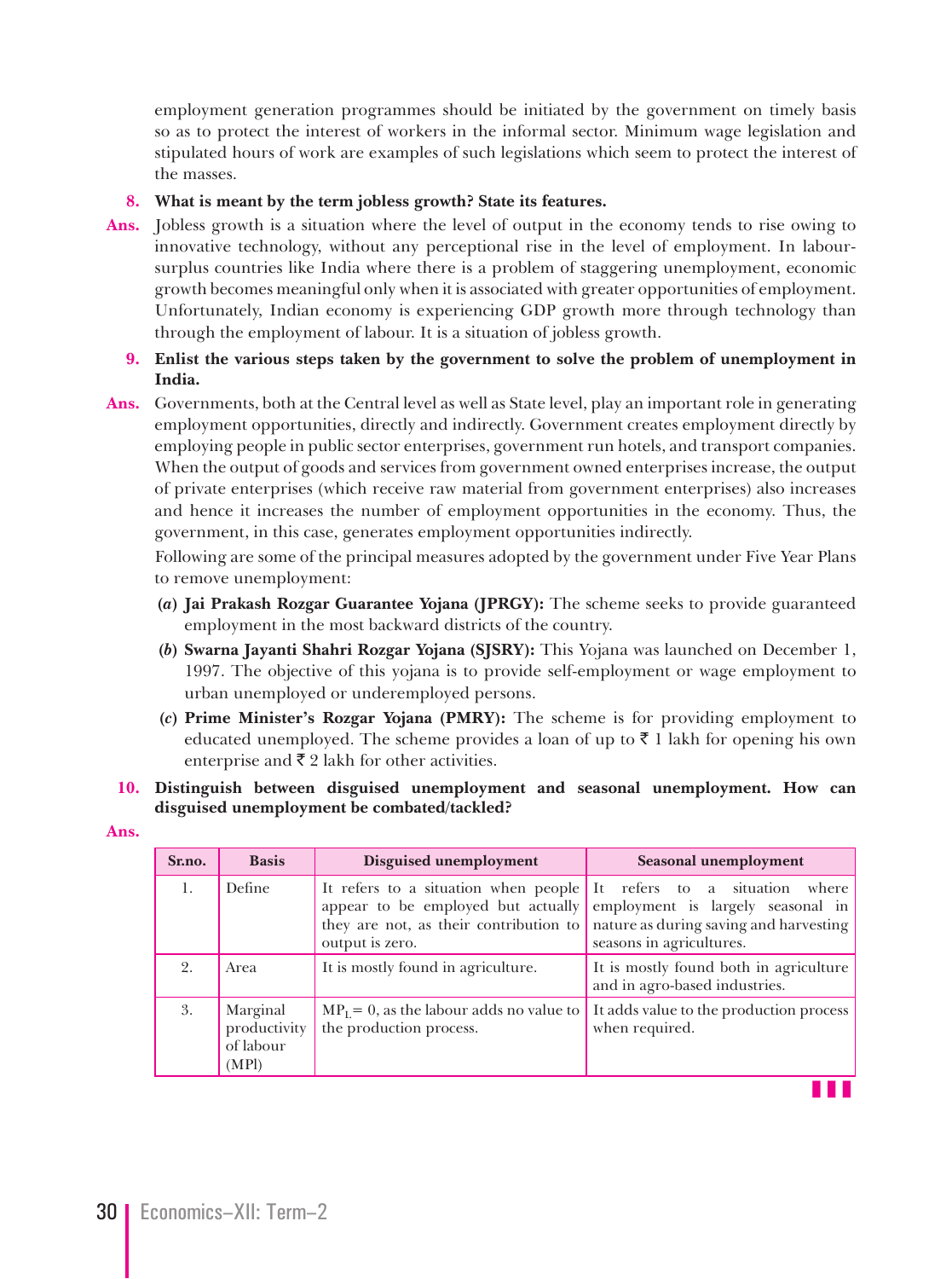#### **1. Distinguish between economic and social infrastructure.**

- **Ans.** (*i*) Economic infrastructure refers to such elements of support system (like power, transport and communication) which serve as a driving force for production activity in the economy. Social infrastructure, on the other hand, refers to such elements of support system (like schools, colleges, hospitals and nursing homes) which serve as a driving force for social development of a country.
	- (*ii*) While economic infrastructure directly accelerates the process of growth, social infrastructure accelerates it indirectly through human development.

#### **2. How does infrastructure contribute towards economic development?**

- **Ans.** Following observations highlight how infrastructure contributes towards economic development:
	- (*i*) Infrastructure impacts productivity in primary sector, secondary sector and tertiary sector of the economy.
	- (*ii*) Infrastructure induces investment. In fact, infrastructure is the backbone of business investment.
	- (*iii*) Infrastructure generates linkages in production. It is a situation when expansion of one industry facilitates the expansion of the other. Accordingly, growth becomes a self-propelling activity of change.
	- (*iv*) Infrastructure enhances size of the market. It was with a view to expanding size of the market for the British products in India that a network of railways was developed under the British Raj.
	- (*v*) Infrastructure enhances ability to work. Implying a rise in efficiency and therefore, a rise in productivity. Accordingly, growth process is accelerated.
	- (*vi*) Infrastructure facilitates outsourcing. India is emerging to be global destination for call centres, study centres and medical tourism. It is owing largely to its sound system of social infrastructure.

#### **3. Comment upon the state of infrastructure in India.**

**Ans.** With the launch of Five Year Plans, the government took upon itself the responsibility of infrastructural development in the country. Construction of dams, roads and bridges & provision of hospital and educational institutes were almost entirely funded through government expenditure. Due to low investment in infrastructure, crop residues, dung and fuel wood are primary sources to meet the energy requirement in rural areas. In rural areas, only 56 per cent of the households had an electricity connection, 43 per cent of the households used kerosene and 85 per cent of the rural households used bio-fuels to cook food. 69 per cent of the households had access to drinking water through open sources (wells, lakes, ponds and canals) while only 31 per cent rural households had access to tap water. Only 30 per cent of the rural households had access to improved sanitation in rural areas.

 However, as the government's investment proved to be inadequate, private sector slowly found its way into sharing the responsibility of development of infrastructure in the country. The private sector, at present, either in partnership with the public sector, or solely, plays a major role in the provision of infrastructural facilities in the country. Yet, infrastructural base in the country continues to be inadequate across all sectors of the economy. Which is why our growth process remain like a broken pyramid.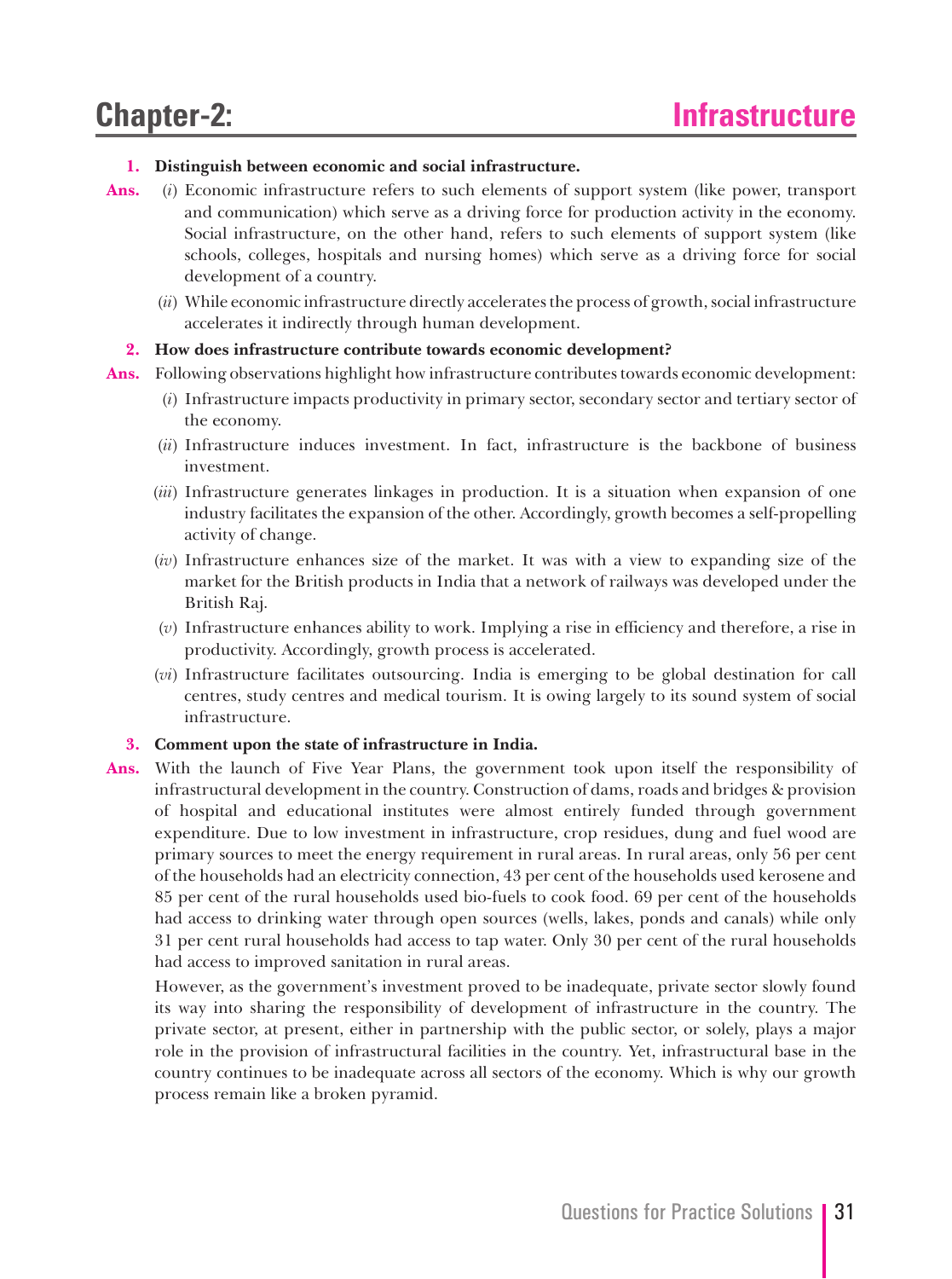#### **4. Enlist the important developments in the field of health services in India after independence.**

**Ans.** Over the years, India has built a vast health infrastructure and manpower at different levels. At the village level, Primary Health Centres (PHCs) have been set-up by the government. Since independence, there has been a significant expansion in the physical provision of health services in India. Significant it is to note that between the period 1951-2018, number of dispensaries and hospitals together has increased from a little over 9,300 to 53,800. There has been a substantial rise in the number of hospital beds from 1.2 lakh to 7.1 lakh. Also, nursing personnel increased from 18,000 to 30 lakh and allopathic doctors from 62,000 to 11.5 lakh. Expansion of healthcare facilities has been so significant that there is a complete eradication of smallpox from India which at one time used to be a deadly disease in the country

 However, despite a significant improvement over time, public health infrastructure in India is highly deficient compared to advanced countries of the world. Government expenditure on public health infrastructure is not expanding to the extent required. As a result, health infrastructure is gradually turning to be a profiteering venture of the industrialists. Thus, has led to a huge gulf between the healthcare of the rich on the one hand, and of the poor on the other.

#### **5. What are the major points of difference between the public and private sector in healthcare? Ans.**

| Sr.no. | <b>Basis</b>                      | Private sector in healthcare                                                                                                          | Public sector in healthcare                                                                                              |
|--------|-----------------------------------|---------------------------------------------------------------------------------------------------------------------------------------|--------------------------------------------------------------------------------------------------------------------------|
| 1.     | Define                            | The hospitals managed and funded by<br>an individual or a group of people fall<br>under the category of private sector<br>healthcare. | The hospitals which are fully managed<br>and funded by the state fall under the<br>category of public sector healthcare. |
| 2.     | Doctor to<br>patient ratio        | It has a high doctor to patient ratio.                                                                                                | It has a low doctor to patient ratio.                                                                                    |
| 3.     | Quality of<br>services<br>offered | It provides quality healthcare services.                                                                                              | Treatment is mostly free which leads to<br>poor infrastructural facilities.                                              |
| 4.     | Affordability                     | Are not easy to afford.                                                                                                               | Are affordable to most patients.                                                                                         |

#### **6. Write a short note on medical tourism.**

**Ans.** Medical tourism refers to a scenario where people travel abroad to obtain medical treatment. People in countries where the spending on public healthcare sector is extremely low and where the healthcare sector has yet not evolved (as in African, South American and Middle Eastern nations) adopt this alternative.

India is one of the most favourable medical tourism destinations in the world due to these reasons:

- (*i*) Cost of medical treatment in India is significantly lower than in most developed countries of the world.
- (*ii*) India offers high quality medical services, especially tertiary healthcare which are at par with those offered in the west at significantly high price.
- **7. How can we say that healthcare is an emerging challenge in India?**
- **Ans.** Following observations highlight that health care is an emerging challenge in India.
	- **(***i***) Unequal Distribution of Healthcare Services:** Distribution of healthcare services is extremely unequal across rural and urban sectors of the country. Most of the healthcare facilities have been confined to the urban areas.
	- **(***ii***) Communicable Diseases:** Communicable diseases like AIDS (Acquired Immune Deficiency Syndrome), HIV (Human Immunodeficiency Virus) and SARS (Severe Acute Respiratory Syndrome) are raising their ugly heads and are posing a serious threat to the society.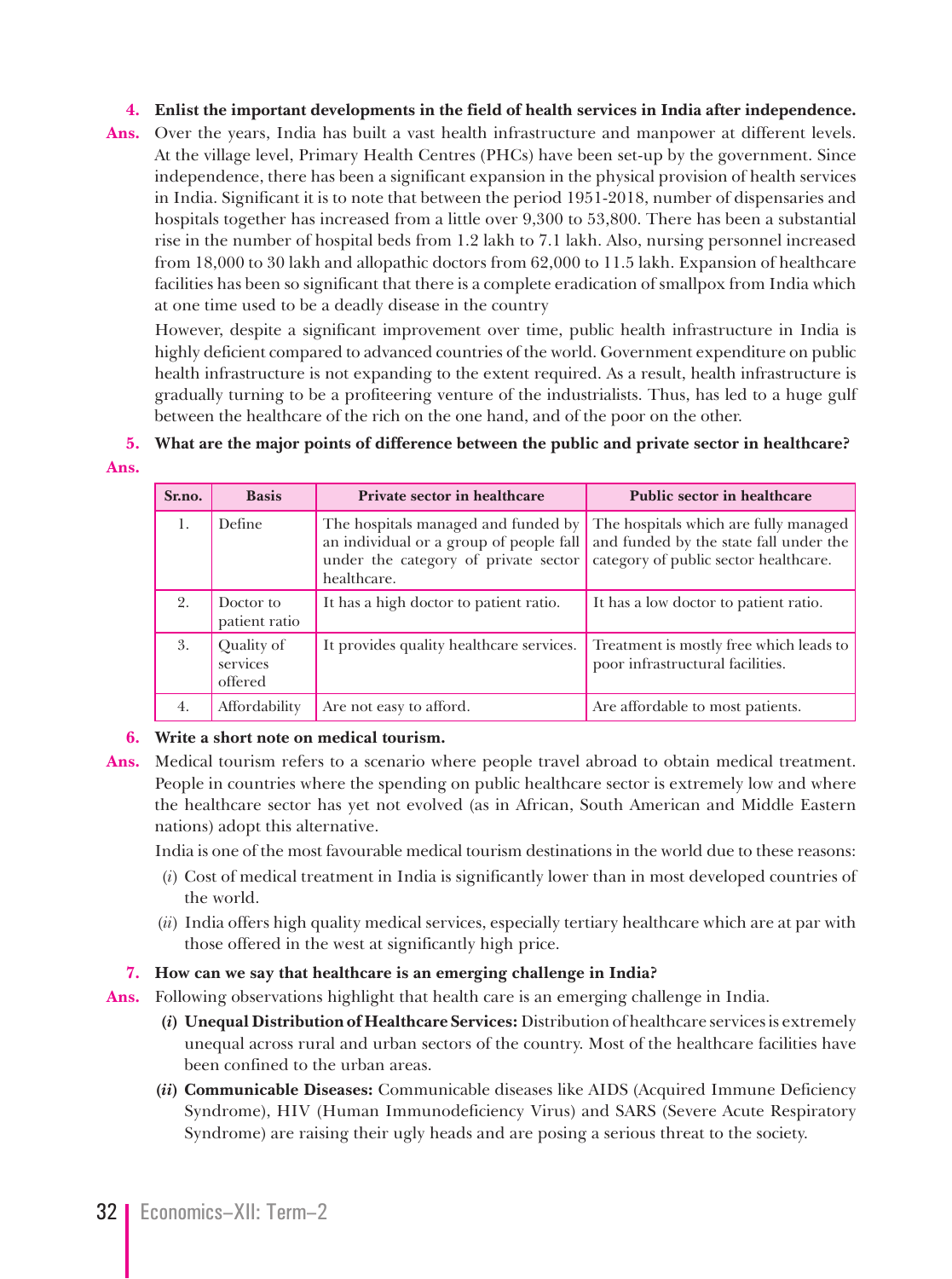- **(***iii***) Poor Management:** There is a substantial mismatch between the number of patients and the number of healthcare centres. Health personnel are grossly inadequate particularly in the rural areas, and often the rural folk have to rush to the urban healthcare centres or be the victims of local quacks (un-authorised doctors).
- **(***iv***) Privatisation:** The government is gradually moving towards privatisation of healthcare services. The number of private hospitals is surging in place of government hospitals. Consequently, healthcare is becoming increasingly expensive and beyond the reach of the millions in India.
- **(***v***) Poor Upkeep and Maintenance:** Upkeep and maintenance of the government healthcare centres is very poor. The quality difference between private and public hospitals is so huge that the people are often compelled to depend on private treatment, even when not affordable.
- **(***vi***) Poor Sanitation Level:** Sanitation level is extremely poor both in the rural and urban areas in India.

#### **8. Explain what is meant by Indian System of Medicine (ISM)?**

**Ans.** Indian systems of medicine are the systems of medicine which are considered to be Indian in origin or which have come to India from outside and got assimilated into Indian culture. India has six recognised systems of medicine in this category. These are: Ayurveda, Yoga, Unani, Siddha, Naturopathy and Homeopathy (AYUSH). At present, there are 4,095 AYUSH hospitals and 27,951 dispensaries and as many as 8 lakh registered practitioners in India.

#### **9. Comment upon the state of rural infrastructure in India.**

**Ans.** According to the Census 2011, only 56 per cent of rural households had an electricity connection and 43 per cent used kerosene. For cooking, about 85 per cent household of rural India used bio-fuels. Supply of tap water is available to only 24 per cent households in rural areas. About 69 per cent of the population drinks water from open sources such as wells, tanks, ponds, lakes, rivers, canals, etc. Access to improved sanitation in rural areas is only 30 per cent.

#### **10. How can we say that women's health has become a matter of great concern in recent times?**

**Ans.** Women's health in India become a matter of great concern. Because, more than 50 per cent of women in India in the age group of 15-49 years suffer from nutritional deficiency. Female foeticide is a common practice, causing a decline in child sex ratio (from 927 in 2001 to 919 in 2011) and suggesting a social bias of healthcare against women in the country.

z z z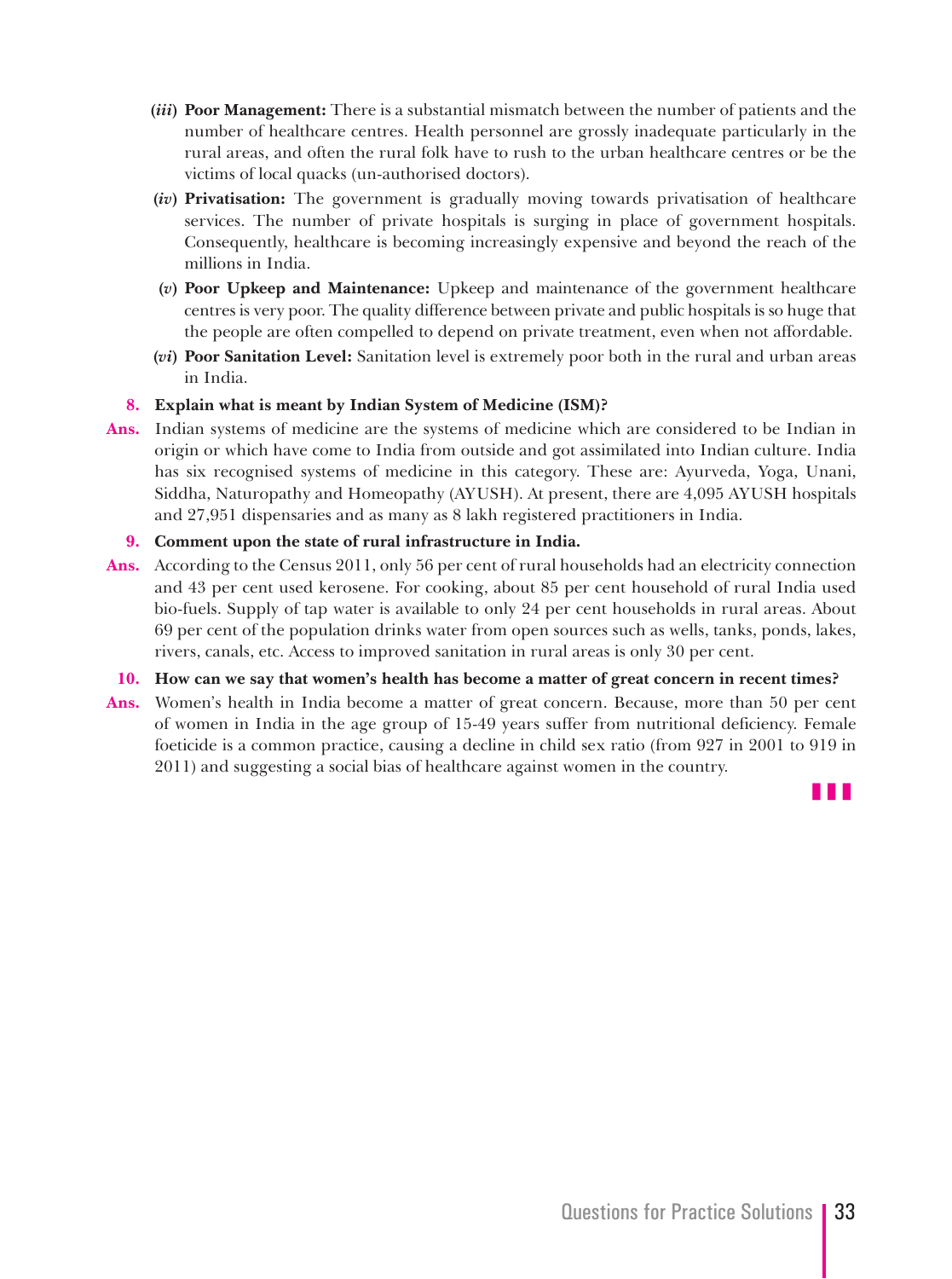### **Chapter-3: Environment and Sustainable Development**

#### **1. Define the term environment and state its significance.**

**Ans.** Environment is defined as all those conditions and their effects which influence human life. It includes: biotic (or living) components, *viz*., birds, plants & animals, forests, fisheries and abiotic (or physical) components, *viz*., air, water, land, soil, climate, mountains, minerals.

Its main functions are as these:

- **(***i***) Environment Offers Resources for Production:** Environment includes physical resources (minerals, wood, water, soil and others) which are available to us as a free gift of nature. These resources are used as inputs for production. In fact, production is simply the process of conversion of natural resources into useful things.
- **(***ii***) Environment Sustains Life:** Environment includes sun, soil, water and air which are essential ingredients for the sustenance of human life. Absence of these elements of environment implies the end of life.
- **(***iii***) Environment Assimilates Waste:** Production and consumption activities generate wastes. This occur mostly in the form of garbage. Environment absorbs it.
- **(***iv***) Environment Enhances Quality of Life:** Surroundings include rivers, oceans, mountains and deserts. Man enjoys these surroundings, adding to the quality of his life.
- **2. Enlist the causes of the environmental crisis.**
- **Ans.** Principal causes of environmental crisis are as under:
	- **(***i***) Population Explosion:** Pressure of population on land has tremendously increased and consequently land has been ruthlessly exploited. It has caused substantial conversion of forest land into industrial and residential buildings.
	- **(***ii***) Widespread Poverty:** A large section of the poor people cut trees for fuel wood which they sell to earn their livelihood. This causes a massive erosion of natural capital ultimately leading to a crisis.
	- **(***iii***) Increasing Urbanisation:** Increasing urbanisation has caused pressure on housing and other civic amenities. It has resulted in increasing demand for land and excessive exploitation of other natural resources.
	- **(***iv***) Increasing Use of Insecticides, Pesticides and Chemical Fertilizers:** Increasing use of chemical fertilizers, pesticides and insecticides has also added to environmental pollution.
	- **(***v***) Rapid Industrialisation:** Rapid industrialisation has also contributed to air, water and noise pollution. Industrial smoke is a serious pollutant.
	- **(***vi***) Multiplicity of Transport Vehicles:** Multiplicity of transport vehicles has substantially increased noise and air pollution.
- **3. Why do we say that there is a dichotomy of environmental degradation in India?**

**Ans.** India's environmental problems pose a dichotomy:

- (*a*) These problems are poverty induced, as poverty compels people to indulge in excessive tree-felling that contributes to deforestation.
- (*b*) These problems are related to affluence of consumption, as affluence leads to excessive waste (particularly e-waste) which is beyond the absorption capacity of the earth.
- **4. Define land degradation and state its causes.**
- **Ans.** Degradation of land means loss of fertility (or loss of productivity) of land which occurs due to inappropriate land-use or land-management practices.

Following principal factors contributing to degradation of land in India: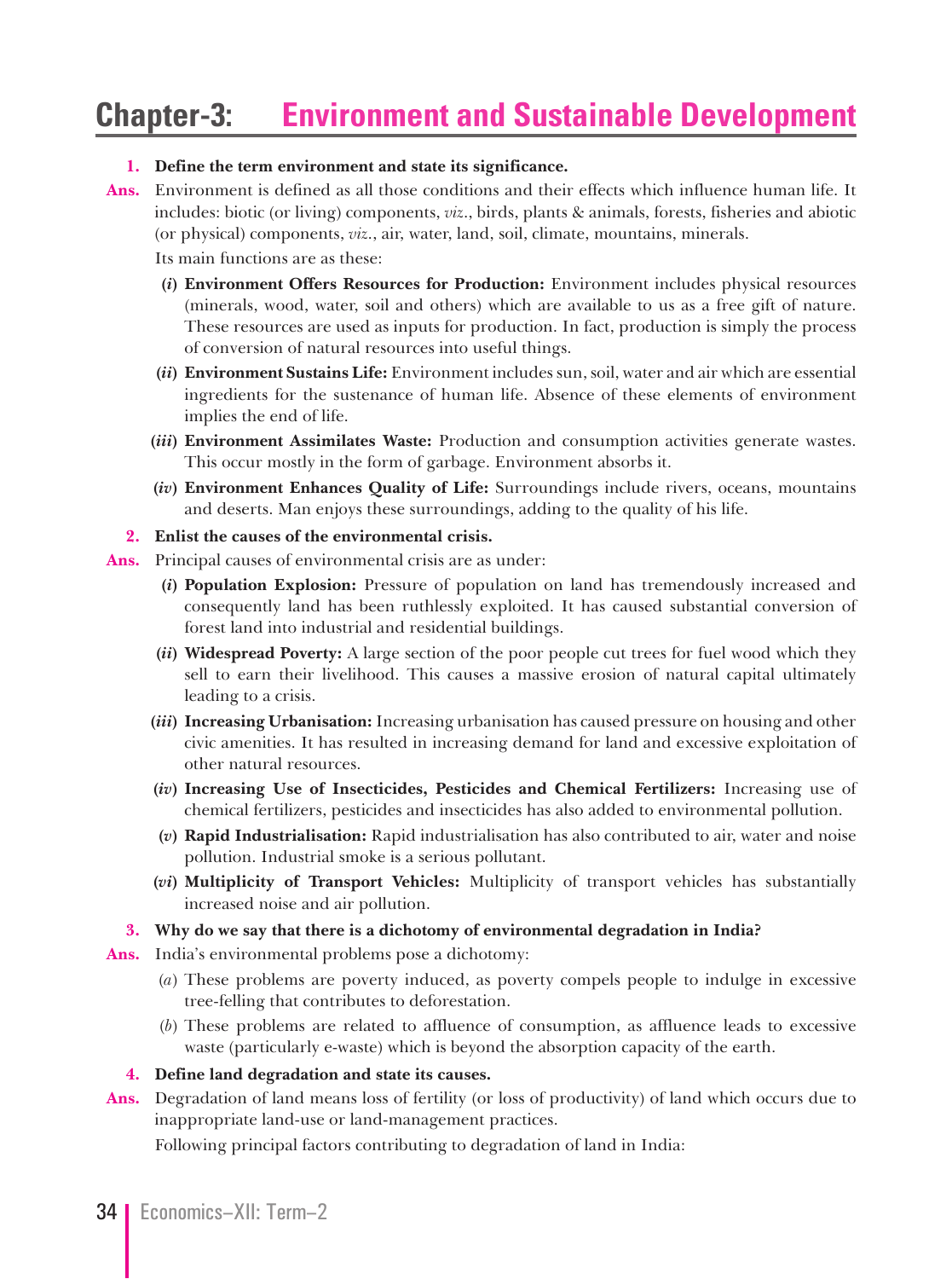- (*i*) Excessive grazing, leading to loss of vegetation.
- (*ii*) Erosion of soil caused by tree-felling.
- (*iii*) Shifting cultivation, leading to deforestation [when a plot of land loses its fertility, it is abandoned and cultivation is shifted to the other plot of land].
- (*iv*) Forest fires, leading to loss of vegetation.
- (*v*) Inadequate soil conservation measures, leading to loss of soil fertility.
- (*vi*) Improper crop rotation, impairing soil-health.
- (*vii*) Indiscriminate use of agro-chemicals (fertilizers and pesticides) impairing soil-health.
- (*viii*) Excessive extraction of groundwater, lowering water table and challenging the productivity of land.

#### **5. What is meant by the term sustainable development? How can it be achieved?**

**Ans.** Sustainable development is that process which fulfils the needs of the present generation

without challenging the ability of the future generations to fulfil their needs. Implying that the resources are not excessively exploited, but are rationally utilised. Sustainable development can be achieved by following the below listed measures.

- **(***i***) Reliance on Non-conventional Sources of Energy:** Most of the energy needs of India are met through thermal and hydro power plants. These plants have an adverse impact on environment while they are being set up as well during the course of their operation. India should focus on generating power from solar energy and wind energy which are cleaner and greener sources of energy.
- **(***ii***) LPG, Gobar Gas in Rural Areas:** Households in rural areas are dependent on non-commercial sources of energy as fuel which has several adverse implications like deforestation, reduction in green cover, wastage of cattle dung and air pollution. The Government of India has initiated Ujjwala Yojana, focused on providing subsidised LPG to women below poverty line. In addition, gobar gas plants are being provided through easy loans and subsidy.
- **(***iii***) CNG in Urban Areas:** The Delhi Transport Corporation is the world's largest public transport network running on Compressed Natural Gas (CNG), which has contributed to lowering of air pollution in the city.
- **(***iv***) Wind Power:** Wind power can be harnessed without any adverse impact on the environment. Wind turbines move in the wind and generate electricity without harmful emissions.
- **(***v***) Biocomposting:** After Green Revolution, Indian agriculture shifted completely from compost to chemical fertilizers. This has led to degradation of land, and water pollution. The Government of India has taken a series of steps to promote organic methods of farming under the National Mission on Sustainable Agriculture. The use of biofertilizers is also being promoted as a part of the scheme.
- **(***vi***) Biopest Control:** The chemical pesticides contaminate food products, soil, water bodies and even groundwater. Efforts are being made to introduce biopest control. Several types of pest controlling chemicals have been extracted from Neem and their use is being encouraged. Mixed cropping and crop-rotation are also being encouraged to minimise the pest-attack. Use of animals and birds is also being considered for controlling pests.

#### **6. What do we mean by global warming? Why does it occur? How can it adversely affect the earth?**

**Ans. Global Warming:** It is a situation referring to a gradual but consistent increase in global temperature, thanks to environmental pollution and deforestation. Owing to emission of Greenhouse Gases (carbon dioxide in particular), the earth's surface is becoming increasingly warmer, escalating the melt of polar ice, in turn, implying a rise in sea level. Consequently, ecological balance is impaired, leading to natural calamities. Ultimately, it implies a serious threat to human life and the poor countries are the worst sufferers.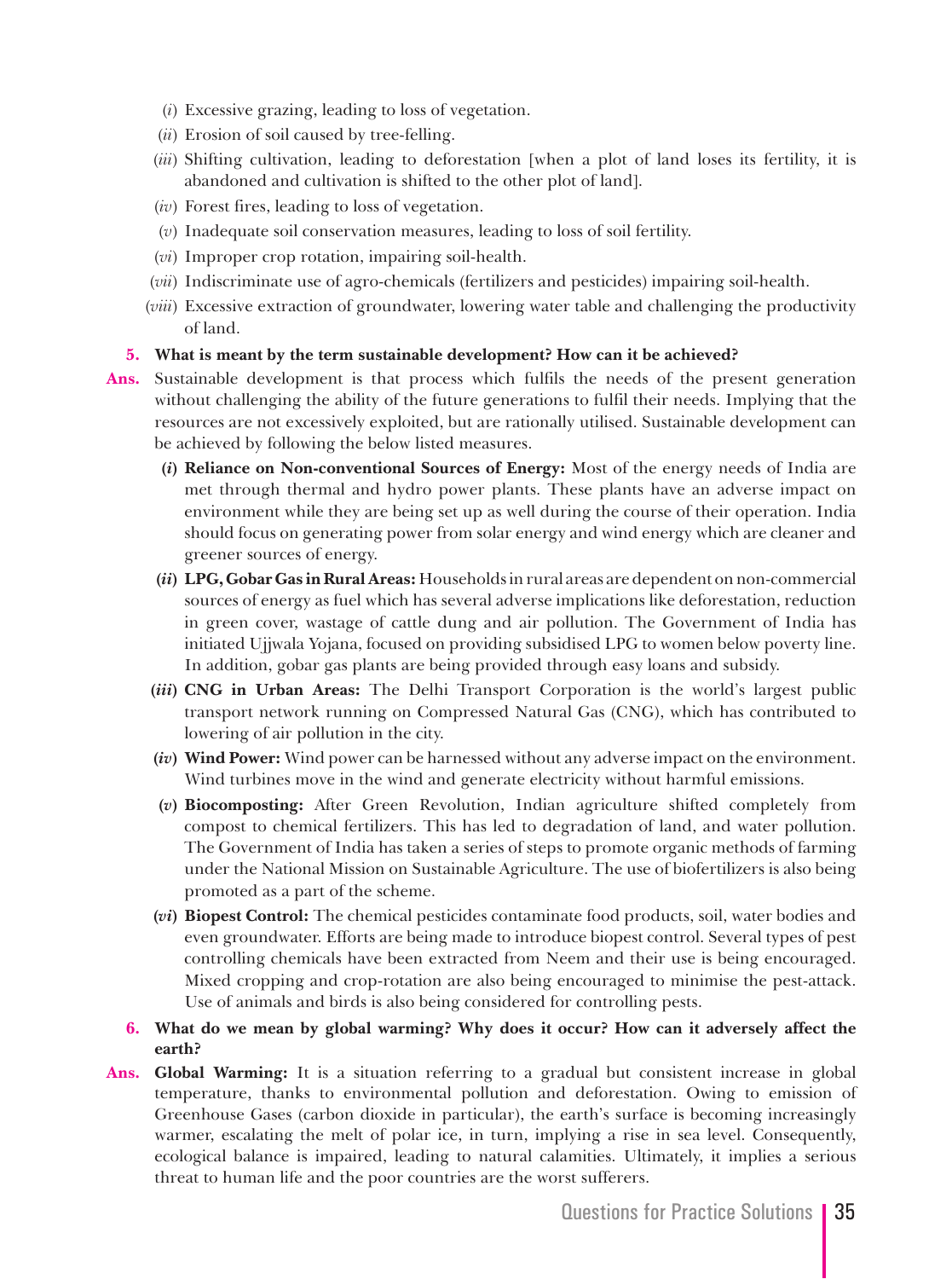#### **7. Write a short note on ozone depletion and state the causes of the same.**

**Ans.** Ozone depletion refers to reduction in ozone (a protective layer) in the stratosphere. This occurs owing to the excessive presence of chlorine and bromine compounds, like chlorofluorocarbons (CFCs) [used as cooling substances in air conditioners & refrigerators and in aerosol propellants] and bromofluorocarbons (halons) [used in fire extinguishers]. As ozone depletes, there is greater ultraviolet radiation reaching the earth which is a danger to living organisms.

 Manufactured chemicals especially manufactured halocarbons, refrigerants, solvents, propellants, and foam blowing agents chlorofluorocarbons (CFCs, HCFs), halons) lead to ozone depletion.

#### **8. What is meant by deforestation? Enlist its adverse effects.**

Ans. Deforestation refers to the cleaning or thinning of forests by humans. It leads to a decrease in forest cover and in turn negatively affects our biodiversity. Loss of trees, climate change, desertification, soil erosion, etc are some of the major effects of deforestation.

#### **9. State the principal factors contributing to water pollution in India.**

- **Ans.** The four principal factors contributing to water pollution in India are as follows:
	- (*i*) Industrial waste (particularly of those using chemicals as inputs) flows into the rivers.
	- (*ii*) Domestic sewerage that flows into streams and rivers.
	- (*iii*) Agricultural run-off (mixed with pesticides and insecticides) that runs into streams and rivers.
	- (*iv*) Thermal power houses discharging ash mixed with water.

#### **10. What is meant by solid waste management? How can it contribute towards achieving sustainable development?**

**Ans.** Solid waste management refers to the act of collecting, treating, and disposing solid waste material. The unplanned development of township and urbanisation has led to the massive problem of waste management. It is estimated that the volume of waste is projected to increase from 64-72 million tonnes at present to 125 million tonnes by 2031. Out of total waste generated, only 43 million tonnes is collected, 11.9 million tonnes is treated and 31 million tonnes is dumped in landfill sites.

 The following observations highlight the way solid waste management supports sustainable development.

- (*a*) It is essential for a healthy, clean and hygienic environment.
- (*b*) It helps maintain cleanliness of roads and drains.
- (*c*) If not disposed properly it can lead to vector bleeding and lead to spread of diseases and even epidemics.
- (*d*) Reduces toxicity of food and water, helps reduce resource depletion.

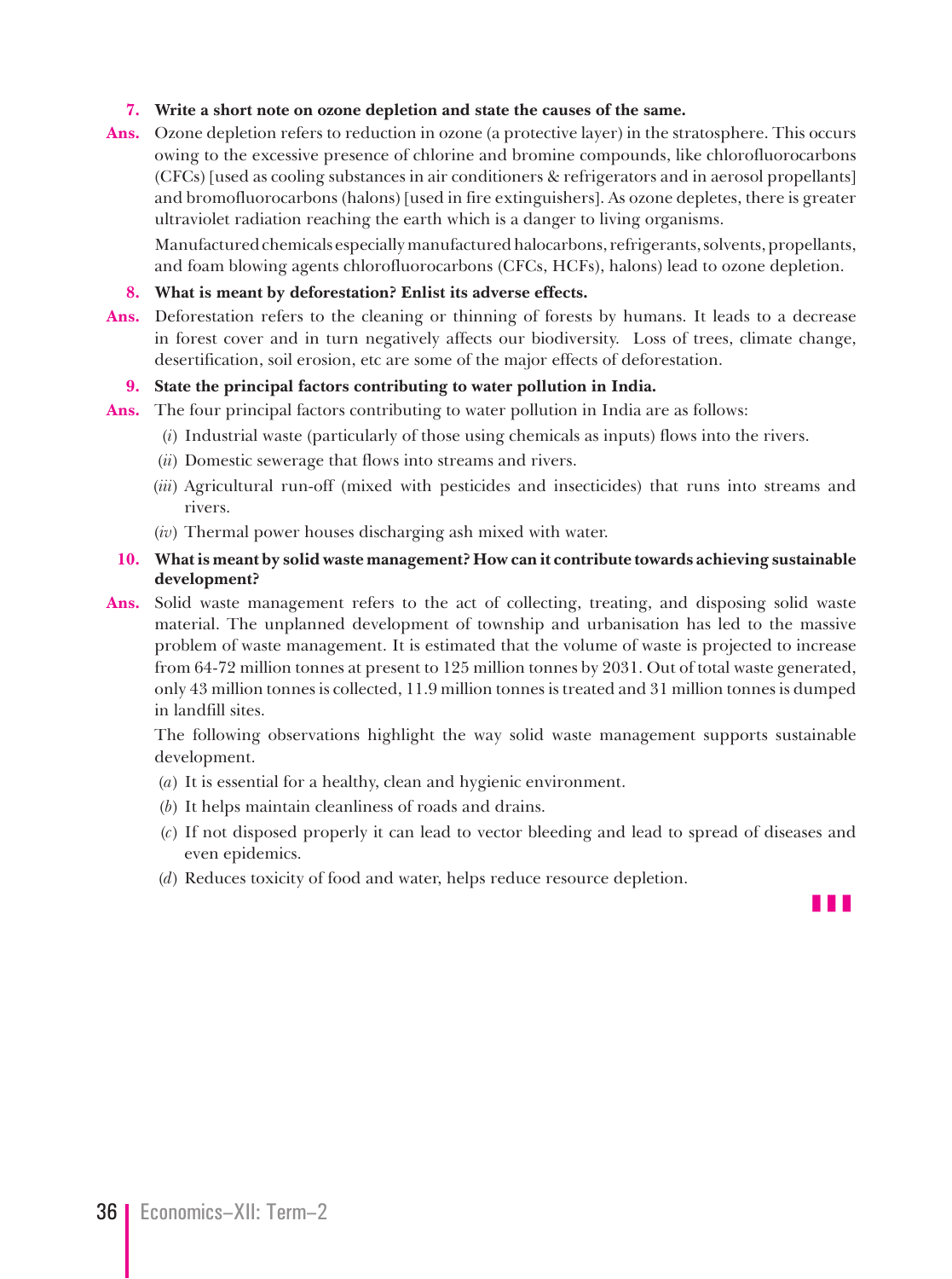#### **1. Why has the population of India and Pakistan not declined as sharply as the population of China?**

**Ans.** There has been a sharp decline in the population of China due to its adoption of one child policy. One Child Policy was introduced in China in 1979 to address the issue of population explosion. Pursuing this policy China has successfully reduced the growth rate of population to nearly half, from 1.33 per cent in 1979 to nearly 0.46 per cent in 2017. India and Pakistan on the other have failed in initiating any such measure of population control.

#### **2. Compare the developmental strategies of India with that of China and Pakistan.**

**Ans.** China introduced reforms in 1978 to address the slow pace of economic growth. Important it is to note that, unlike India and Pakistan, the reforms in China were not dictated by the World Bank and International Monetary Fund. China embarked upon the policy of Great Leap Forward and introduced land reforms on a massive scale. Huge investment in health and infrastructure (focusing on SEZ) led to a phenomenal breakthrough in the economy of China. FDI worked like a panacea (a solution for all problems) for the Chinese economy and ultimately China emerged as the epicentre of manufacturing activity in the world.

 In Pakistan, unfortunately, reforms introduced in 1988 failed to sustain the pace of growth it had earlier achieved. Economic indicators of Pakistan started losing their sheen. While prior to the reforms, the proportion of poor had declined from 40 per cent in 1960s to 25 per cent in 1980s, during the post-reform period, there was a reversal of this trend. Also compared to 1980s, GDP growth rate was recorded to be lower in 1990. To cope with its forex-needs, Pakistan has continued to rely on remittances from abroad and borrowings from rest of the world.

 India's performance is neither so bad nor so good. We are far ahead Pakistan, but far behind China. GDP of Pakistan is just 11 per cent of GDP of India. But GDP of India is just 41 per cent of GDP of China.

#### **3. What is meant by "The Great Proletarian Cultural Revolution"?**

**Ans. Great Proletarian Cultural Revolution:** It was initiated by the chairman of Chinese Communist Party, Mao Zedong in 1965 and continued till 1976. During this period, the students and professionals were sent to the countryside to gain professional expertise. The cultural revolution succeeded in combating the then recessionary cycle in China. It also succeed in imposing Maoism (the socio-economic ideology propounded by Mao) as the dominant ideology governing the development path of the Chinese economy.

 During the post-1978 period, China introduced economic reforms by partially accepting the principles of 'market-economy'. Basically, it involved a strategic shift from a system of closed economy (with no role of FDI) to a system of open economy (with a significant reliance on FDI). These reforms were introduced in two phases as under:

- **(***i***) First Phase of Economic Reforms:** In the first phase, reforms were introduced in the agricultural sector which led to withdrawal of the commune system of farming. The commune land was divided into smaller pieces of land and allocated to individual households. However, the land was allocated only for the purpose of farming, devoid of ownership rights. Thus, the farmers were in a way, tenants of the Government of China, not the owners of the soil.
- **(***ii***) Second Phase of Economic Reforms:** In the second phase, reforms were initiated in the industrial sector. These reforms included the following changes in the strategy of growth: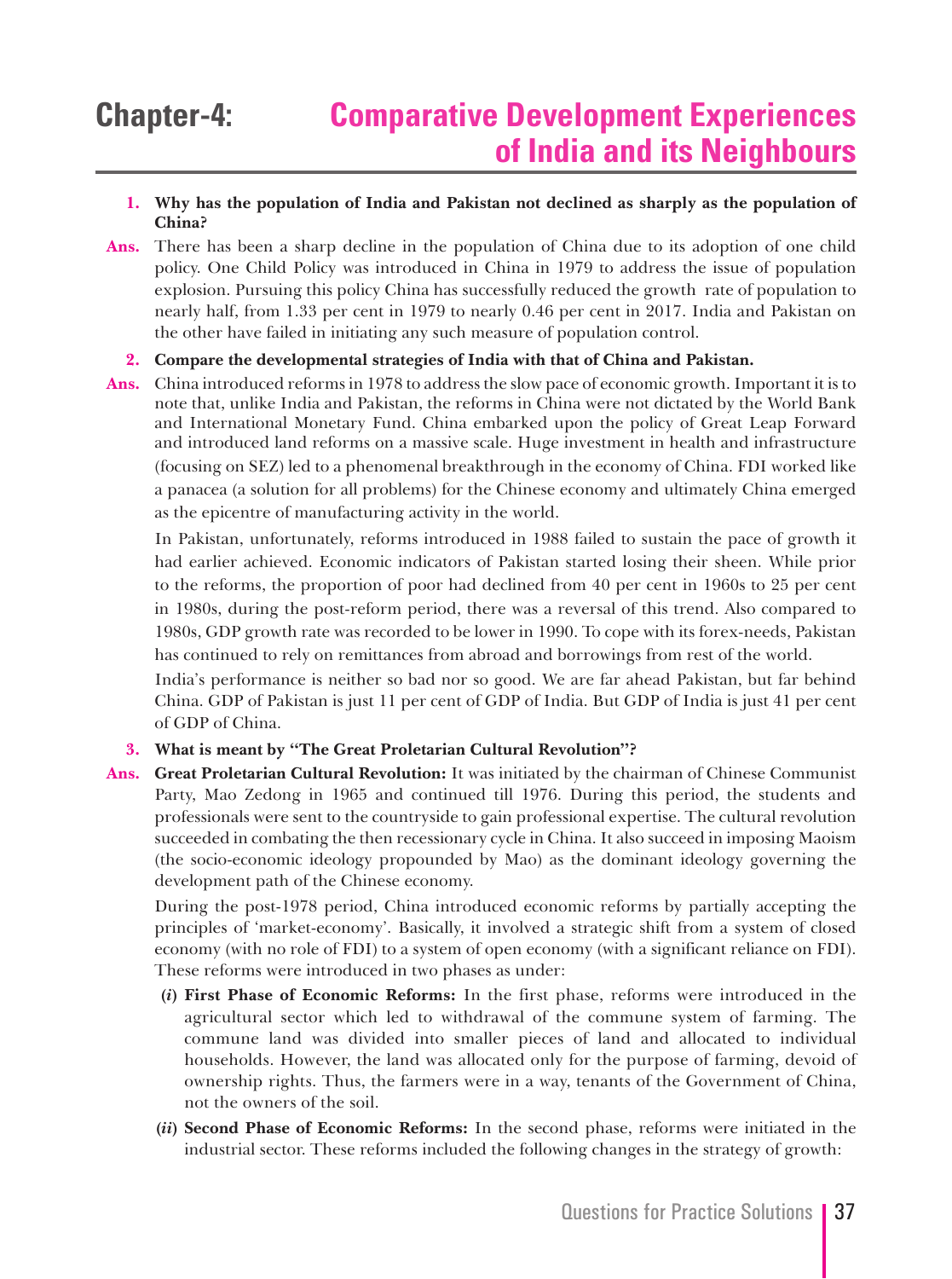- (*a*) Private sector enterprises (particularly owned and operated by the local collectives) were allowed to undertake production of goods.
- (*b*) The system of dual pricing was introduced.
- (*c*) Special Economic Zones were set up to attract foreign investors.

#### **4. Compare and contrast the demographic indicators of India with China and Pakistan.**

- **Ans.** Following observations highlight the salient demographic indicators of China, Pakistan and India:
	- (*i*) Growth rate of population has been cut to half in China, following strict enforcement of its policy of 'one child norm'. India and Pakistan are still wrestling with the problem of high growth rate of population, which is about 1.03 per cent in India and 2.05 per cent in Pakistan.
	- (*ii*) The size of population is comparatively very small in Pakistan, just about 1/10th of China or India.
	- (*iii*) Density of population is low in China, thanks to its large geographical area compared with India and Pakistan. It is estimated to be 148 persons per square kilometer in China compared to 455 and 275 persons (per square kilometer) in India and Pakistan, respectively.
	- (*iv*) Both China and Pakistan are showing brighter signs of urbanisation than India.
	- (*v*) Sex ratio is found to be low in all the three countries pointing to social backwardness where people hold high preference for a son in the family.

#### **5. Which sector became the driving force for achieving higher growth rate in India and China?**

- **Ans.** In terms of the sectoral contribution to GDP, economies of India and Pakistan are relying heavily on tertiary sector and their industrial sector is lagging far behind. The economy of China is also relying significantly on the service sector, but its industrial sector is not lagging far behind. While in India contribution of industrial sector to GDP is 30 per cent and in Pakistan it is merely 19 per cent, in China it is as high as 41 per cent. This points to a much deeper structural change in the economy of China, compared to India and Pakistan.
	- $\bullet$  Experience of China, in this respect, is like the experience of most developed countries in the world.
	- $\bullet$  Historical experience of the developed countries shows that in terms of the percentage share in GDP, it was first the secondary sector and later the tertiary sector which emerged as the leading sector of the economy.
	- <sup>O</sup> Experience of India and Pakistan, however, shows a major shift directly from primary to the tertiary sector. Implying that lesser emphasis has been given to industrial expansion in India and Pakistan, compared to China.
	- <sup>O</sup> Expansion of services sector in India and Pakistan is owing to faster integration of these economies with the global economies (under the economic and political impact of the developed nations).

#### **6. Define special economic zones. State its main features.**

- **Ans.** Special Economic Zone (SEZ) is an area within the country where economic regulations are different than those in rest of the country.
	- <sup>O</sup> The SEZ are conducive to Foreign Direct Investment (FDI).
	- The businesses operating within an SEZ get the advantages of lower taxes and tariffs.
	- <sup>O</sup> While many countries, including India, have set up SEZs, Chinese model has shown far greater success than any other in the world.

 China presented itself as an attractive destination for FDI (foreign direct investment) by developing SEZ which offered substantial tax (and non-tax) rebates to the foreign investors. (ii) China successfully explored and exploited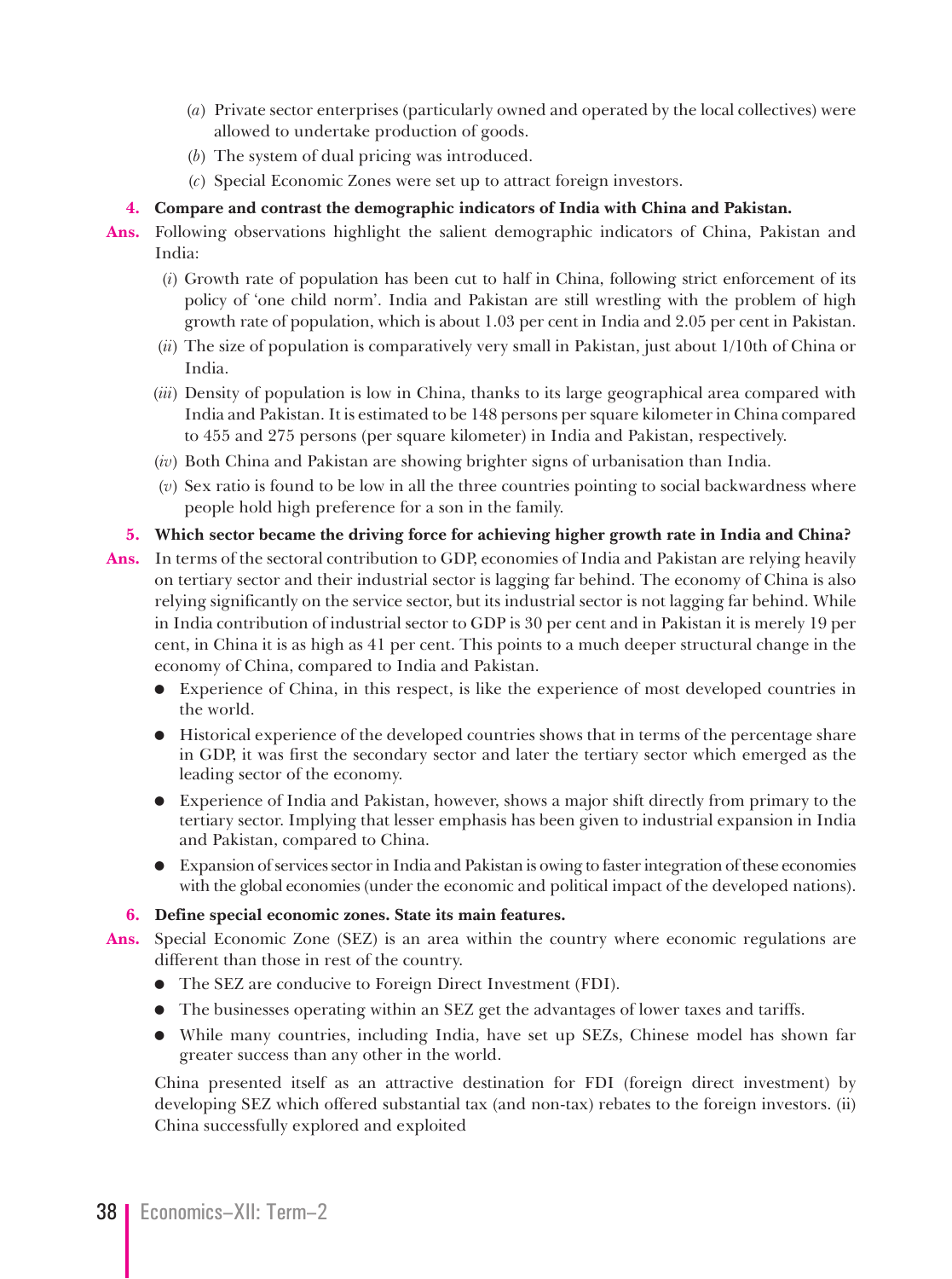#### **7. State reasons for slow economic growth in Pakistan.**

- **Ans.** Slow growth and re-emergence of poverty in Pakistan can be explained with the help of below listed observations:
	- (*i*) Pakistan has failed to bring about stable institutional reforms in agriculture. Accordingly, performance of agricultural sector has remained volatile.
	- (*ii*) For its foreign exchange requirements, Pakistan has relied largely on remittances from abroad, and (volatile) agricultural exports. A setback to these sources of foreign exchange has caused a corresponding setback to the process of growth.
	- (*iii*) Lack of political stability in Pakistan has caused huge public expenditure on law and order.
	- (*iv*) Pakistan is allocating huge funds to build a strong defence-system, even when it implies a huge cut in developmental expenditure.

#### **8. What are the major indicators of human development?**

- **Ans.** The major indicators of human development are:
	- (*i*) rise in life expectancy
	- (*ii*) education attainment by the entire population
	- (*iii*) rise in per capita income

#### **9. State the developmental strategy of India.**

- **Ans.** After independence in 1947, India adopted a diversified and unique development strategy. Following are its principal features:
	- (*i*) It was a mixed-economy model of growth.
	- (*ii*) Public sector was assigned the key role of kick-starting the process of growth.
	- (*iii*) The process of industrialisation was based on the policy of import substitution. It allowed protection to the domestic industry by way of heavy duty on the competing imports. Also, competing imports were controlled and managed by the government.
	- (*iv*) Green Revolution was the hallmark of change in the agricultural sector which raised the production of food grains.
	- (*v*) Capital goods industries were nationalised with a thrust on public sector investment.
	- (*vi*) Realising that the pace of growth was coming to a grinding halt there was a major shift in the strategy in 1991. FDI became the fulcrum of growth. Process of growth was linked with the process of liberalisation, privatisation and globalisation.

#### **10. Compare the sectoral changes of India, Pakistan and China.**

- **Ans.** (*i*) All the three countries have experienced a noticeable structural transformation. No longer agriculture is the principal contributor to GDP.
	- (*ii*) In terms of the sectoral contribution to GDP, economies of India and Pakistan are relying heavily on tertiary sector and their industrial sector is lagging far behind. The economy of China is also relying significantly on the service sector, but its industrial sector is not lagging far behind. While in India contribution of industrial sector to GDP is 30 per cent and in Pakistan it is merely 19 per cent, in China it is as high as 41 per cent. This points to a much deeper structural change in the economy of China, compared to India and Pakistan.
	- <sup>O</sup> Experience of China, in this respect, is like the experience of most developed countries in the world.
	- $\bullet$  Historical experience of the developed countries shows that in terms of the percentage share in GDP, it was first the secondary sector and later the tertiary sector which emerged as the leading sector of the economy.